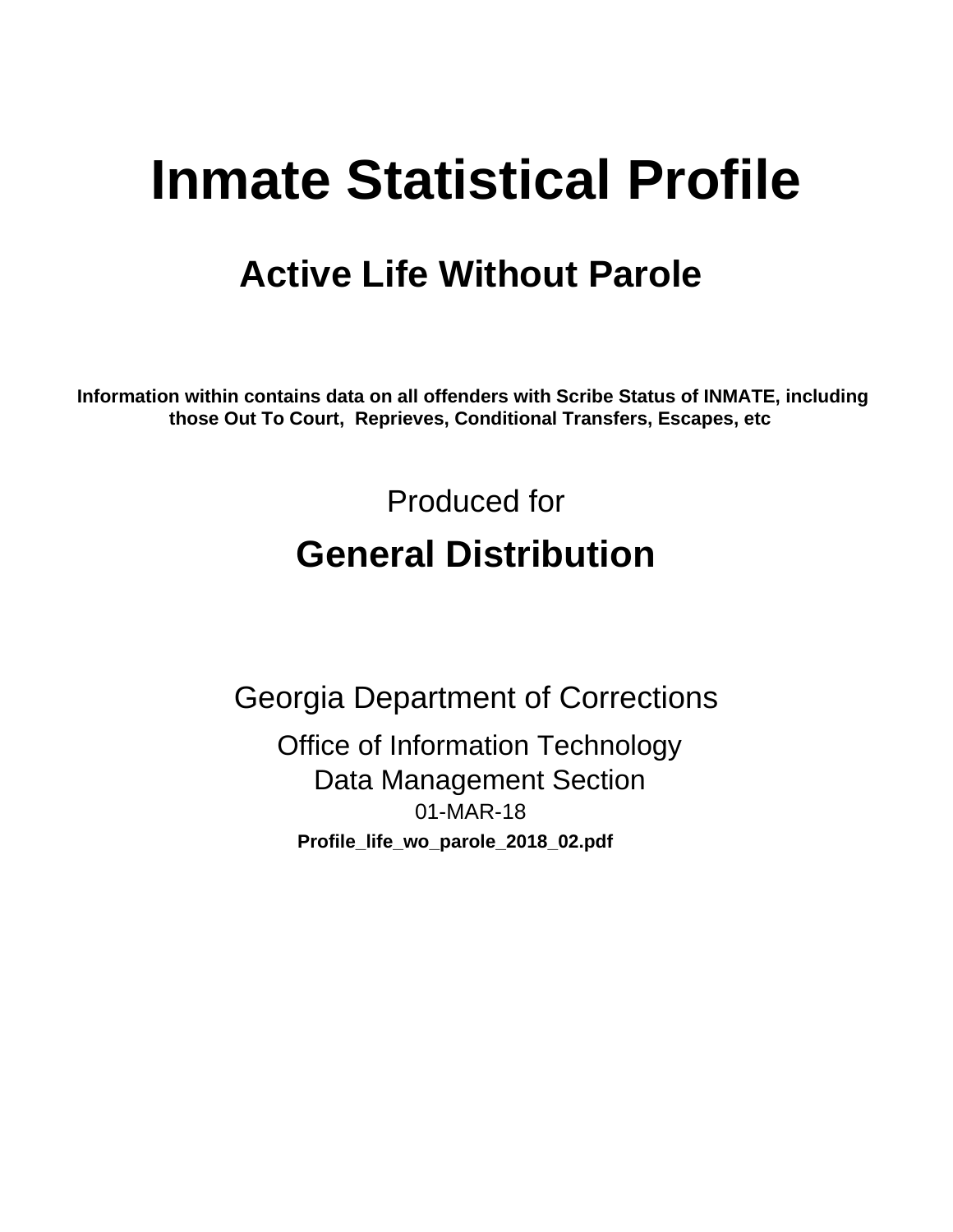#### Inmate Statistical Profile 01-MAR-18 Contents

**Active Life Without Parole** 

Produced for General Distribution

# **Table of Contents**

|    | <b>Demographic information</b>                                        |
|----|-----------------------------------------------------------------------|
|    | 4 Current age, broken out in ten year age groups                      |
|    | 5 Race group                                                          |
|    | 6 Marital status, self-reported at entry to prison                    |
|    | 7 Number of Inmates with Dependents, self-reported at entry to prison |
|    | 8 Religious affiliation, self-reported at entry to prison             |
|    | 9 Home county - self-reported at entry to prison                      |
|    | 13 Employment status before prison, self-reported at entry to prison  |
|    | 14 Age at admission                                                   |
|    | 16 Height, measured at entry to prison                                |
|    | 17 Weight, measured at entry to prison                                |
|    | 18 Military service                                                   |
|    | <b>Correctional information</b>                                       |
|    | 19 Type of admission to prison                                        |
|    | 20 Current / last supervision level                                   |
|    | 21 Current / last institution type                                    |
|    | 22 Institution type - transitional centers                            |
|    | 23 Institution type - county prisons                                  |
|    | 24 Institution type - state prisons                                   |
|    | 25 Institution type - private prisons                                 |
|    | 26 Institution type - inmate boot camp                                |
|    | 27 Number of disciplinary reports                                     |
|    | 28 Number of transfers                                                |
|    | 29 Number of escapes                                                  |
|    | 30 Time served in current (or last) institution                       |
|    | Educational, psychological and physical information                   |
| 31 | Highest grade level attained                                          |
|    | 32 Culture fair IQ scores                                             |
|    | 33 Wide Range Achievement Test (WRAT) reading score                   |
|    | 34 Wide Range Achievement Test (WRAT) math score                      |
|    | 35 Wide Range Achievement Test (WRAT) spelling score                  |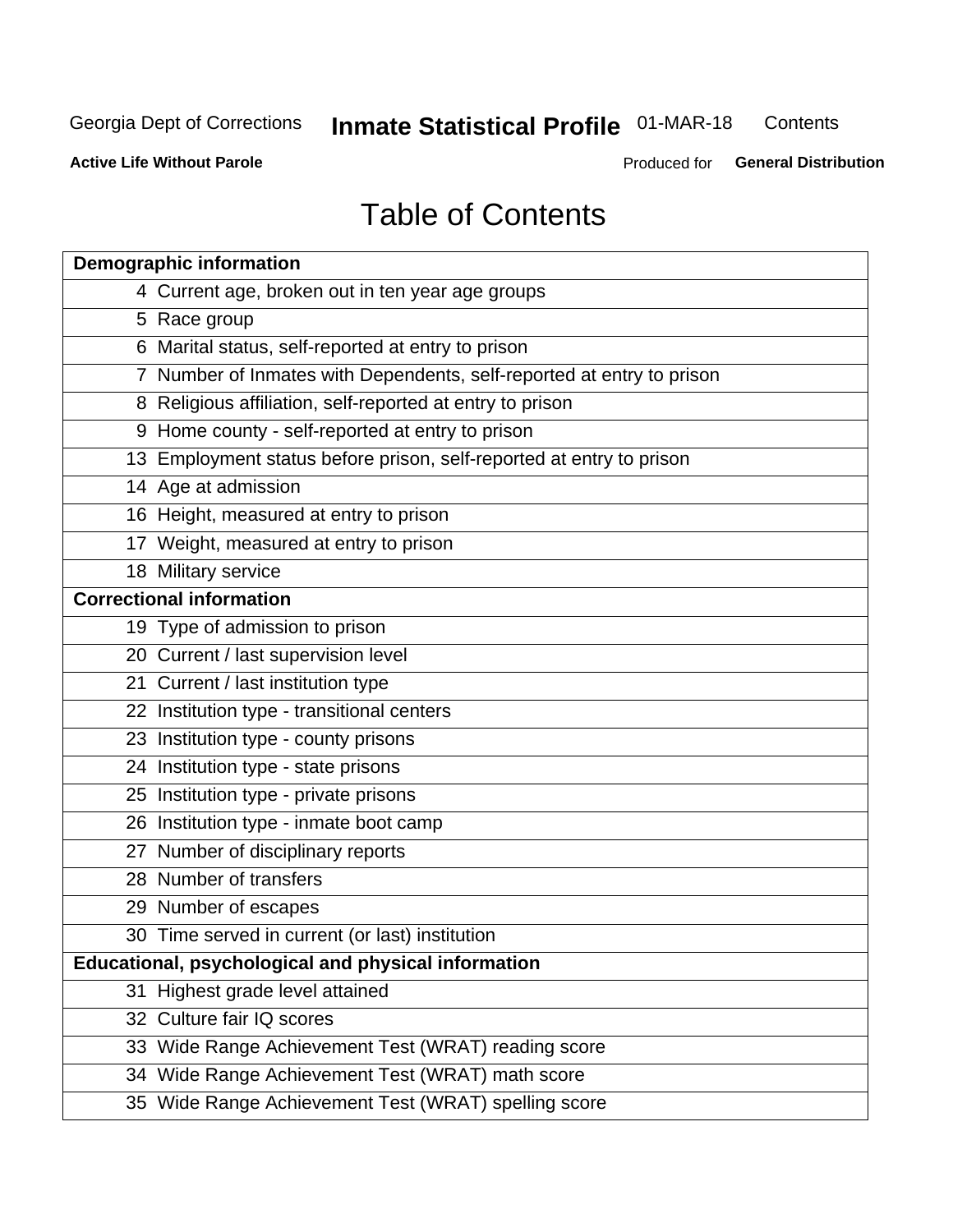# Inmate Statistical Profile 01-MAR-18

Contents

**Active Life Without Parole** 

Produced for General Distribution

# **Table of Contents**

| Educational, psychological and physical information              |
|------------------------------------------------------------------|
| 36 Current / last mental health treatment level                  |
| 37 PULHESDWIT medical scale - 'P' overall condition ('P'hysical) |
| 38 PULHESDWIT medical scale - 'U' upper body                     |
| 39 PULHESDWIT medical scale - 'L' lower body                     |
| 40 PULHESDWIT medical scale - 'H' hearing                        |
| 41 PULHESDWIT medical scale - 'E' vision                         |
| 42 PULHESDWIT medical scale -'S' psychiatric                     |
| 43 PULHESDWIT medical scale - 'D' dental                         |
| 44 PULHESDWIT medical scale - 'W' work ability                   |
| 45 PULHESDWIT medical scale - 'I' impairment                     |
| 46 PULHESDWIT medical scale - 'T' transportability               |
| <b>Crimes and criminal history information</b>                   |
| 47 Number of prior Georgia incarcerations                        |
| 48 Prison sentence in years                                      |
| 49 Primary offense, broken out into felonies vs misdemeanors     |
| 50 Primary offense, broken out into six broad crime categories   |
| 51 Primary offense, detailed offense code                        |
| 52 County of conviction of primary offense                       |
| 56 Circuit of conviction of primary offense                      |
| 58 Years served (jail + prison) in this incarceration            |
| <b>Medical information</b>                                       |
| 59 Results of most recent HIV test                               |
| 60 Results of most recent tuberculosis test                      |
| 61 Results of most recent syphilis test                          |
| 62 Results of most recent Hepatitis-C test                       |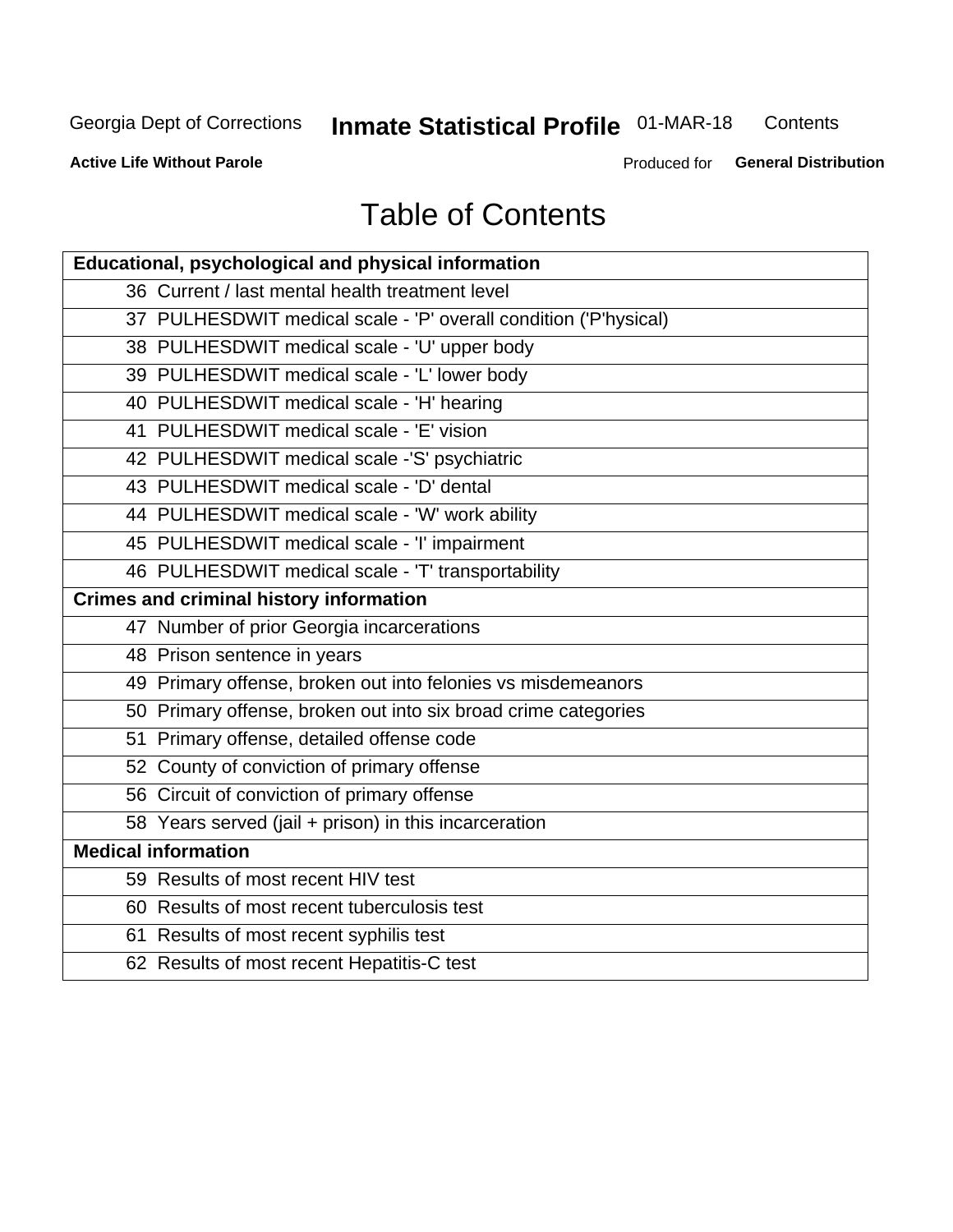#### **Active Life Without Parole**

#### Produced for General Distribution

### Current age, broken out in ten-year age groups

COL % - percent each COUNT is of its particular column

|                          | <b>Male</b>     |          |         |              | <b>Female</b> |       |              | <b>Total</b> |
|--------------------------|-----------------|----------|---------|--------------|---------------|-------|--------------|--------------|
| <b>Current Age</b>       | <b>Count</b>    | Col %    | Row %   | <b>Count</b> | Col %         | Row % | <b>Total</b> | Col %        |
| <b>Teens (1-19)</b>      |                 | $0.07\%$ | 100.00% |              |               |       |              | 0.07%        |
| <b>Twenties (20-29)</b>  | 217             | 16.19%   | 96.02%  | 9            | 18.37%        | 3.98% | 226          | 16.27%       |
| Thirties (30-39)         | 361             | 26.94%   | 96.01%  | 15           | 30.61%        | 3.99% | 376          | 27.07%       |
| <b>Forties (40-49)</b>   | 363             | 27.09%   | 96.03%  | 15           | 30.61%        | 3.97% | 378          | 27.21%       |
| <b>Fifties (50-59)</b>   | 267             | 19.93%   | 97.45%  |              | 14.29%        | 2.55% | 274          | 19.73%       |
| <b>Sixties (60-69)</b>   | 105             | 7.84%    | 97.22%  | 3            | 6.12%         | 2.78% | 108          | 7.78%        |
| Seventy + (70 and above) | 26 <sub>1</sub> | 1.94%    | 100.00% |              |               |       | 26           | 1.87%        |
| <b>Total Reported</b>    | 1,340           | 100%     | 96.47%  | 49           | 100%          | 3.53% | 1,389        | 100%         |

| the second and contact<br>prtea<br><b>NOT REPO</b><br>$\sim$ |      |      |
|--------------------------------------------------------------|------|------|
| $T0+0$                                                       | ,340 | ,389 |

| <b>Mean</b><br>(average) | 42.87 | 40.29 | 42.78 |
|--------------------------|-------|-------|-------|
| Median (middle)          |       |       |       |
| Mode<br>(most frequent)  | 36    |       | 36    |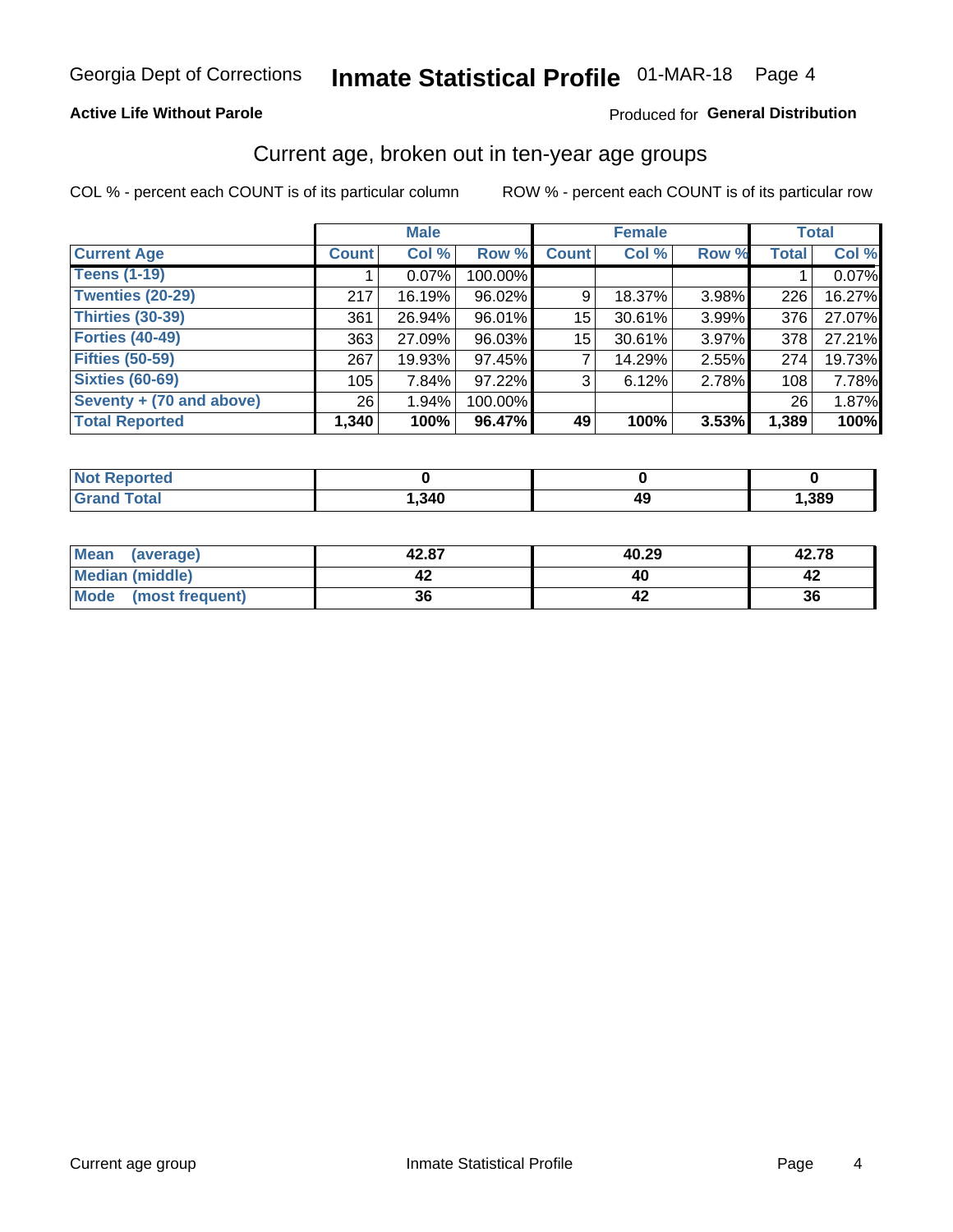### Inmate Statistical Profile 01-MAR-18 Page 5

#### **Active Life Without Parole**

Produced for General Distribution

### Race group

COL % - percent each COUNT is of its particular column

|                              | <b>Male</b>  |         |                    | <b>Female</b> |        |          | <b>Total</b> |        |
|------------------------------|--------------|---------|--------------------|---------------|--------|----------|--------------|--------|
| <b>Race Group</b>            | <b>Count</b> | Col %   | <b>Row % Count</b> |               | Col %  | Row %    | Total        | Col %  |
| <b>White</b>                 | 287          | 21.42%  | 94.41%             | 17            | 34.69% | 5.59%    | 304          | 21.89% |
| <b>Black</b><br>$\mathbf{2}$ | 1.019        | 76.04%  | 97.14%             | 30            | 61.22% | 2.86%    | 1,049        | 75.52% |
| <b>Other</b><br>5.           |              | .15%    | 100.00%            |               |        |          | 2            | .14%   |
| <b>Asian</b><br>6            | 5            | $.37\%$ | 100.00%            |               |        |          | 5            | .36%   |
| <b>Hispanic</b><br>10        | 27           | 2.01%   | 93.10%             | 2             | 4.08%  | $6.90\%$ | 29           | 2.09%  |
| <b>Total Reported</b>        | 1,340        | 100%    | 96.47%             | 49            | 100%   | 3.53%    | 1,389        | 100%   |

| .<br>rreo<br>∵NO). |       |    |      |
|--------------------|-------|----|------|
| $T \cap f \cap f$  | , 340 | 49 | ,389 |

| –•••• |  | M |  |  |  |
|-------|--|---|--|--|--|
|-------|--|---|--|--|--|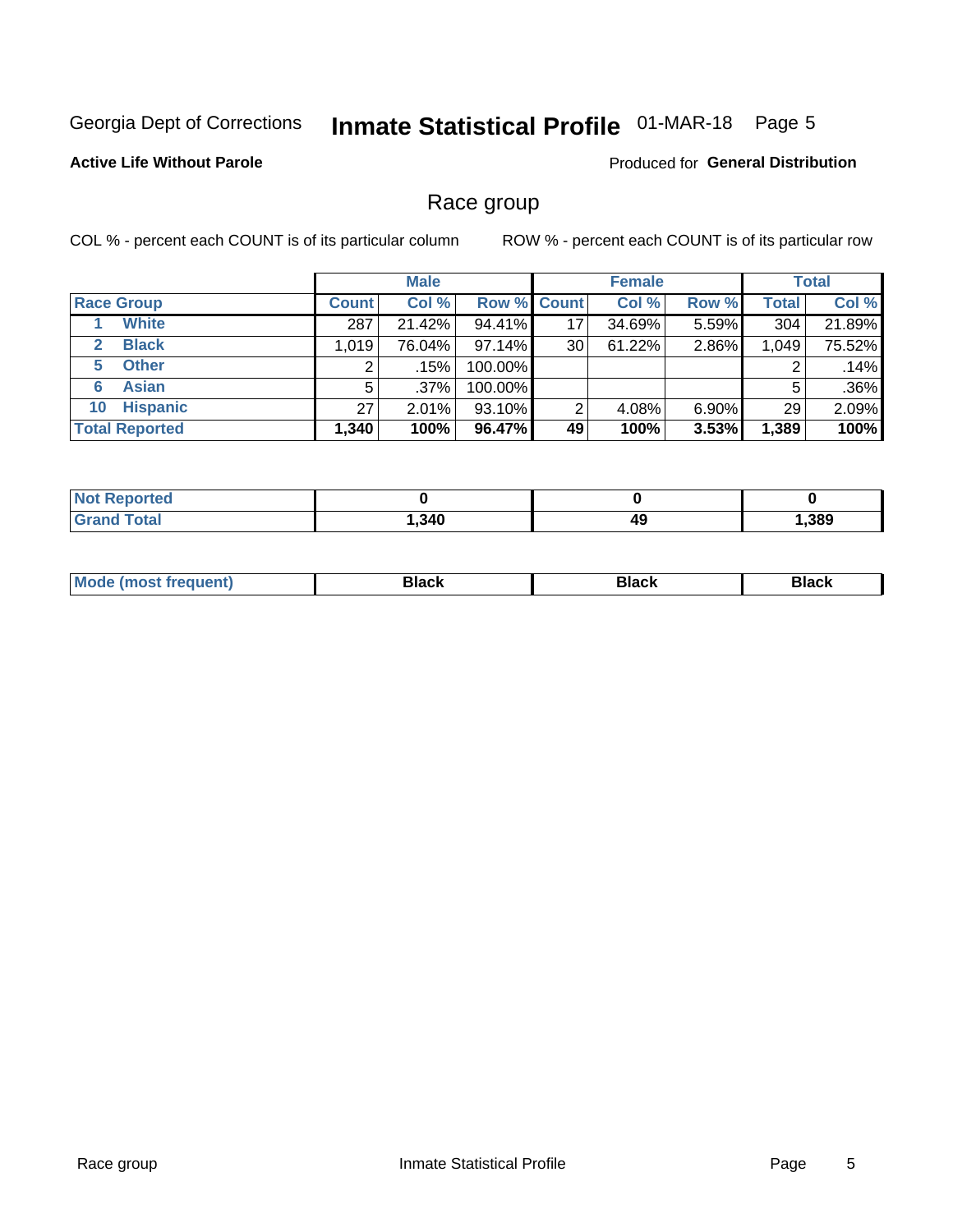### Inmate Statistical Profile 01-MAR-18 Page 6

#### **Active Life Without Parole**

#### **Produced for General Distribution**

### Marital status, self-reported at entry to prison

COL % - percent each COUNT is of its particular column

|                        | <b>Male</b>  |          |         | <b>Female</b> |        |        | <b>Total</b> |        |
|------------------------|--------------|----------|---------|---------------|--------|--------|--------------|--------|
| <b>Marital Status</b>  | <b>Count</b> | Col %    | Row %   | <b>Count</b>  | Col %  | Row %  | <b>Total</b> | Col %  |
| <b>Unknown</b><br>0    | 14           | $1.04\%$ | 100.00% |               |        |        | 14           | 1.01%  |
| <b>Divorced</b><br>D   | 106          | 7.91%    | 96.36%  | 4             | 8.16%  | 3.64%  | 110          | 7.92%  |
| <b>Married</b><br>М    | 186          | 13.88%   | 95.88%  | 8             | 16.33% | 4.12%  | 194          | 13.97% |
| <b>Separated</b><br>S. | 42           | 3.13%    | 87.50%  | 6             | 12.24% | 12.50% | 48           | 3.46%  |
| <b>Unmarried</b><br>U  | 956          | 71.34%   | 97.45%  | 25            | 51.02% | 2.55%  | 981          | 70.63% |
| <b>Widow</b><br>W      | 36           | 2.69%    | 85.71%  | 6             | 12.24% | 14.29% | 42           | 3.02%  |
| <b>Total Reported</b>  | 1,340        | 100%     | 96.47%  | 49            | 100%   | 3.53%  | 1,389        | 100%   |

| <b>Not Repo</b><br>prted |       |      |      |
|--------------------------|-------|------|------|
| Total                    | .340. | 11 L | ,389 |

|  | M | . | Unmarried | າmarried<br>_____ |
|--|---|---|-----------|-------------------|
|--|---|---|-----------|-------------------|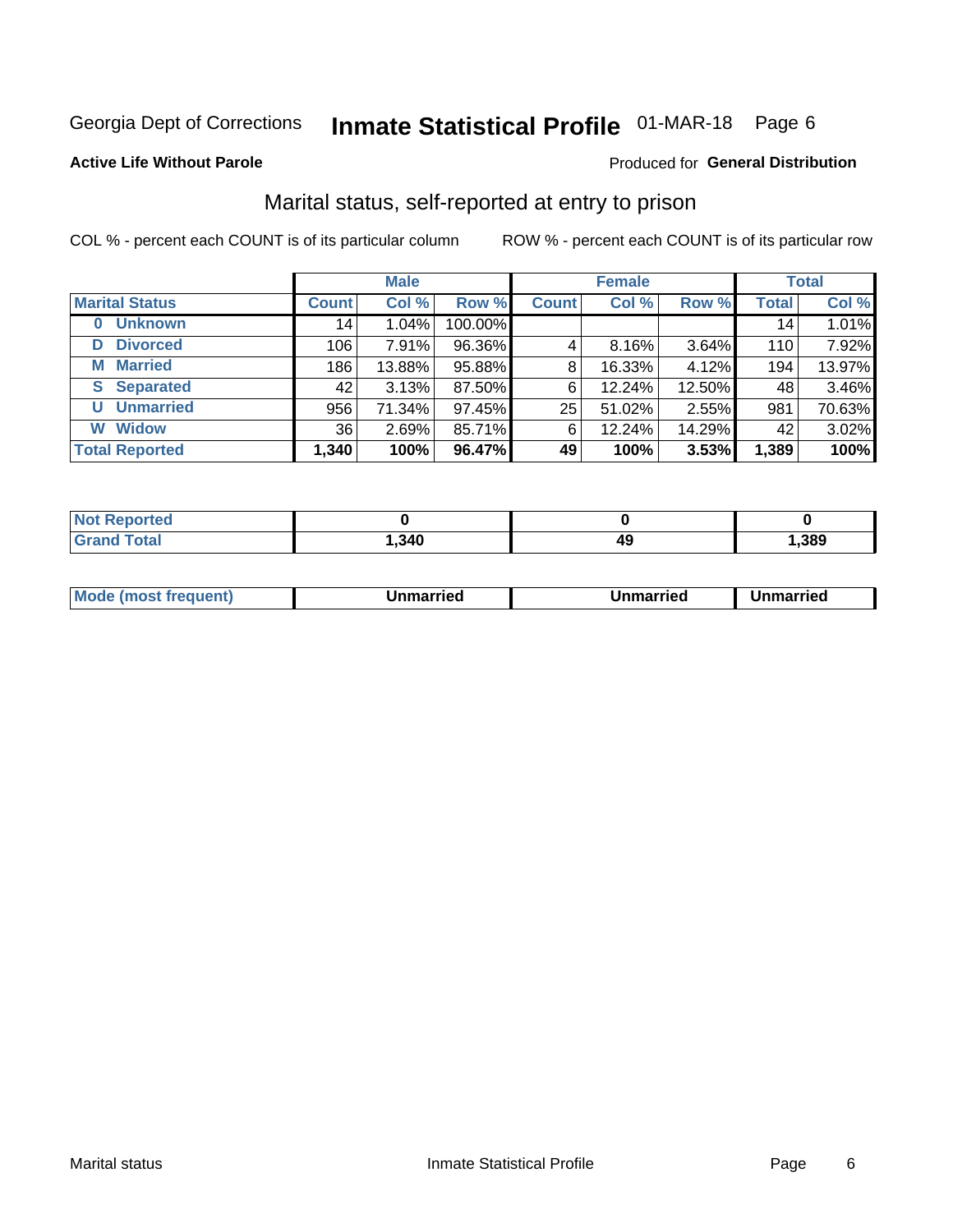### Inmate Statistical Profile 01-MAR-18 Page 7

#### **Active Life Without Parole**

#### Produced for General Distribution

### Number of Inmates with Dependents, Self-Reported at Entry to Prison

COL % - percent each COUNT is of its particular column

|                             |              | <b>Male</b> |         |              | <b>Female</b> |       |              | <b>Total</b> |
|-----------------------------|--------------|-------------|---------|--------------|---------------|-------|--------------|--------------|
| <b>Number of dependents</b> | <b>Count</b> | Col %       | Row %   | <b>Count</b> | Col %         | Row % | <b>Total</b> | Col %        |
| $\overline{0}$              | 307          | 31.91%      | 95.05%  | 16           | 36.36%        | 4.95% | 323          | 32.11%       |
|                             | 223          | 23.18%      | 96.54%  | 8            | 18.18%        | 3.46% | 231          | 22.96%       |
| $\overline{2}$              | 169          | 17.57%      | 96.57%  | 6            | 13.64%        | 3.43% | 175          | 17.40%       |
| $\overline{\mathbf{3}}$     | 113          | 11.75%      | 93.39%  | 8            | 18.18%        | 6.61% | 121          | 12.03%       |
| 4                           | 70           | 7.28%       | 95.89%  | 3            | 6.82%         | 4.11% | 73           | 7.26%        |
| 5                           | 34           | 3.53%       | 94.44%  | 2            | 4.55%         | 5.56% | 36           | 3.58%        |
| $6\phantom{1}6$             | 22           | 2.29%       | 95.65%  |              | 2.27%         | 4.35% | 23           | 2.29%        |
| 7                           | 12           | 1.25%       | 100.00% |              |               |       | 12           | 1.19%        |
| 8                           | 4            | 0.42%       | 100.00% |              |               |       | 4            | 0.40%        |
| 9                           | 2            | 0.21%       | 100.00% |              |               |       | 2            | 0.20%        |
| 10                          |              | 0.10%       | 100.00% |              |               |       | 1            | 0.10%        |
| Over 10                     | 5            | 0.52%       | 100.00% |              |               |       | 5            | 0.50%        |
| <b>Total Reported</b>       | 962          | 100%        | 95.63%  | 44           | 100%          | 4.37% | 1,006        | 100.0%       |

| ισυ | 270   |    | 383  |
|-----|-------|----|------|
|     | , 340 | 49 | .389 |

| Mean (average)          | ∣.76 | 1.64 | 75.، |
|-------------------------|------|------|------|
| Median (middle)         |      |      |      |
| Mode<br>(most frequent) |      |      |      |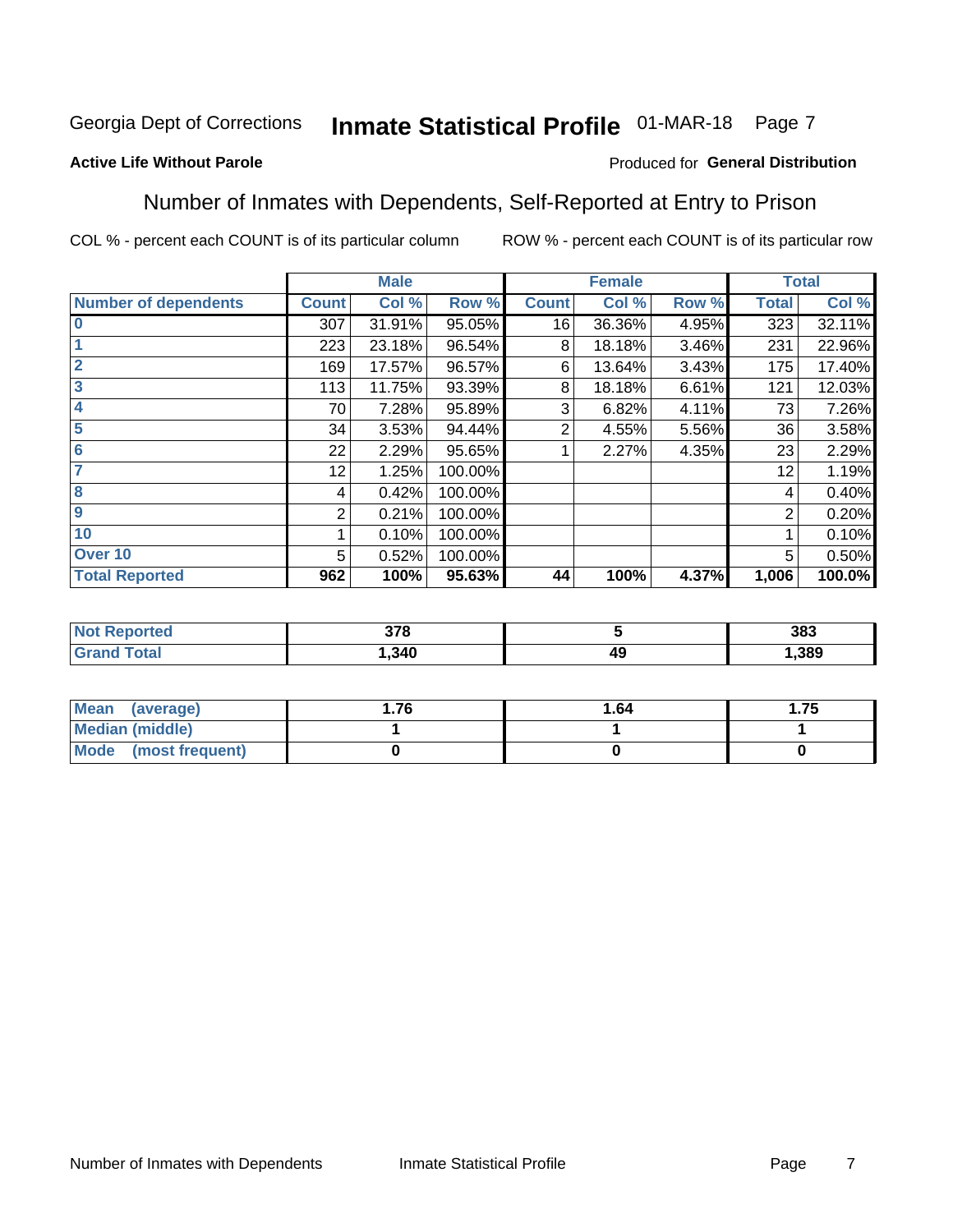### Inmate Statistical Profile 01-MAR-18 Page 8

#### **Active Life Without Parole**

#### Produced for General Distribution

### Religious affiliation, self-reported at entry to prison

COL % - percent each COUNT is of its particular column

|              |                              |                | <b>Male</b> |         |                | <b>Female</b> |        |                | <b>Total</b> |
|--------------|------------------------------|----------------|-------------|---------|----------------|---------------|--------|----------------|--------------|
|              | <b>Religious Affiliation</b> | <b>Count</b>   | Col %       | Row %   | <b>Count</b>   | Col %         | Row %  | <b>Total</b>   | Col %        |
|              | Islam                        | 64             | 9.61%       | 96.97%  | 2              | 5.88%         | 3.03%  | 66             | 9.43%        |
| $\mathbf{2}$ | <b>Catholic</b>              | 21             | 3.15%       | 87.50%  | 3              | 8.82%         | 12.50% | 24             | 3.43%        |
| 3            | <b>Baptist</b>               | 350            | 52.55%      | 93.58%  | 24             | 70.59%        | 6.42%  | 374            | 53.43%       |
| 4            | <b>Methodist</b>             | 12             | 1.80%       | 92.31%  |                | 2.94%         | 7.69%  | 13             | 1.86%        |
| 7            | <b>Chc Of God</b>            | 2              | .30%        | 100.00% |                |               |        | $\overline{2}$ | .29%         |
| 8            | <b>Holiness</b>              | 20             | 3.00%       | 90.91%  | 2              | 5.88%         | 9.09%  | 22             | 3.14%        |
| 9            | <b>Jewish</b>                | 2              | .30%        | 100.00% |                |               |        | $\overline{2}$ | .29%         |
| 10           | <b>Anglican</b>              |                | .15%        | 100.00% |                |               |        |                | .14%         |
| 12           | <b>Hindu</b>                 | $\overline{2}$ | .30%        | 100.00% |                |               |        | $\overline{2}$ | .29%         |
| 16           | <b>Seven D Ad</b>            | 4              | .60%        | 100.00% |                |               |        | 4              | .57%         |
| 17           | <b>Jehovah Wt</b>            | 9              | 1.35%       | 100.00% |                |               |        | 9              | 1.29%        |
| 18           | <b>Latr Day S</b>            |                | .15%        | 100.00% |                |               |        |                | .14%         |
| 20           | <b>Other Prot</b>            | 76             | 11.41%      | 97.44%  | $\overline{2}$ | 5.88%         | 2.56%  | 78             | 11.14%       |
| 96           | <b>None</b>                  | 102            | 15.32%      | 100.00% |                |               |        | 102            | 14.57%       |
|              | <b>Total Reported</b>        | 666            | 100%        | 95.14%  | 34             | 100%          | 4.86%  | 700            | 100%         |

| rteo    | $\sim$ | . . | 689  |
|---------|--------|-----|------|
| $\sim$  | 74     | . . |      |
| المقماد | ,340   | 49  | .389 |

| <b>Mode (most frequent)</b> | 3aptist | 3aptist | Baptist |
|-----------------------------|---------|---------|---------|
|-----------------------------|---------|---------|---------|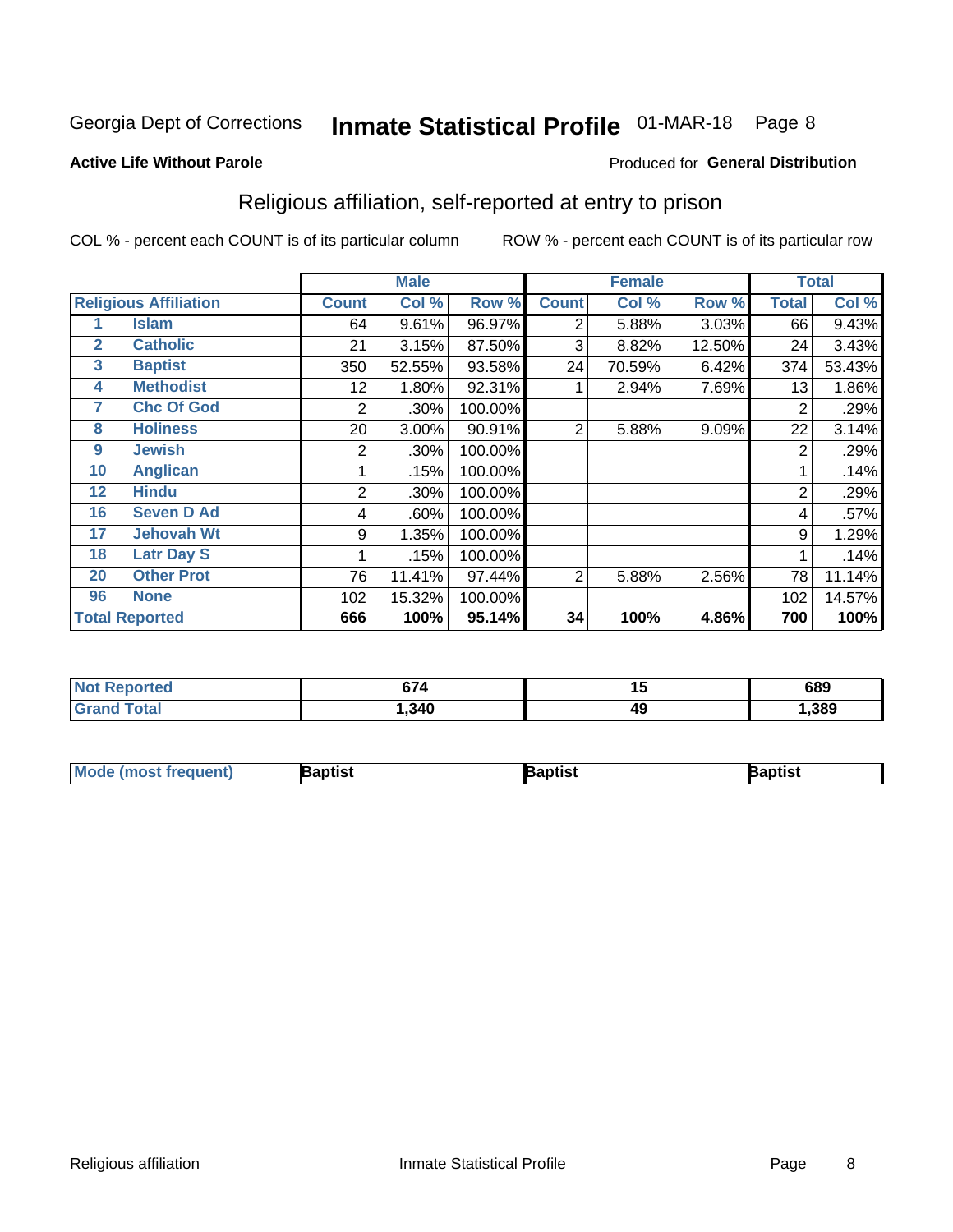# Inmate Statistical Profile 01-MAR-18 Page 9

#### **Active Life Without Parole**

#### **Produced for General Distribution**

### Home county, self-reported at entry to prison

COL % - percent each COUNT is of its particular column

|     |                             |                  | <b>Male</b> |         |                | <b>Female</b> |        | <b>Total</b>            |        |
|-----|-----------------------------|------------------|-------------|---------|----------------|---------------|--------|-------------------------|--------|
|     | <b>Home County</b>          | <b>Count</b>     | Col %       | Row %   | <b>Count</b>   | Col %         | Row %  | <b>Total</b>            | Col %  |
| 000 | <b>Unknown</b>              | $\overline{241}$ | 17.99%      | 93.05%  | 18             | 36.73%        | 6.95%  | 259                     | 18.65% |
| 001 | <b>Appling County</b>       | 5                | .37%        | 100.00% |                |               |        | 5                       | .36%   |
| 002 | <b>Atkinson County</b>      | 3                | .22%        | 100.00% |                |               |        | 3                       | .22%   |
| 003 | <b>Bacon County</b>         | 1                | .07%        | 100.00% |                |               |        | 1                       | .07%   |
| 004 | <b>Baker County</b>         | 1                | .07%        | 100.00% |                |               |        | 1                       | .07%   |
| 005 | <b>Baldwin County</b>       | $\overline{2}$   | .15%        | 100.00% |                |               |        | $\overline{2}$          | .14%   |
| 007 | <b>Barrow County</b>        | 10               | .75%        | 100.00% |                |               |        | 10                      | .72%   |
| 008 | <b>Bartow County</b>        | $\, 8$           | .60%        | 100.00% |                |               |        | 8                       | .58%   |
| 009 | <b>Ben Hill County</b>      | 7                | .52%        | 100.00% |                |               |        | $\overline{7}$          | .50%   |
| 010 | <b>Berrien County</b>       | 3                | .22%        | 100.00% |                |               |        | 3                       | .22%   |
| 011 | <b>Bibb County</b>          | 32               | 2.39%       | 94.12%  | $\overline{2}$ | 4.08%         | 5.88%  | 34                      | 2.45%  |
| 012 | <b>Bleckley County</b>      | 1                | .07%        | 100.00% |                |               |        | 1                       | .07%   |
| 013 | <b>Brantley County</b>      | 1                | .07%        | 100.00% |                |               |        | 1                       | .07%   |
| 014 | <b>Brooks County</b>        | $\overline{2}$   | .15%        | 100.00% |                |               |        | $\overline{2}$          | .14%   |
| 015 | <b>Bryan County</b>         | $\mathbf{1}$     | .07%        | 100.00% |                |               |        | 1                       | .07%   |
| 016 | <b>Bulloch County</b>       | 4                | .30%        | 100.00% |                |               |        | 4                       | .29%   |
| 017 | <b>Burke County</b>         | 10               | .75%        | 100.00% |                |               |        | 10                      | .72%   |
| 018 | <b>Butts County</b>         | 4                | .30%        | 100.00% |                |               |        | 4                       | .29%   |
| 019 | <b>Calhoun County</b>       | $\overline{2}$   | .15%        | 100.00% |                |               |        | $\overline{2}$          | .14%   |
| 020 | <b>Camden County</b>        | 4                | .30%        | 100.00% |                |               |        | 4                       | .29%   |
| 021 | <b>Candler County</b>       | 4                | .30%        | 100.00% |                |               |        | 4                       | .29%   |
| 022 | <b>Carroll County</b>       | 5                | .37%        | 83.33%  | $\mathbf{1}$   | 2.04%         | 16.67% | 6                       | .43%   |
| 023 | <b>Catoosa County</b>       | $\overline{2}$   | .15%        | 100.00% |                |               |        | $\overline{2}$          | .14%   |
| 025 | <b>Chatham County</b>       | 48               | 3.58%       | 100.00% |                |               |        | 48                      | 3.46%  |
| 026 | <b>Chattahoochee County</b> | 1                | .07%        | 100.00% |                |               |        | 1                       | .07%   |
| 027 | <b>Chattooga County</b>     | 1                | .07%        | 100.00% |                |               |        | 1                       | .07%   |
| 028 | <b>Cherokee County</b>      | 4                | .30%        | 100.00% |                |               |        | $\overline{\mathbf{4}}$ | .29%   |
| 029 | <b>Clarke County</b>        | 23               | 1.72%       | 95.83%  | $\mathbf{1}$   | 2.04%         | 4.17%  | 24                      | 1.73%  |
| 030 | <b>Clay County</b>          | $\overline{2}$   | .15%        | 100.00% |                |               |        | $\overline{2}$          | .14%   |
| 031 | <b>Clayton County</b>       | 46               | 3.43%       | 97.87%  | 1              | 2.04%         | 2.13%  | 47                      | 3.38%  |
| 033 | <b>Cobb County</b>          | 49               | 3.66%       | 98.00%  | 1              | 2.04%         | 2.00%  | 50                      | 3.60%  |
| 034 | <b>Coffee County</b>        | 6                | .45%        | 100.00% |                |               |        | 6                       | .43%   |
| 035 | <b>Colquitt County</b>      | 2                | .15%        | 100.00% |                |               |        | $\overline{2}$          | .14%   |
| 036 | <b>Columbia County</b>      | 8                | .60%        | 100.00% |                |               |        | 8                       | .58%   |
| 037 | <b>Cook County</b>          | $\overline{3}$   | .22%        | 100.00% |                |               |        | 3                       | .22%   |
| 038 | <b>Coweta County</b>        | 5                | .37%        | 100.00% |                |               |        | 5                       | .36%   |
| 040 | <b>Crisp County</b>         | 5                | .37%        | 100.00% |                |               |        | 5                       | .36%   |
| 043 | <b>Decatur County</b>       | 5                | .37%        | 100.00% |                |               |        | 5                       | .36%   |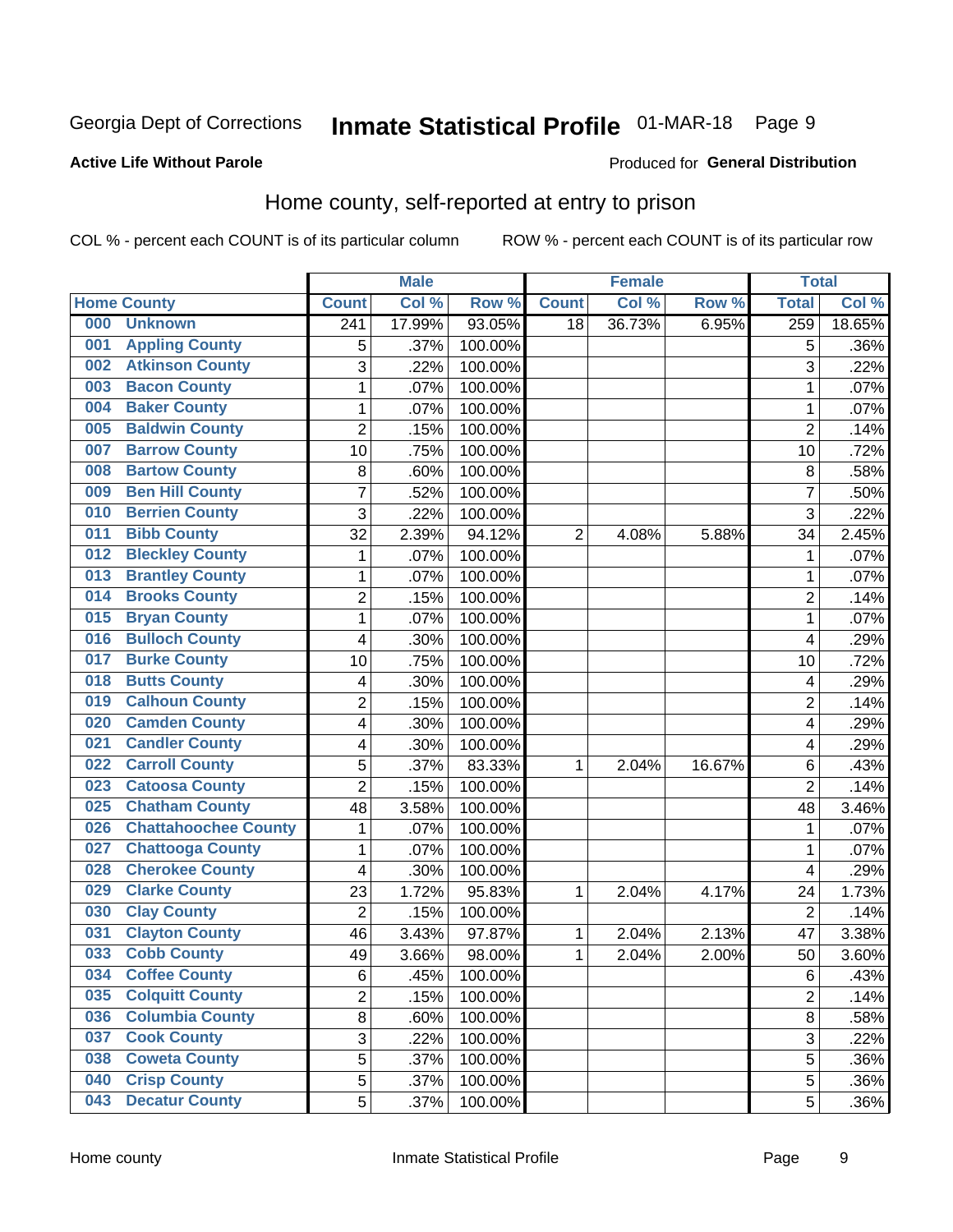### Inmate Statistical Profile 01-MAR-18 Page 10

#### **Active Life Without Parole**

#### Produced for General Distribution

### Home county, self-reported at entry to prison

COL % - percent each COUNT is of its particular column

|     |                          |                         | <b>Male</b> |         |                         | <b>Female</b> |        | <b>Total</b>   |        |
|-----|--------------------------|-------------------------|-------------|---------|-------------------------|---------------|--------|----------------|--------|
|     | <b>Home County</b>       | <b>Count</b>            | Col %       | Row %   | <b>Count</b>            | Col %         | Row %  | <b>Total</b>   | Col%   |
| 044 | <b>Dekalb County</b>     | 98                      | 7.31%       | 98.99%  | 1                       | 2.04%         | 1.01%  | 99             | 7.13%  |
| 045 | <b>Dodge County</b>      | 1                       | .07%        | 100.00% |                         |               |        | 1              | .07%   |
| 046 | <b>Dooly County</b>      | 1                       | .07%        | 100.00% |                         |               |        | 1              | .07%   |
| 047 | <b>Dougherty County</b>  | 22                      | 1.64%       | 91.67%  | $\overline{\mathbf{c}}$ | 4.08%         | 8.33%  | 24             | 1.73%  |
| 048 | <b>Douglas County</b>    | 16                      | 1.19%       | 94.12%  | $\mathbf{1}$            | 2.04%         | 5.88%  | 17             | 1.22%  |
| 049 | <b>Early County</b>      | $\overline{\mathbf{c}}$ | .15%        | 100.00% |                         |               |        | $\overline{c}$ | .14%   |
| 051 | <b>Effingham County</b>  | 3                       | .22%        | 100.00% |                         |               |        | 3              | .22%   |
| 052 | <b>Elbert County</b>     | $\overline{2}$          | .15%        | 100.00% |                         |               |        | $\overline{2}$ | .14%   |
| 053 | <b>Emanuel County</b>    | 5                       | .37%        | 100.00% |                         |               |        | 5              | .36%   |
| 056 | <b>Fayette County</b>    | 5                       | .37%        | 100.00% |                         |               |        | 5              | .36%   |
| 057 | <b>Floyd County</b>      | 19                      | 1.42%       | 90.48%  | $\overline{2}$          | 4.08%         | 9.52%  | 21             | 1.51%  |
| 058 | <b>Forsyth County</b>    | $\overline{2}$          | .15%        | 100.00% |                         |               |        | $\overline{2}$ | .14%   |
| 059 | <b>Franklin County</b>   | 3                       | .22%        | 75.00%  | $\mathbf 1$             | 2.04%         | 25.00% | 4              | .29%   |
| 060 | <b>Fulton County</b>     | 169                     | 12.61%      | 98.26%  | 3                       | 6.12%         | 1.74%  | 172            | 12.38% |
| 061 | <b>Gilmer County</b>     | 1                       | .07%        | 100.00% |                         |               |        | 1              | .07%   |
| 063 | <b>Glynn County</b>      | 14                      | 1.04%       | 100.00% |                         |               |        | 14             | 1.01%  |
| 064 | <b>Gordon County</b>     | 6                       | .45%        | 100.00% |                         |               |        | $\,6$          | .43%   |
| 066 | <b>Greene County</b>     | 3                       | .22%        | 100.00% |                         |               |        | 3              | .22%   |
| 067 | <b>Gwinnett County</b>   | 35                      | 2.61%       | 92.11%  | 3                       | 6.12%         | 7.89%  | 38             | 2.74%  |
| 068 | <b>Habersham County</b>  | 1                       | .07%        | 100.00% |                         |               |        | 1              | .07%   |
| 069 | <b>Hall County</b>       | 13                      | .97%        | 92.86%  | 1                       | 2.04%         | 7.14%  | 14             | 1.01%  |
| 070 | <b>Hancock County</b>    | $\overline{2}$          | .15%        | 100.00% |                         |               |        | $\overline{2}$ | .14%   |
| 071 | <b>Haralson County</b>   | 3                       | .22%        | 100.00% |                         |               |        | 3              | .22%   |
| 072 | <b>Harris County</b>     | $\mathbf 1$             | .07%        | 100.00% |                         |               |        | 1              | .07%   |
| 073 | <b>Hart County</b>       | $\overline{c}$          | .15%        | 100.00% |                         |               |        | $\overline{c}$ | .14%   |
| 074 | <b>Heard County</b>      | 1                       | .07%        | 100.00% |                         |               |        | 1              | .07%   |
| 075 | <b>Henry County</b>      | 11                      | .82%        | 91.67%  | 1                       | 2.04%         | 8.33%  | 12             | .86%   |
| 076 | <b>Houston County</b>    | 17                      | 1.27%       | 94.44%  | 1                       | 2.04%         | 5.56%  | 18             | 1.30%  |
| 078 | <b>Jackson County</b>    | 8                       | .60%        | 100.00% |                         |               |        | 8              | .58%   |
| 079 | <b>Jasper County</b>     | $\mathbf 1$             | .07%        | 100.00% |                         |               |        | 1              | .07%   |
| 080 | <b>Jeff Davis County</b> | $\mathbf 1$             | .07%        | 100.00% |                         |               |        | 1              | .07%   |
| 081 | <b>Jefferson County</b>  | $\overline{\mathbf{4}}$ | .30%        | 100.00% |                         |               |        | 4              | .29%   |
| 082 | <b>Jenkins County</b>    | $\overline{2}$          | .15%        | 100.00% |                         |               |        | $\overline{2}$ | .14%   |
| 083 | <b>Johnson County</b>    | $\mathbf 1$             | .07%        | 100.00% |                         |               |        | 1              | .07%   |
| 084 | <b>Jones County</b>      | $\mathbf 1$             | .07%        | 100.00% |                         |               |        | 1              | .07%   |
| 087 | <b>Laurens County</b>    | 6                       | .45%        | 100.00% |                         |               |        | 6              | .43%   |
| 088 | <b>Lee County</b>        | $\mathbf{1}$            | .07%        | 100.00% |                         |               |        | 1              | .07%   |
| 089 | <b>Liberty County</b>    | 9                       | .67%        | 90.00%  | 1                       | 2.04%         | 10.00% | 10             | .72%   |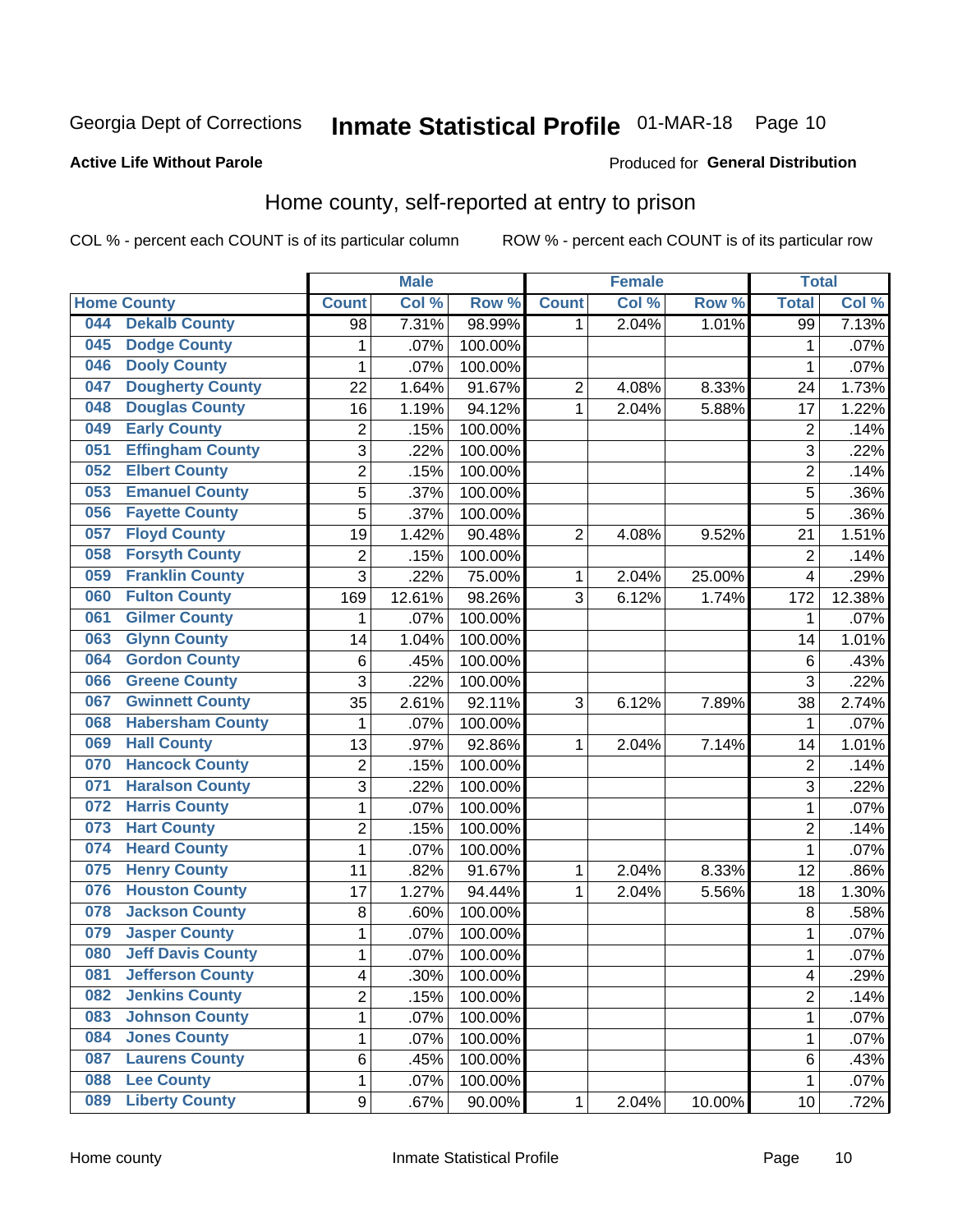# Inmate Statistical Profile 01-MAR-18 Page 11

#### **Active Life Without Parole**

#### Produced for General Distribution

### Home county, self-reported at entry to prison

COL % - percent each COUNT is of its particular column

|                  |                          |                         | <b>Male</b> |         |              | <b>Female</b> |        | <b>Total</b>   |       |
|------------------|--------------------------|-------------------------|-------------|---------|--------------|---------------|--------|----------------|-------|
|                  | <b>Home County</b>       | <b>Count</b>            | Col %       | Row %   | <b>Count</b> | Col%          | Row %  | <b>Total</b>   | Col % |
| 090              | <b>Lincoln County</b>    | 1                       | .07%        | 100.00% |              |               |        | 1              | .07%  |
| 091              | <b>Long County</b>       | $\mathbf{1}$            | .07%        | 100.00% |              |               |        | 1              | .07%  |
| 092              | <b>Lowndes County</b>    | 8                       | .60%        | 100.00% |              |               |        | 8              | .58%  |
| 093              | <b>Lumpkin County</b>    | $\overline{2}$          | .15%        | 100.00% |              |               |        | $\overline{2}$ | .14%  |
| 094              | <b>Macon County</b>      | $\mathbf 1$             | .07%        | 100.00% |              |               |        | 1              | .07%  |
| 095              | <b>Madison County</b>    | $\overline{2}$          | .15%        | 100.00% |              |               |        | $\overline{2}$ | .14%  |
| 096              | <b>Marion County</b>     | $\mathbf 1$             | .07%        | 100.00% |              |               |        | 1              | .07%  |
| 097              | <b>Mcduffie County</b>   | $\overline{2}$          | .15%        | 100.00% |              |               |        | $\overline{2}$ | .14%  |
| 098              | <b>Mcintosh County</b>   | $\mathbf 1$             | .07%        | 100.00% |              |               |        | 1              | .07%  |
| 099              | <b>Meriwether County</b> | $\mathbf 1$             | .07%        | 100.00% |              |               |        | 1              | .07%  |
| 100              | <b>Miller County</b>     | $\overline{c}$          | .15%        | 100.00% |              |               |        | $\overline{c}$ | .14%  |
| 101              | <b>Mitchell County</b>   | $\mathbf 1$             | .07%        | 100.00% |              |               |        | 1              | .07%  |
| 102              | <b>Monroe County</b>     | 7                       | .52%        | 100.00% |              |               |        | 7              | .50%  |
| 103              | <b>Montgomery County</b> | $\overline{c}$          | .15%        | 100.00% |              |               |        | $\overline{2}$ | .14%  |
| 104              | <b>Morgan County</b>     | $\mathbf{1}$            | .07%        | 100.00% |              |               |        | 1              | .07%  |
| 106              | <b>Muscogee County</b>   | 28                      | 2.09%       | 100.00% |              |               |        | 28             | 2.02% |
| 107              | <b>Newton County</b>     | 6                       | .45%        | 85.71%  | 1            | 2.04%         | 14.29% | $\overline{7}$ | .50%  |
| 109              | <b>Oglethorpe County</b> | 3                       | .22%        | 100.00% |              |               |        | 3              | .22%  |
| 110              | <b>Paulding County</b>   | 10                      | .75%        | 100.00% |              |               |        | 10             | .72%  |
| 111              | <b>Peach County</b>      | $\mathbf 1$             | .07%        | 100.00% |              |               |        | 1              | .07%  |
| $\overline{112}$ | <b>Pickens County</b>    | $\mathbf 1$             | .07%        | 100.00% |              |               |        | 1              | .07%  |
| 113              | <b>Pierce County</b>     | 3                       | .22%        | 100.00% |              |               |        | 3              | .22%  |
| 114              | <b>Pike County</b>       | 3                       | .22%        | 100.00% |              |               |        | 3              | .22%  |
| 115              | <b>Polk County</b>       | 3                       | .22%        | 100.00% |              |               |        | 3              | .22%  |
| 117              | <b>Putnam County</b>     | 4                       | .30%        | 100.00% |              |               |        | 4              | .29%  |
| 119              | <b>Rabun County</b>      | $\overline{c}$          | .15%        | 100.00% |              |               |        | $\overline{2}$ | .14%  |
| 120              | <b>Randolph County</b>   | 3                       | .22%        | 100.00% |              |               |        | 3              | .22%  |
| 121              | <b>Richmond County</b>   | 54                      | 4.03%       | 94.74%  | 3            | 6.12%         | 5.26%  | 57             | 4.10% |
| 122              | <b>Rockdale County</b>   | 7                       | .52%        | 100.00% |              |               |        | $\overline{7}$ | .50%  |
| 124              | <b>Screven County</b>    | $\mathbf 1$             | .07%        | 100.00% |              |               |        | 1              | .07%  |
| 125              | <b>Seminole County</b>   | $\overline{2}$          | .15%        | 100.00% |              |               |        | $\overline{2}$ | .14%  |
| 126              | <b>Spalding County</b>   | 11                      | .82%        | 100.00% |              |               |        | 11             | .79%  |
| 127              | <b>Stephens County</b>   | $\overline{2}$          | .15%        | 66.67%  | 1            | 2.04%         | 33.33% | 3              | .22%  |
| 128              | <b>Stewart County</b>    | $\mathbf{1}$            | .07%        | 100.00% |              |               |        | 1              | .07%  |
| 129              | <b>Sumter County</b>     | $\overline{\mathbf{c}}$ | .15%        | 100.00% |              |               |        | $\overline{c}$ | .14%  |
| 132              | <b>Tattnall County</b>   | $\overline{7}$          | .52%        | 87.50%  | 1            | 2.04%         | 12.50% | $\bf 8$        | .58%  |
| 133              | <b>Taylor County</b>     | $\mathbf{1}$            | .07%        | 100.00% |              |               |        | 1              | .07%  |
| 134              | <b>Telfair County</b>    | $\mathbf{1}$            | .07%        | 100.00% |              |               |        | 1              | .07%  |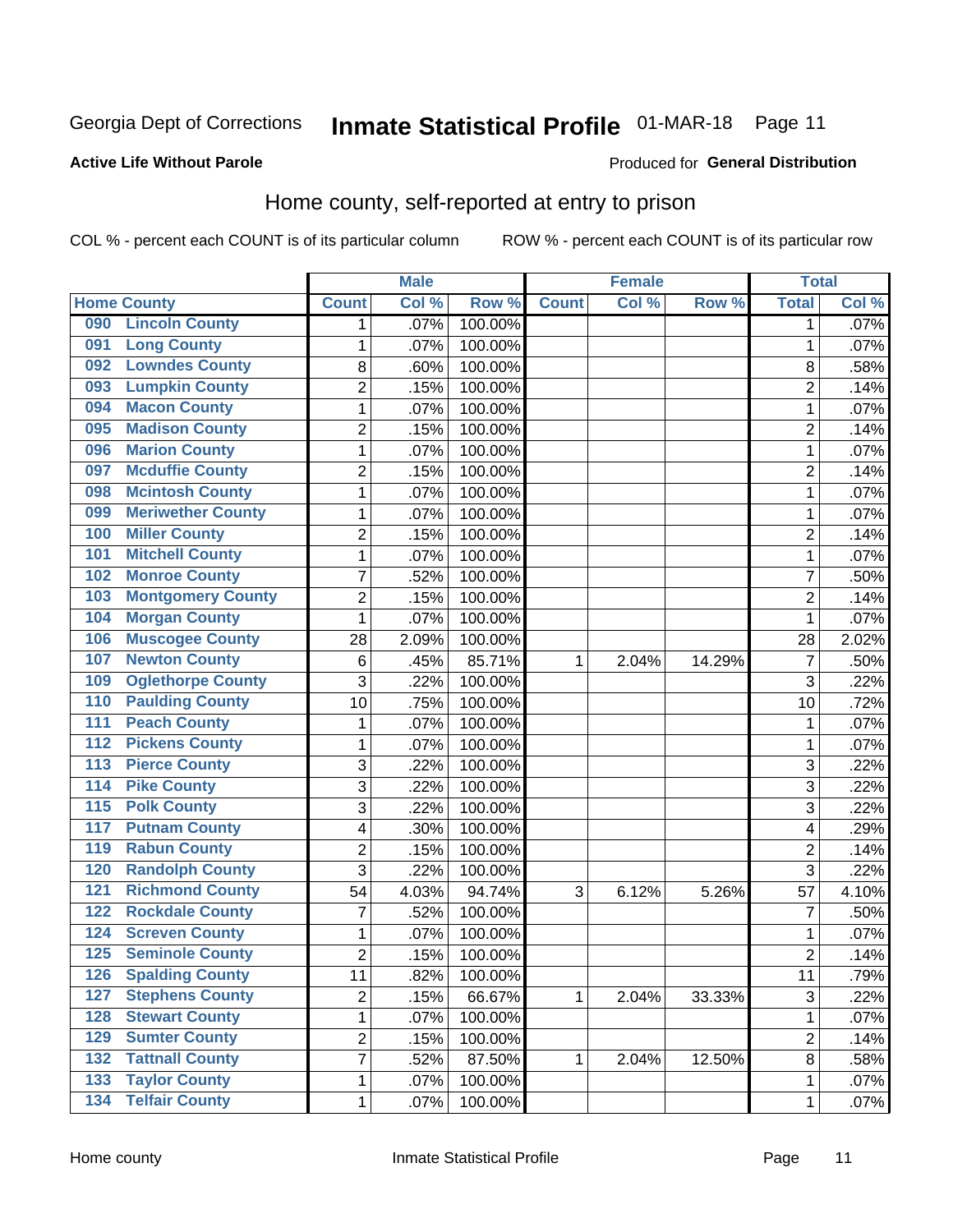### Inmate Statistical Profile 01-MAR-18 Page 12

#### **Active Life Without Parole**

#### Produced for General Distribution

### Home county, self-reported at entry to prison

COL % - percent each COUNT is of its particular column

|                                    |                | <b>Male</b> |         |              | <b>Female</b> |        | <b>Total</b>   |       |
|------------------------------------|----------------|-------------|---------|--------------|---------------|--------|----------------|-------|
| <b>Home County</b>                 | <b>Count</b>   | Col %       | Row %   | <b>Count</b> | Col %         | Row %  | <b>Total</b>   | Col % |
| <b>Thomas County</b><br>136        | 5              | .37%        | 100.00% |              |               |        | 5              | .36%  |
| <b>Tift County</b><br>137          | 8              | .60%        | 100.00% |              |               |        | 8              | .58%  |
| <b>Toombs County</b><br>138        | 9              | .67%        | 100.00% |              |               |        | 9              | .65%  |
| <b>Treutlen County</b><br>140      | 4              | .30%        | 100.00% |              |               |        | 4              | .29%  |
| <b>Troup County</b><br>141         | 4              | .30%        | 100.00% |              |               |        | 4              | .29%  |
| <b>Twiggs County</b><br>143        | $\overline{2}$ | .15%        | 100.00% |              |               |        | $\overline{2}$ | .14%  |
| <b>Union County</b><br>144         | 1              | .07%        | 100.00% |              |               |        | 1              | .07%  |
| <b>Upson County</b><br>145         | 4              | .30%        | 100.00% |              |               |        | 4              | .29%  |
| <b>Walker County</b><br>146        | 3              | .22%        | 75.00%  | 1            | 2.04%         | 25.00% | 4              | .29%  |
| <b>Walton County</b><br>147        | 13             | .97%        | 100.00% |              |               |        | 13             | .94%  |
| <b>Ware County</b><br>148          | 9              | .67%        | 100.00% |              |               |        | 9              | .65%  |
| <b>Warren County</b><br>149        | 1              | .07%        | 100.00% |              |               |        | 1              | .07%  |
| <b>Washington County</b><br>150    | 6              | .45%        | 100.00% |              |               |        | 6              | .43%  |
| <b>Wayne County</b><br>151         | 8              | .60%        | 100.00% |              |               |        | 8              | .58%  |
| <b>White County</b><br>154         | 1              | .07%        | 100.00% |              |               |        |                | .07%  |
| <b>Whitfield County</b><br>155     | 10             | .75%        | 100.00% |              |               |        | 10             | .72%  |
| <b>Wilcox County</b><br>156        | 1              | .07%        | 100.00% |              |               |        | 1              | .07%  |
| <b>Wilkes County</b><br>157        | 3              | .22%        | 100.00% |              |               |        | 3              | .22%  |
| <b>Wilkinson County</b><br>158     | $\overline{2}$ | .15%        | 100.00% |              |               |        | $\overline{2}$ | .14%  |
| <b>Worth County</b><br>159         | 1              | .07%        | 100.00% |              |               |        | 1              | .07%  |
| <b>Other Custody/Out Of</b><br>999 | 3              | .22%        | 75.00%  | 1            | 2.04%         | 25.00% | 4              | .29%  |
| <b>State</b>                       |                |             |         |              |               |        |                |       |
| <b>Total Rported</b>               | 1,340          | 100%        | 96.47%  | 49           | 100%          | 3.53%  | 1,389          | 100%  |

| <b>rted</b><br>NI. |        |          |       |
|--------------------|--------|----------|-------|
| <b>otal</b>        | 340، ا | лс<br>᠇w | 1,389 |

| Mode (most frequent) | <b>Fulton County</b> | <b>Gwinnett County</b> | <b>Fulton County</b> |
|----------------------|----------------------|------------------------|----------------------|
|                      |                      |                        |                      |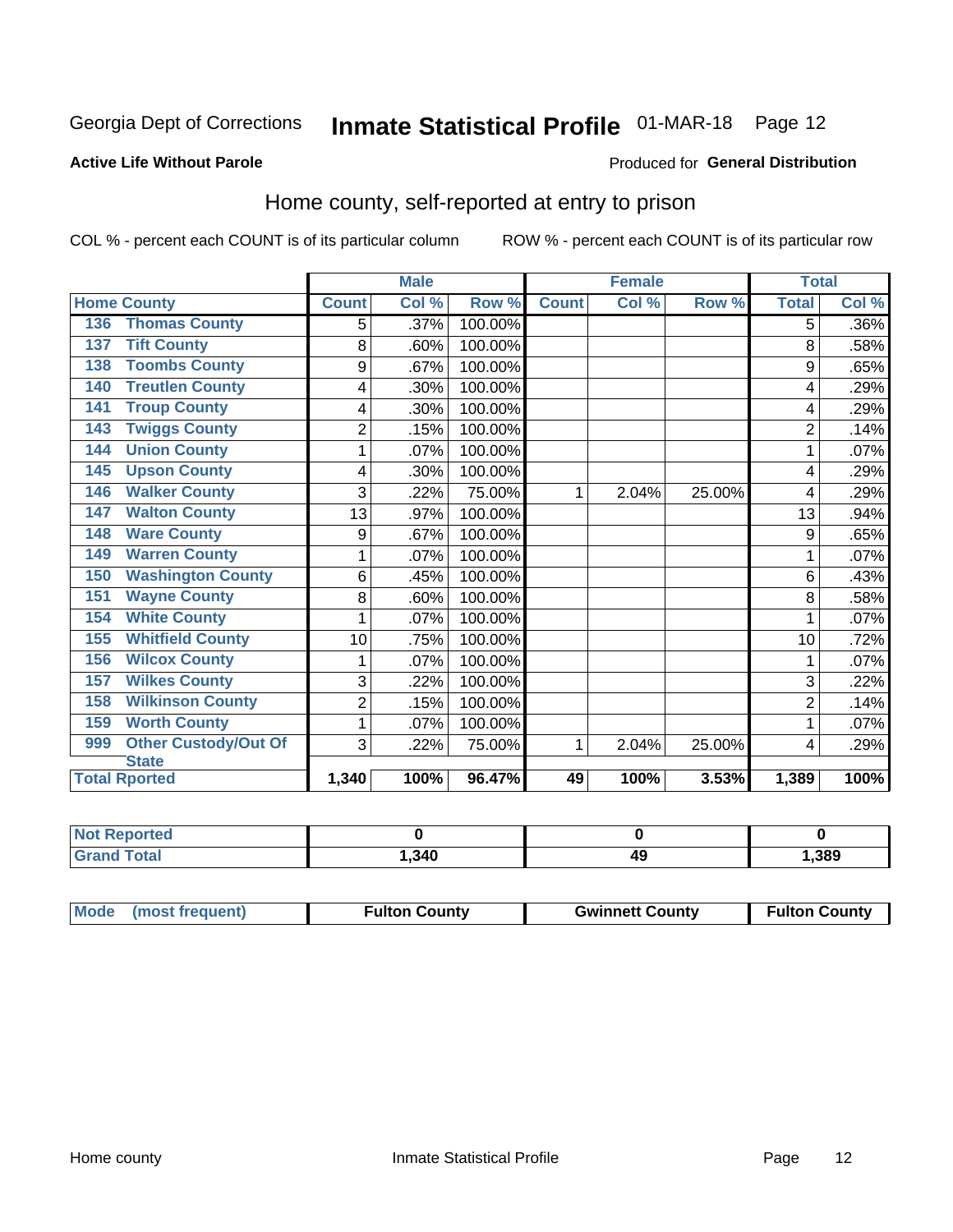# Inmate Statistical Profile 01-MAR-18 Page 13

#### **Active Life Without Parole**

#### Produced for General Distribution

### Employment status before prison, self-reported at entry to prison

COL % - percent each COUNT is of its particular column

|                           |         | <b>Male</b> |         |              | <b>Female</b> |       |       | <b>Total</b> |
|---------------------------|---------|-------------|---------|--------------|---------------|-------|-------|--------------|
| <b>Employment Status</b>  | Count l | Col %       | Row %   | <b>Count</b> | Col %         | Row % | Total | Col %        |
| <b>Full Time</b><br>01    | 497     | 46.41%      | 96.13%  | 20           | 46.51%        | 3.87% | 517   | 46.41%       |
| <b>Part Time</b><br>02    | 64      | 5.98%       | 100.00% |              |               |       | 64    | 5.75%        |
| Unempl $<$ 6M<br>03       | 70 l    | 6.54%       | 98.59%  |              | 2.33%         | 1.41% | 71    | 6.37%        |
| Unempl > 6M<br>04         | 262     | 24.46%      | 94.24%  | 16           | 37.21%        | 5.76% | 278   | 24.96%       |
| <b>Never Worked</b><br>05 | 90      | 8.40%       | 100.00% |              |               |       | 90    | 8.08%        |
| <b>Student</b><br>06      | 32      | 2.99%       | 100.00% |              |               |       | 32    | 2.87%        |
| <b>Incapable</b><br>07    | 56      | 5.23%       | 90.32%  | 6            | 13.95%        | 9.68% | 62    | 5.57%        |
| <b>Total Reported</b>     | 1,071   | 100%        | 96.14%  | 43           | 100%          | 3.86% | 1,114 | 100%         |

| 269   |    | 87 F<br>21 J |
|-------|----|--------------|
| , 340 | 49 | ,389         |

| Mc | ∴ull | ----<br>ıme<br>w |
|----|------|------------------|
|    |      |                  |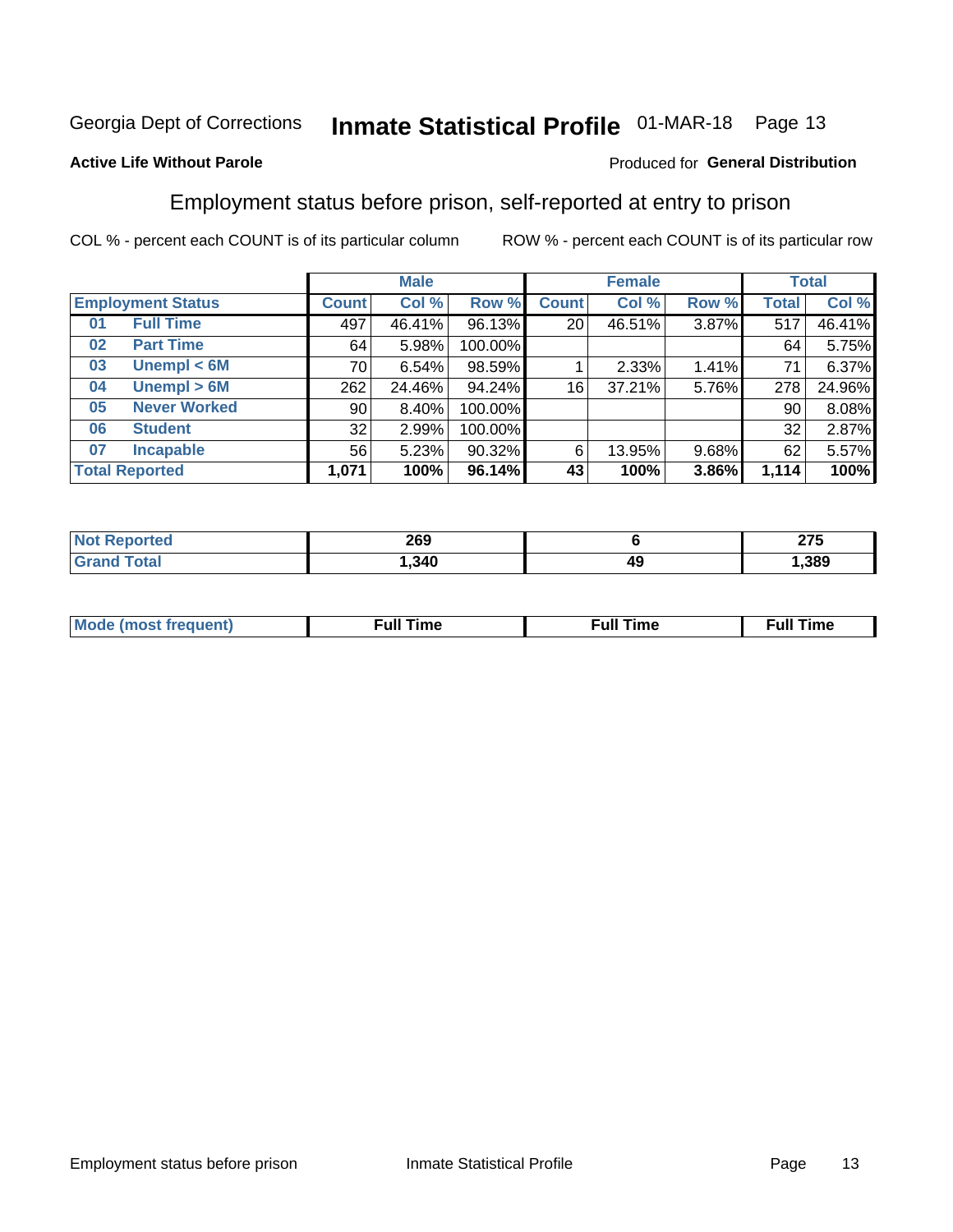#### **Active Life Without Parole**

Produced for General Distribution

### Age at admission

COL % - percent each COUNT is of its particular column

|                         |              | <b>Male</b> |         |                | <b>Female</b> |        |                | <b>Total</b> |
|-------------------------|--------------|-------------|---------|----------------|---------------|--------|----------------|--------------|
| <b>Age At Admission</b> | <b>Count</b> | Col %       | Row %   | <b>Count</b>   | Col %         | Row %  | <b>Total</b>   | Col %        |
| 15                      | 2            | 0.15%       | 100.00% |                |               |        | 2              | 0.14%        |
| 16                      | 1            | 0.07%       | 100.00% |                |               |        | 1              | 0.07%        |
| $\overline{17}$         | 7            | 0.52%       | 100.00% |                |               |        | $\overline{7}$ | 0.50%        |
| 18                      | 9            | 0.67%       | 100.00% |                |               |        | 9              | 0.65%        |
| 19                      | 17           | 1.27%       | 100.00% |                |               |        | 17             | 1.22%        |
| $\overline{20}$         | 27           | 2.01%       | 96.43%  | 1              | 2.04%         | 3.57%  | 28             | 2.02%        |
| 21                      | 33           | 2.46%       | 97.06%  | 1              | 2.04%         | 2.94%  | 34             | 2.45%        |
| 22                      | 60           | 4.48%       | 98.36%  | 1              | 2.04%         | 1.64%  | 61             | 4.39%        |
| 23                      | 51           | 3.81%       | 98.08%  | 1              | 2.04%         | 1.92%  | 52             | 3.74%        |
| 24                      | 54           | 4.03%       | 96.43%  | $\overline{2}$ | 4.08%         | 3.57%  | 56             | 4.03%        |
| $\overline{25}$         | 53           | 3.96%       | 94.64%  | 3              | 6.12%         | 5.36%  | 56             | 4.03%        |
| 26                      | 60           | 4.48%       | 96.77%  | $\overline{2}$ | 4.08%         | 3.23%  | 62             | 4.46%        |
| $\overline{27}$         | 47           | 3.51%       | 92.16%  | 4              | 8.16%         | 7.84%  | 51             | 3.67%        |
| 28                      | 57           | 4.25%       | 98.28%  | 1              | 2.04%         | 1.72%  | 58             | 4.18%        |
| 29                      | 57           | 4.25%       | 98.28%  | 1              | 2.04%         | 1.72%  | 58             | 4.18%        |
| 30                      | 44           | 3.28%       | 100.00% |                |               |        | 44             | 3.17%        |
| 31                      | 57           | 4.25%       | 98.28%  | 1              | 2.04%         | 1.72%  | 58             | 4.18%        |
| 32                      | 56           | 4.18%       | 94.92%  | 3              | 6.12%         | 5.08%  | 59             | 4.25%        |
| 33                      | 48           | 3.58%       | 97.96%  | 1              | 2.04%         | 2.04%  | 49             | 3.53%        |
| 34                      | 29           | 2.16%       | 93.55%  | $\overline{2}$ | 4.08%         | 6.45%  | 31             | 2.23%        |
| 35                      | 36           | 2.69%       | 97.30%  | 1              | 2.04%         | 2.70%  | 37             | 2.66%        |
| 36                      | 46           | 3.43%       | 95.83%  | $\overline{2}$ | 4.08%         | 4.17%  | 48             | 3.46%        |
| $\overline{37}$         | 35           | 2.61%       | 100.00% |                |               |        | 35             | 2.52%        |
| 38                      | 39           | 2.91%       | 100.00% |                |               |        | 39             | 2.81%        |
| 39                      | 31           | 2.31%       | 83.78%  | 6              | 12.24%        | 16.22% | 37             | 2.66%        |
| 40                      | 27           | 2.01%       | 93.10%  | $\overline{2}$ | 4.08%         | 6.90%  | 29             | 2.09%        |
| 41                      | 35           | 2.61%       | 94.59%  | $\overline{2}$ | 4.08%         | 5.41%  | 37             | 2.66%        |
| 42                      | 34           | 2.54%       | 100.00% |                |               |        | 34             | 2.45%        |
| 43                      | 27           | 2.01%       | 93.10%  | $\overline{2}$ | 4.08%         | 6.90%  | 29             | 2.09%        |
| 44                      | 21           | 1.57%       | 91.30%  | $\overline{2}$ | 4.08%         | 8.70%  | 23             | 1.66%        |
| 45                      | 28           | 2.09%       | 96.55%  | 1              | 2.04%         | 3.45%  | 29             | 2.09%        |
| 46                      | 25           | 1.87%       | 89.29%  | 3              | 6.12%         | 10.71% | 28             | 2.02%        |
| 47                      | 23           | 1.72%       | 100.00% |                |               |        | 23             | 1.66%        |
| 48                      | 25           | 1.87%       | 89.29%  | 3              | 6.12%         | 10.71% | 28             | 2.02%        |
| 49                      | 22           | 1.64%       | 100.00% |                |               |        | 22             | 1.58%        |
| 50                      | 23           | 1.72%       | 100.00% |                |               |        | 23             | 1.66%        |
| $\overline{51}$         | 10           | 0.75%       | 100.00% |                |               |        | 10             | 0.72%        |
| 52                      | 11           | 0.82%       | 100.00% |                |               |        | 11             | 0.79%        |
| 53                      | 13           | 0.97%       | 100.00% |                |               |        | 13             | 0.94%        |
| 54                      | 10           | 0.75%       | 100.00% |                |               |        | 10             | 0.72%        |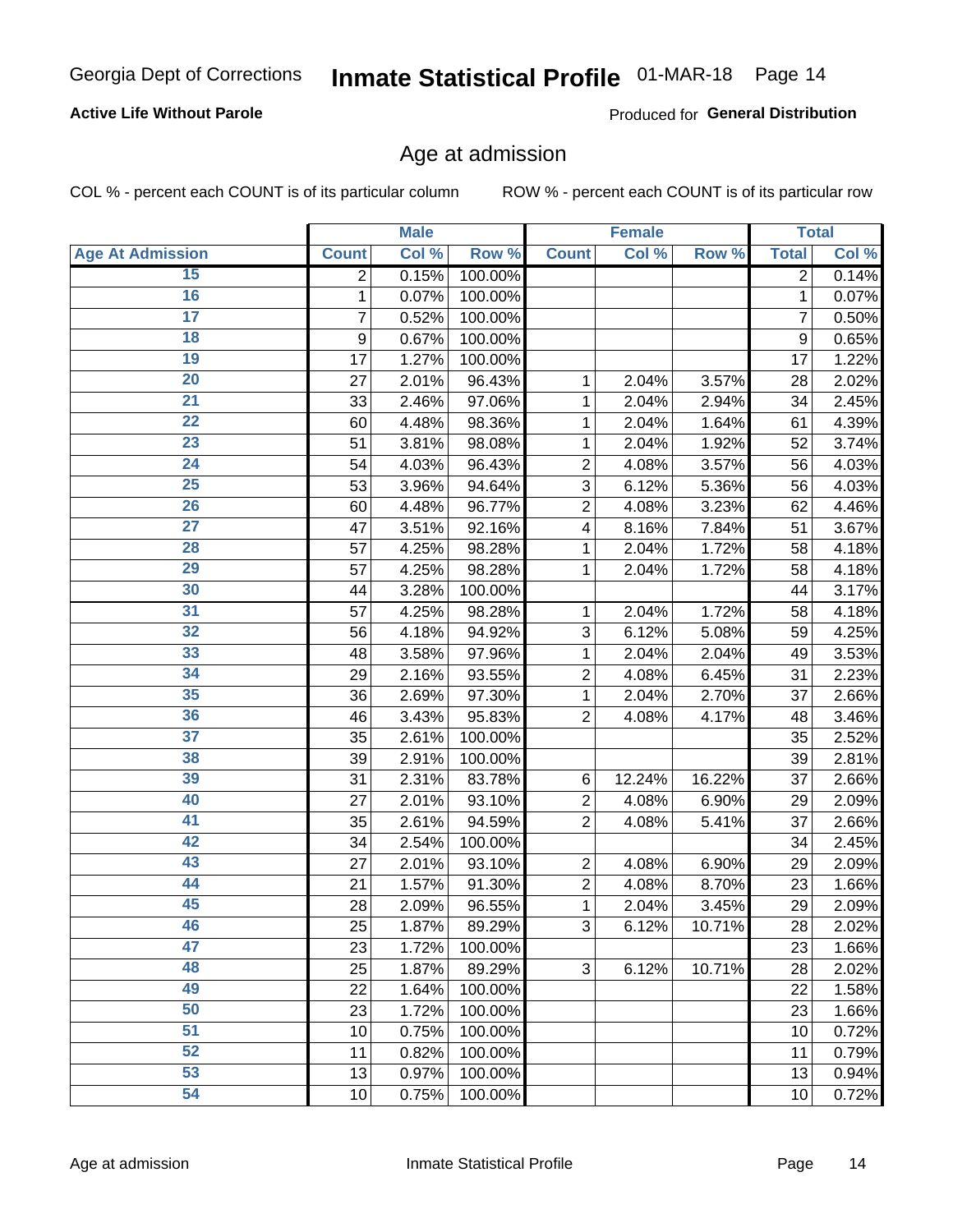#### **Active Life Without Parole**

Produced for General Distribution

### Age at admission

COL % - percent each COUNT is of its particular column

|                         |              | <b>Male</b> |         |              | <b>Female</b> |        |                | <b>Total</b> |
|-------------------------|--------------|-------------|---------|--------------|---------------|--------|----------------|--------------|
| <b>Age At Admission</b> | <b>Count</b> | Col %       | Row %   | <b>Count</b> | Col %         | Row %  | <b>Total</b>   | Col %        |
| 55                      | 9            | 0.67%       | 90.00%  |              | 2.04%         | 10.00% | 10             | 0.72%        |
| 56                      | 9            | 0.67%       | 100.00% |              |               |        | 9              | 0.65%        |
| 57                      |              | 0.52%       | 100.00% |              |               |        | 7              | 0.50%        |
| 58                      | 5            | 0.37%       | 100.00% |              |               |        | 5              | 0.36%        |
| 59                      | 2            | 0.15%       | 100.00% |              |               |        | 2              | 0.14%        |
| 60                      | 3            | 0.22%       | 100.00% |              |               |        | 3              | 0.22%        |
| 61                      |              | 0.07%       | 100.00% |              |               |        |                | 0.07%        |
| 62                      | 2            | 0.15%       | 100.00% |              |               |        | 2              | 0.14%        |
| 64                      | 3            | 0.22%       | 100.00% |              |               |        | 3              | 0.22%        |
| 65                      | 2            | 0.15%       | 100.00% |              |               |        | $\overline{2}$ | 0.14%        |
| 66                      |              | 0.07%       | 100.00% |              |               |        |                | 0.07%        |
| 67                      | 2            | 0.15%       | 100.00% |              |               |        | 2              | 0.14%        |
| 69                      | 3            | 0.22%       | 100.00% |              |               |        | 3              | 0.22%        |
| 73                      |              | 0.07%       | 100.00% |              |               |        |                | 0.07%        |
| <b>Total Reported</b>   | 1,340        | 100%        | 96.47%  | 49           | 100%          | 3.53%  | 1,389          | 100%         |

| eported<br>NO. |       |    |      |
|----------------|-------|----|------|
| <b>otal</b>    | , 340 | 49 | ,389 |

| Mean<br>(average)       | 34.07 | 34.96 | 34.10     |
|-------------------------|-------|-------|-----------|
| <b>Median (middle)</b>  | JZ    | 35    | o c<br>34 |
| Mode<br>(most frequent) | --    | 39    | 26        |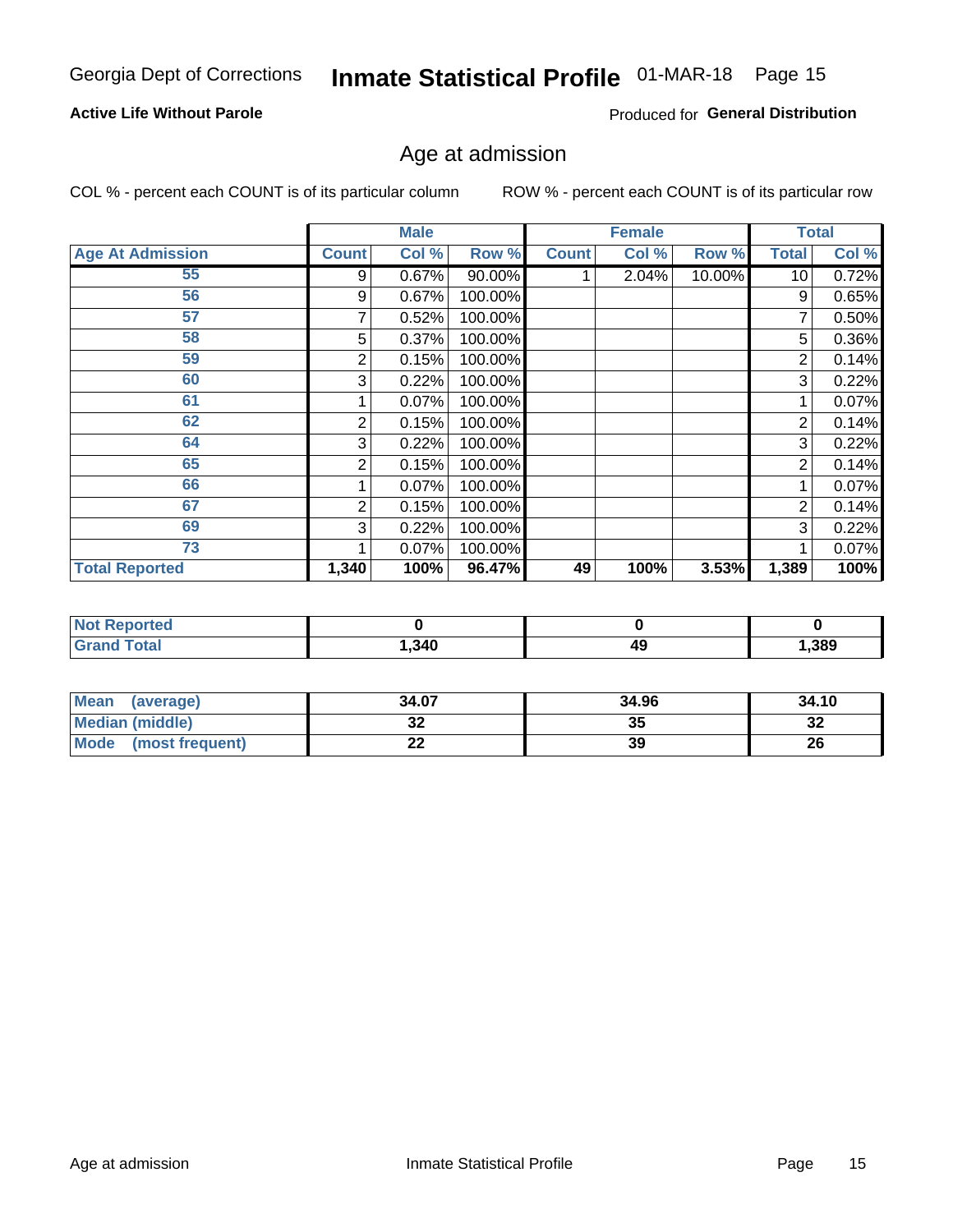#### **Active Life Without Parole**

#### Produced for General Distribution

### Height, measured at entry to prison

COL % - percent each COUNT is of its particular column

|                       |                | <b>Male</b> |         |                | <b>Female</b> |         |                | <b>Total</b> |
|-----------------------|----------------|-------------|---------|----------------|---------------|---------|----------------|--------------|
| <b>Height</b>         | <b>Count</b>   | Col %       | Row %   | <b>Count</b>   | Col %         | Row %   | <b>Total</b>   | Col %        |
| $\bf{0}$              | $\overline{7}$ | 0.52%       | 100.00% |                |               |         | 7              | 0.50%        |
| 4'10''                |                |             |         | $\mathbf{1}$   | 2.04%         | 100.00% | 1              | 0.07%        |
| 5'00''                | $\mathbf 2$    | 0.15%       | 100.00% |                |               |         | $\overline{2}$ | 0.14%        |
| 5'01"                 | 4              | 0.30%       | 66.67%  | $\overline{2}$ | 4.08%         | 33.33%  | 6              | 0.43%        |
| 5'02"                 | 5              | 0.37%       | 100.00% |                |               |         | 5              | 0.36%        |
| 5'03''                | 12             | 0.90%       | 60.00%  | 8              | 16.33%        | 40.00%  | 20             | 1.44%        |
| 5'04"                 | 12             | 0.90%       | 44.44%  | 15             | 30.61%        | 55.56%  | 27             | 1.94%        |
| 5'05"                 | 36             | 2.69%       | 85.71%  | 6              | 12.24%        | 14.29%  | 42             | 3.02%        |
| 5'06''                | 94             | 7.01%       | 94.00%  | 6              | 12.24%        | 6.00%   | 100            | 7.20%        |
| 5'07"                 | 91             | 6.79%       | 93.81%  | 6              | 12.24%        | 6.19%   | 97             | 6.98%        |
| 5'08''                | 130            | 9.70%       | 99.24%  | 1              | 2.04%         | 0.76%   | 131            | 9.43%        |
| 5'09''                | 176            | 13.13%      | 98.88%  | $\overline{2}$ | 4.08%         | 1.12%   | 178            | 12.81%       |
| 5'10''                | 161            | 12.01%      | 100.00% |                |               |         | 161            | 11.59%       |
| 5'11"                 | 173            | 12.91%      | 100.00% |                |               |         | 173            | 12.46%       |
| 6'00''                | 143            | 10.67%      | 99.31%  | 1.             | 2.04%         | 0.69%   | 144            | 10.37%       |
| 6'01''                | 108            | 8.06%       | 100.00% |                |               |         | 108            | 7.78%        |
| 6'02"                 | 91             | 6.79%       | 100.00% |                |               |         | 91             | 6.55%        |
| 6'03''                | 45             | 3.36%       | 97.83%  | $\mathbf{1}$   | 2.04%         | 2.17%   | 46             | 3.31%        |
| 6'04"                 | 34             | 2.54%       | 100.00% |                |               |         | 34             | 2.45%        |
| 6'05"                 | 9              | 0.67%       | 100.00% |                |               |         | 9              | 0.65%        |
| 6'06''                | 4              | 0.30%       | 100.00% |                |               |         | 4              | 0.29%        |
| 6'07''                | $\overline{2}$ | 0.15%       | 100.00% |                |               |         | $\overline{2}$ | 0.14%        |
| 6'11''                | 1              | 0.07%       | 100.00% |                |               |         | 1              | 0.07%        |
| <b>Total Reported</b> | 1,340          | 100%        | 96.47%  | 49             | 100%          | 3.53%   | 1,389          | 100%         |

| <b>eported</b> |      |    |      |
|----------------|------|----|------|
| <b>cotal</b>   | .340 | 49 | ,389 |

| <b>Mean</b> | (average)       | 5'10" | 5'05" | 5'10'' |
|-------------|-----------------|-------|-------|--------|
|             |                 |       |       |        |
| <b>Mode</b> | (most frequent) | 5'09" | 5'04" | 5'09"  |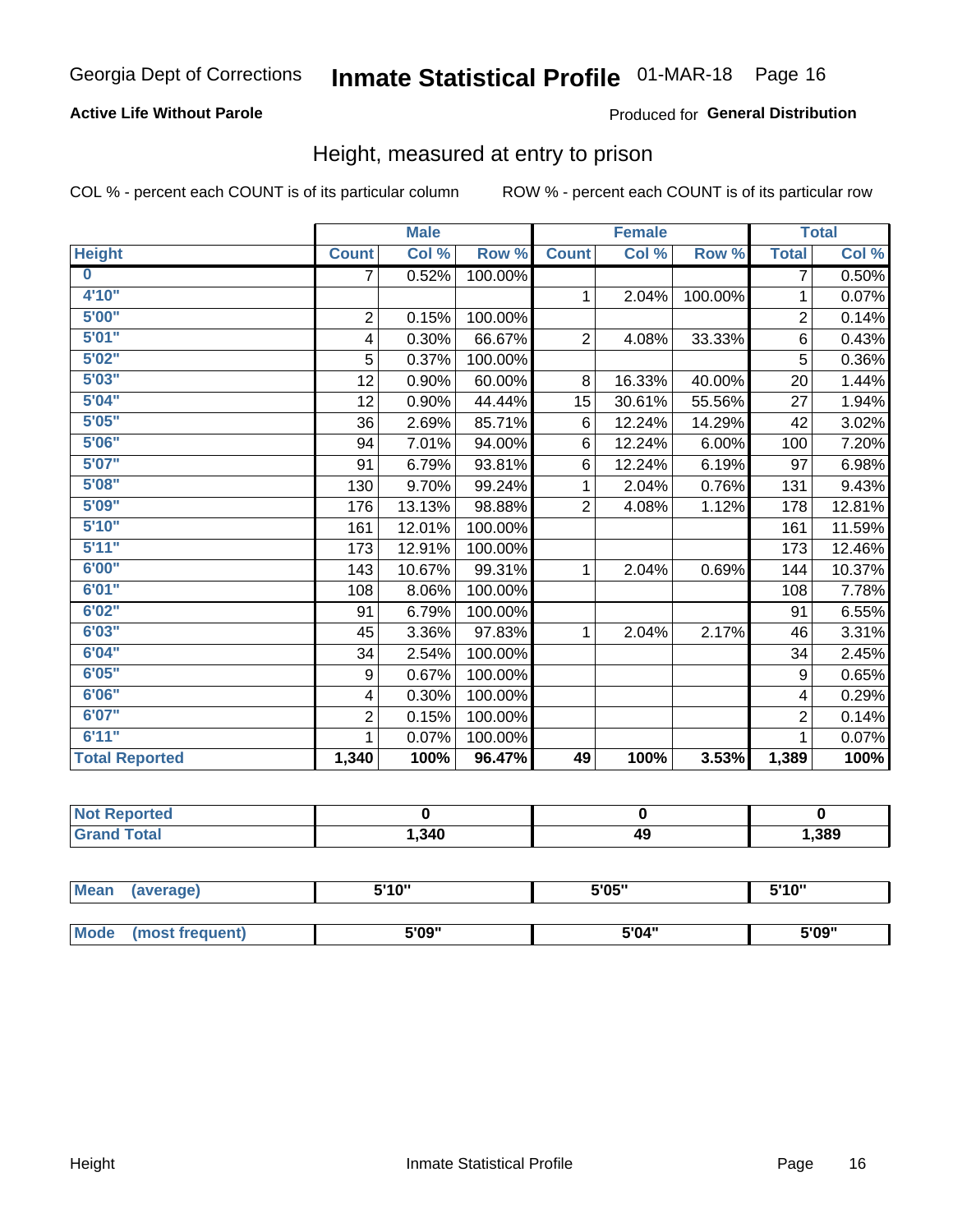**Active Life Without Parole** 

Produced for General Distribution

### Weight, measured at entry to prison

COL % - percent each COUNT is of its particular column

ROW % - percent each COUNT is of its particular row

|                                                    |                         | <b>Male</b>             |         |                         | <b>Female</b> |         |                | <b>Total</b>            |  |
|----------------------------------------------------|-------------------------|-------------------------|---------|-------------------------|---------------|---------|----------------|-------------------------|--|
| <b>Weight</b>                                      | <b>Count</b>            | Col %                   | Row %   | <b>Count</b>            | Col %         | Row %   | <b>Total</b>   | Col %                   |  |
| 100 - 109 pounds                                   |                         |                         |         | 1                       | 2.04%         | 100.00% | 1              | 0.07%                   |  |
| 110 - 119 pounds                                   | 4                       | 0.30%                   | 66.67%  | $\overline{2}$          | 4.08%         | 33.33%  | 6              | 0.43%                   |  |
| 120 - 129 pounds                                   | 6                       | 0.45%                   | 75.00%  | 2                       | 4.08%         | 25.00%  | 8              | 0.58%                   |  |
| 130 - 139 pounds                                   | 42                      | 3.14%                   | 93.33%  | 3                       | 6.12%         | 6.67%   | 45             | 3.25%                   |  |
| 140 - 149 pounds                                   | 80                      | 5.98%                   | 94.12%  | 5                       | 10.20%        | 5.88%   | 85             | 6.13%                   |  |
| 150 - 159 pounds                                   | 123                     | 9.20%                   | 97.62%  | 3                       | 6.12%         | 2.38%   | 126            | 9.09%                   |  |
| 160 - 169 pounds                                   | 157                     | 11.74%                  | 97.52%  | $\overline{\mathbf{4}}$ | 8.16%         | 2.48%   | 161            | 11.62%                  |  |
| 170 - 179 pounds                                   | 179                     | 13.39%                  | 97.81%  | $\overline{\mathbf{4}}$ | 8.16%         | 2.19%   | 183            | 13.20%                  |  |
| 180 - 189 pounds                                   | 178                     | 13.31%                  | 96.74%  | 6                       | 12.24%        | 3.26%   | 184            | 13.28%                  |  |
| 190 - 199 pounds                                   | 117                     | 8.75%                   | 95.90%  | 5                       | 10.20%        | 4.10%   | 122            | 8.80%                   |  |
| 200 - 209 pounds                                   | 114                     | 8.53%                   | 97.44%  | 3                       | 6.12%         | 2.56%   | 117            | 8.44%                   |  |
| 210 - 219 pounds                                   | 76                      | 5.68%                   | 93.83%  | 5                       | 10.20%        | 6.17%   | 81             | 5.84%                   |  |
| 220 - 229 pounds                                   | 78                      | 5.83%                   | 98.73%  | $\mathbf 1$             | 2.04%         | 1.27%   | 79             | 5.70%                   |  |
| 230 - 239 pounds                                   | 53                      | 3.96%                   | 98.15%  | $\mathbf{1}$            | 2.04%         | 1.85%   | 54             | 3.90%                   |  |
| 240 - 249 pounds                                   | 39                      | 2.92%                   | 100.00% |                         |               |         | 39             | 2.81%                   |  |
| 250 - 259 pounds                                   | 32                      | 2.39%                   | 100.00% |                         |               |         | 32             | 2.31%                   |  |
| 260 - 269 pounds                                   | 14                      | 1.05%                   | 100.00% |                         |               |         | 14             | 1.01%                   |  |
| 270 - 279 pounds                                   | 13                      | 0.97%                   | 100.00% |                         |               |         | 13             | 0.94%                   |  |
| 280 - 289 pounds                                   | 11                      | 0.82%                   | 91.67%  | $\mathbf{1}$            | 2.04%         | 8.33%   | 12             | 0.87%                   |  |
| 290 - 299 pounds                                   | $6\phantom{1}6$         | 0.45%                   | 75.00%  | $\overline{2}$          | 4.08%         | 25.00%  | 8              | 0.58%                   |  |
| 300 - 309 pounds                                   | 4                       | 0.30%                   | 100.00% |                         |               |         | 4              | 0.29%                   |  |
| 310 - 319 pounds                                   | $\mathbf 1$             | 0.07%                   | 100.00% |                         |               |         | 1              | 0.07%                   |  |
| 320 - 329 pounds                                   | $\overline{\mathbf{4}}$ | 0.30%                   | 100.00% |                         |               |         | 4              | 0.29%                   |  |
| 330 - 339 pounds                                   | $\mathsf 3$             | 0.22%                   | 100.00% |                         |               |         | 3              | 0.22%                   |  |
| 350 - 359 pounds                                   | $\mathbf{1}$            | 0.07%                   | 100.00% |                         |               |         | 1              | 0.07%                   |  |
| 360 - 369 pounds                                   | 1                       | 0.07%                   | 100.00% |                         |               |         | $\mathbf 1$    | 0.07%                   |  |
| 390 - 399 pounds                                   |                         |                         |         | $\mathbf{1}$            | 2.04%         | 100.00% | $\mathbf 1$    | 0.07%                   |  |
| 400 pounds and over                                | $\overline{1}$          | 0.07%                   | 100.00% |                         |               |         | $\overline{1}$ | 0.07%                   |  |
| <b>Total Reported</b>                              | 1,337                   | 100%                    | 96.46%  | 49                      | 100%          | 3.54%   | 1,386          | 100%                    |  |
|                                                    |                         |                         |         |                         |               |         |                |                         |  |
| <b>Not Reported</b>                                |                         | $\overline{\mathbf{3}}$ |         | $\pmb{0}$               |               |         |                | $\overline{\mathbf{3}}$ |  |
| <b>Grand Total</b>                                 |                         | 1,340                   |         | 49                      |               |         |                | 1,389                   |  |
|                                                    |                         |                         |         |                         |               |         |                |                         |  |
| <b>Mean</b><br>(average)<br><b>Median (middle)</b> |                         | 189                     |         |                         | 182<br>180    |         |                | 189                     |  |
|                                                    |                         | <b>180</b>              |         |                         |               |         | 180            |                         |  |

**Mode** 

(most frequent)

 $\overline{180}$ 

 $180$ 

 $180$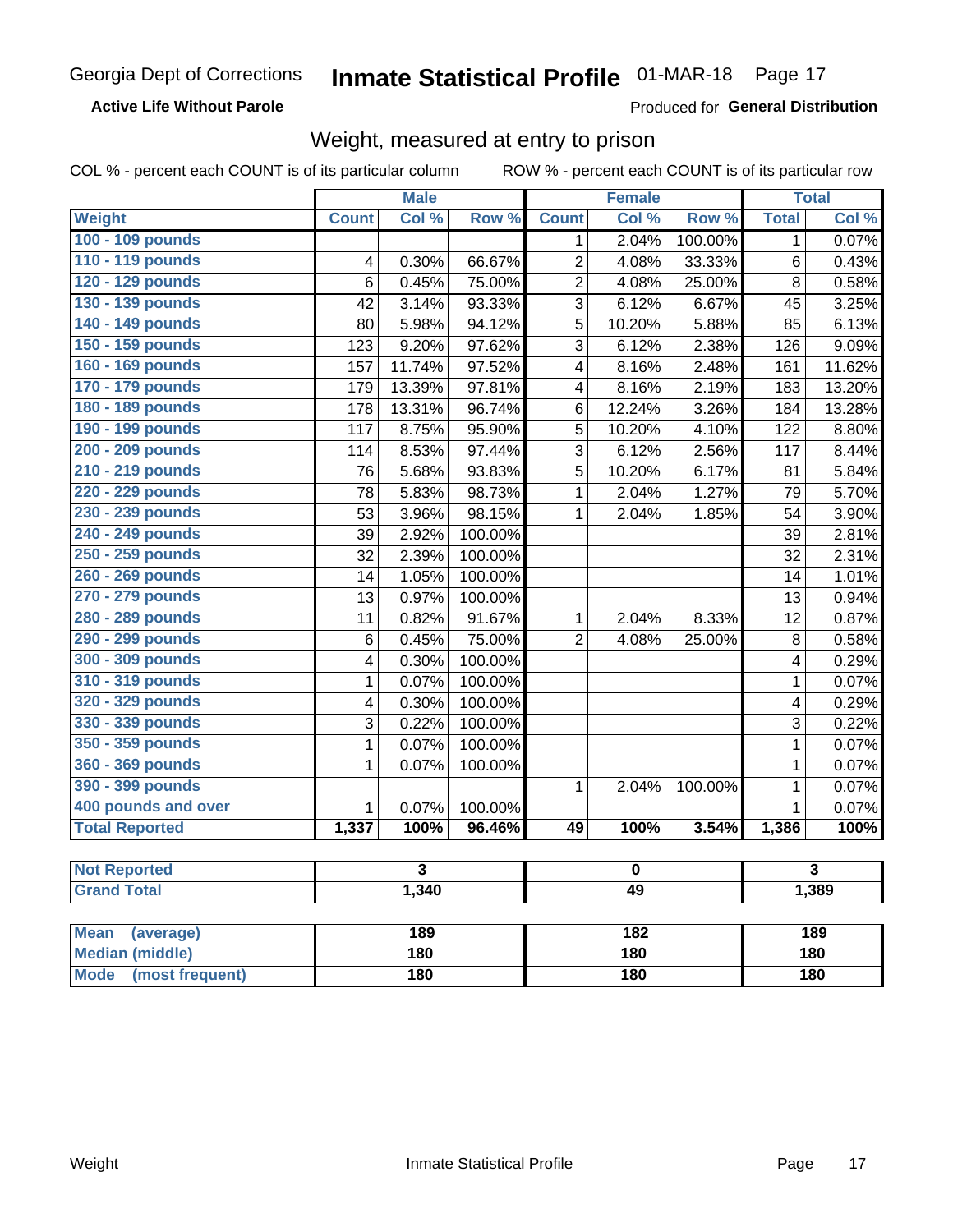### Inmate Statistical Profile 01-MAR-18 Page 18

#### **Active Life Without Parole**

#### Produced for General Distribution

### Veterans validated by Veteran's Administration

COL % - percent each COUNT is of its particular column

|                          |                 | <b>Male</b> |                    | <b>Female</b> |       |       | <b>Total</b> |
|--------------------------|-----------------|-------------|--------------------|---------------|-------|-------|--------------|
| <b>Military service</b>  | <b>Count</b>    | Col %       | <b>Row % Count</b> | Col %         | Row % | Total | Col %        |
| <b>Others</b><br>0       | 51              | 43.22%      | 100.00%            |               |       | 51    | 42.86%       |
| <b>Air Force</b>         | 45              | 38.14%      | 97.83%             | 100.00%       | 2.17% | 46    | 38.66%       |
| Army                     |                 | 5.93%       | 100.00%            |               |       |       | 5.88%        |
| <b>Navy</b><br>3         |                 | 4.24%       | 100.00%            |               |       | 5     | 4.20%        |
| <b>Coast Guard</b><br>5. | 10 <sup>1</sup> | $8.47\%$    | 100.00%            |               |       | 10    | 8.40%        |
| <b>Total Reported</b>    | 118             | 100%        | 99.16%             | 100%          | .84%  | 119   | 100%         |

|                   | ົດດດ<br>I.LLL<br>$\mathbf{r}$ and $\mathbf{r}$ | 4ō | 270  |
|-------------------|------------------------------------------------|----|------|
| $f \sim f \sim f$ | , 340                                          | 49 | ,389 |

| ____<br>____ |
|--------------|
|--------------|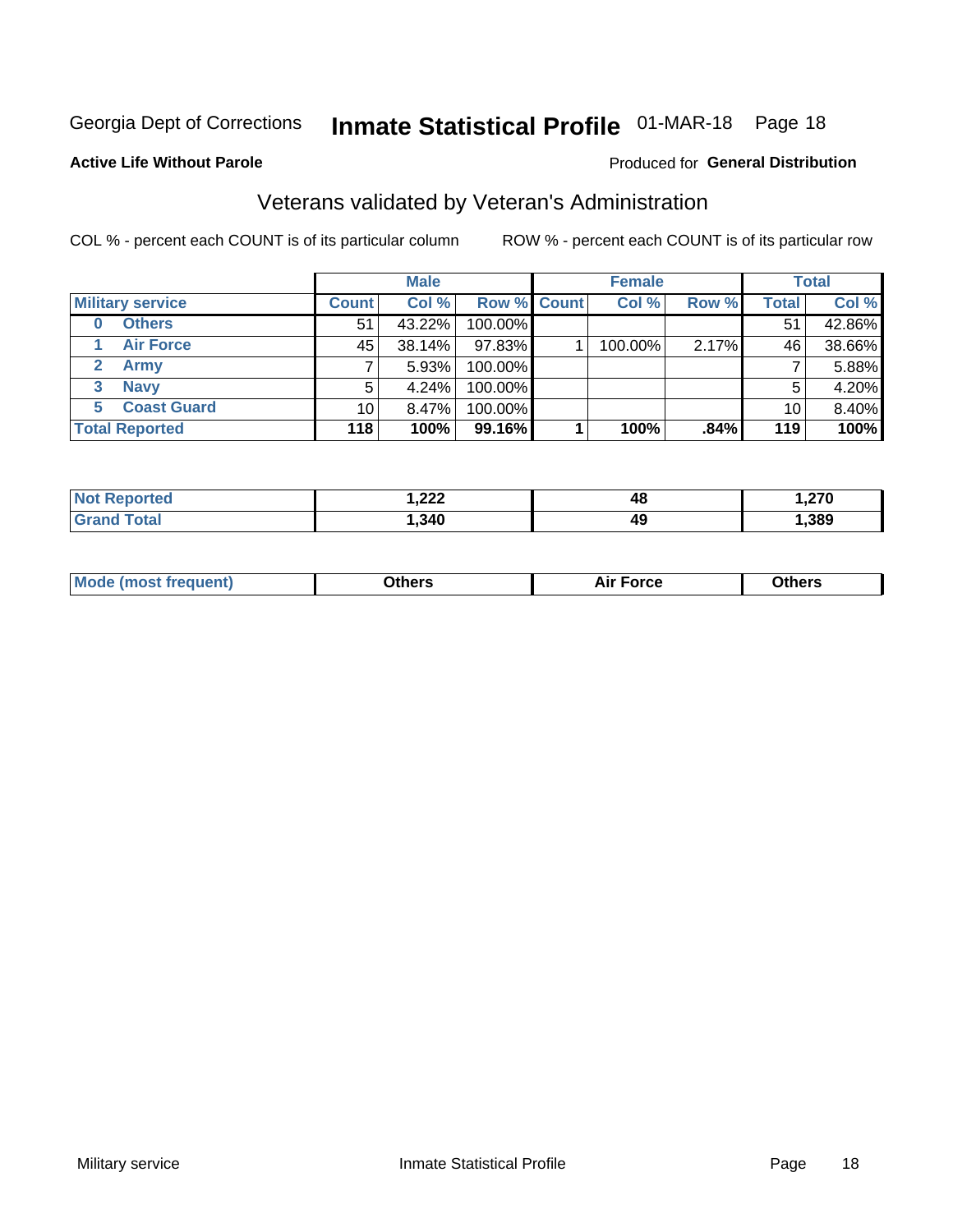## Inmate Statistical Profile 01-MAR-18 Page 19

#### **Active Life Without Parole**

#### Produced for General Distribution

### Type of admission to prison

COL % - percent each COUNT is of its particular column

|                                      |              | <b>Male</b> |                    |    | <b>Female</b> |       |              | <b>Total</b> |
|--------------------------------------|--------------|-------------|--------------------|----|---------------|-------|--------------|--------------|
| <b>Type of Admission</b>             | <b>Count</b> | Col %       | <b>Row % Count</b> |    | Col %         | Row % | <b>Total</b> | Col %        |
| <b>New Sentence</b><br>52            | 1,274        | 95.07%      | 96.30%             | 49 | 100.00%       | 3.70% | 1,323        | 95.25%       |
| <b>Probation Rev Partial</b><br>53   | 5            | $.37\%$     | 100.00%            |    |               |       | 5            | .36%         |
| <b>Probation Rev Remainder</b><br>54 | 11           | .82%        | 100.00%            |    |               |       | 11           | .79%         |
| <b>Parole Rev New Sentence</b><br>55 | 19           | 1.42%       | 100.00%            |    |               |       | 19           | 1.37%        |
| <b>Parole Rev No New</b><br>56       | 17           | 1.27%       | 100.00%            |    |               |       | 17           | 1.22%        |
| <b>Sentence</b>                      |              |             |                    |    |               |       |              |              |
| <b>Life W/O Parole</b><br>70         | 13           | .97%        | 100.00%            |    |               |       | 13           | .94%         |
| <b>Unknown</b><br>82                 |              | .07%        | 100.00%            |    |               |       |              | .07%         |
| <b>Total Reported</b>                | 1,340        | 100%        | 96.47%             | 49 | 100%          | 3.53% | 1,389        | 100%         |

| <b>Not Reported</b> |        |    |      |
|---------------------|--------|----|------|
| <b>Total</b>        | 340, ا | 49 | ,389 |

| Mode (most frequent) | <b>New Sentence</b> | <b>New Sentence</b> | <b>New Sentence</b> |
|----------------------|---------------------|---------------------|---------------------|
|                      |                     |                     |                     |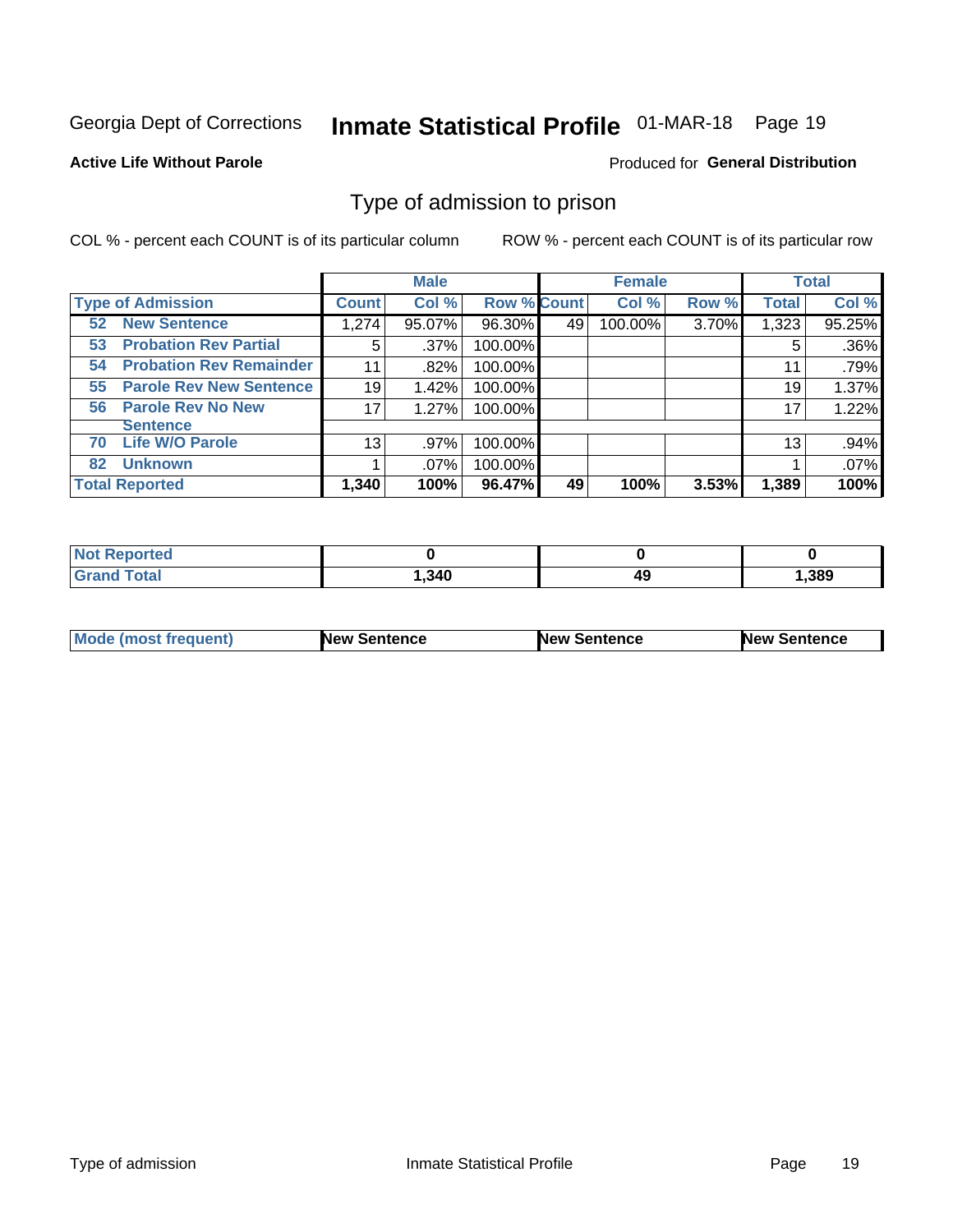### Inmate Statistical Profile 01-MAR-18 Page 20

**Active Life Without Parole** 

#### **Produced for General Distribution**

### Current / last supervision level

COL % - percent each COUNT is of its particular column

|                        |              | <b>Male</b> |                    |    | <b>Female</b> |       |       | <b>Total</b> |
|------------------------|--------------|-------------|--------------------|----|---------------|-------|-------|--------------|
| <b>Security Status</b> | <b>Count</b> | Col%        | <b>Row % Count</b> |    | Col %         | Row % | Total | Col %        |
| 4 Medium               | ົ            | 22%         | 100.00%            |    | $.00\%$       |       |       | .22%         |
| 5 Close                | 1,337        | 99.78%      | 96.46%             | 49 | 100.00%       | 3.54% | .386  | 99.78%       |
| <b>Total Reported</b>  | 340. ا       | 100%        | 96.47%             | 49 | 100%          | 3.53% | 1,389 | 100%         |

| <b>Still being diagnosed</b> |       |    |       |
|------------------------------|-------|----|-------|
| <b>Not Reported</b>          |       |    |       |
| <b>Grand Total</b>           | 1,340 | 49 | 1,389 |

| <b>Mode (most frequent)</b> | Close | ∵lose | Close |
|-----------------------------|-------|-------|-------|
|                             |       |       |       |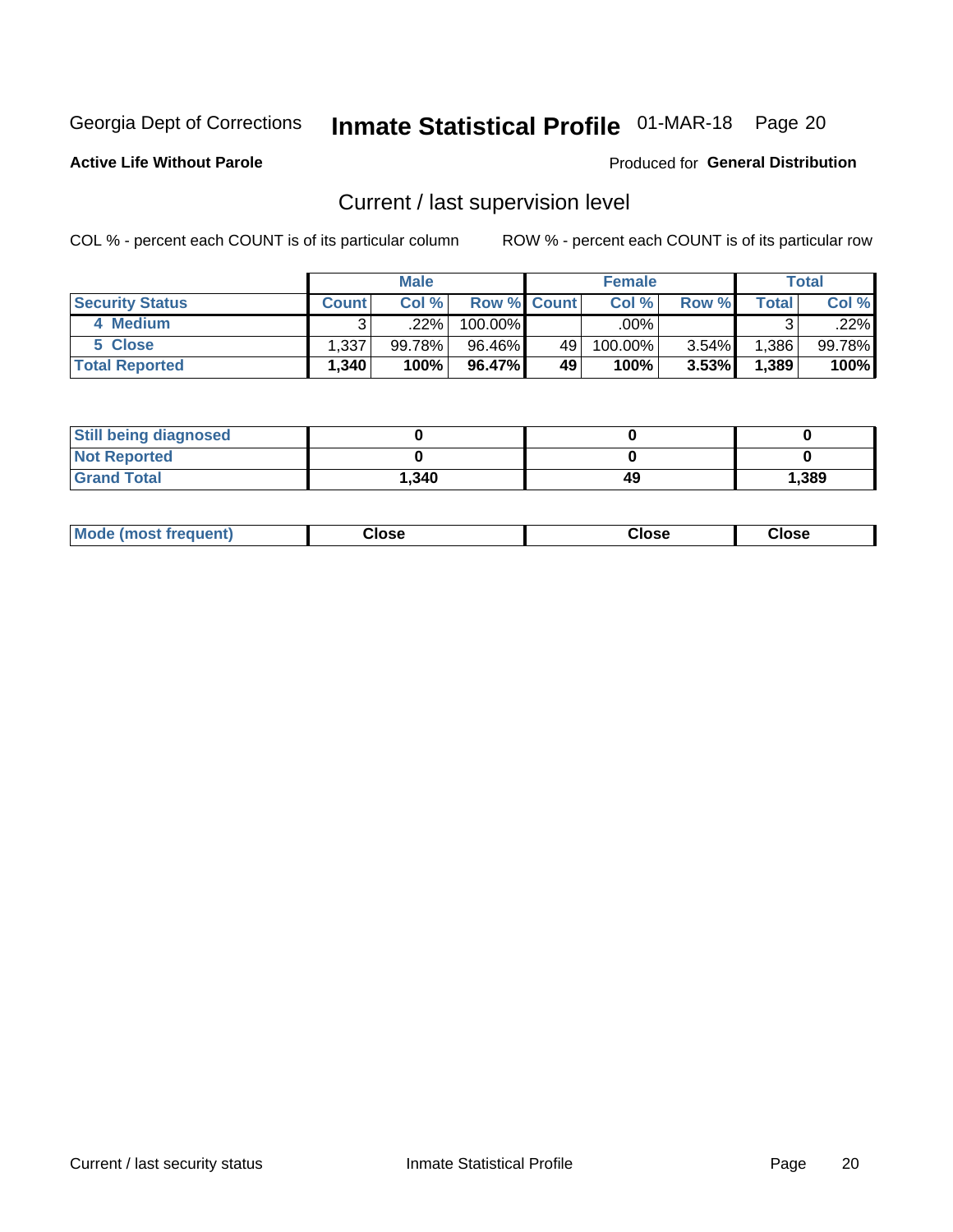### Inmate Statistical Profile 01-MAR-18 Page 21

**Active Life Without Parole** 

Produced for General Distribution

### Current / last type of institution

COL % - percent each COUNT is of its particular column

|                            |              | <b>Male</b> |                    |      | <b>Female</b> |          |              | <b>Total</b> |
|----------------------------|--------------|-------------|--------------------|------|---------------|----------|--------------|--------------|
| <b>Type of Institution</b> | <b>Count</b> | Col%        | <b>Row % Count</b> |      | Col %         | Row %    | <b>Total</b> | Col %        |
| <b>State Prison</b>        | 1.340        | 100.00%     | 96.47%             | 49 l | 100.00%       | $3.53\%$ | 1,389        | 100.00%      |
| <b>Total Reported</b>      | 1,340        | 100%        | 96.47%             | 49   | $100\%$ .     | $3.53\%$ | 1,389        | 100%         |

| тео<br>. |      |    |      |
|----------|------|----|------|
|          | ,340 | 49 | ,389 |

| <b>Mode (most frequent)</b> | State Prison | <b>State Prison</b> | State<br>⊦ Prisonl |
|-----------------------------|--------------|---------------------|--------------------|
|                             |              |                     |                    |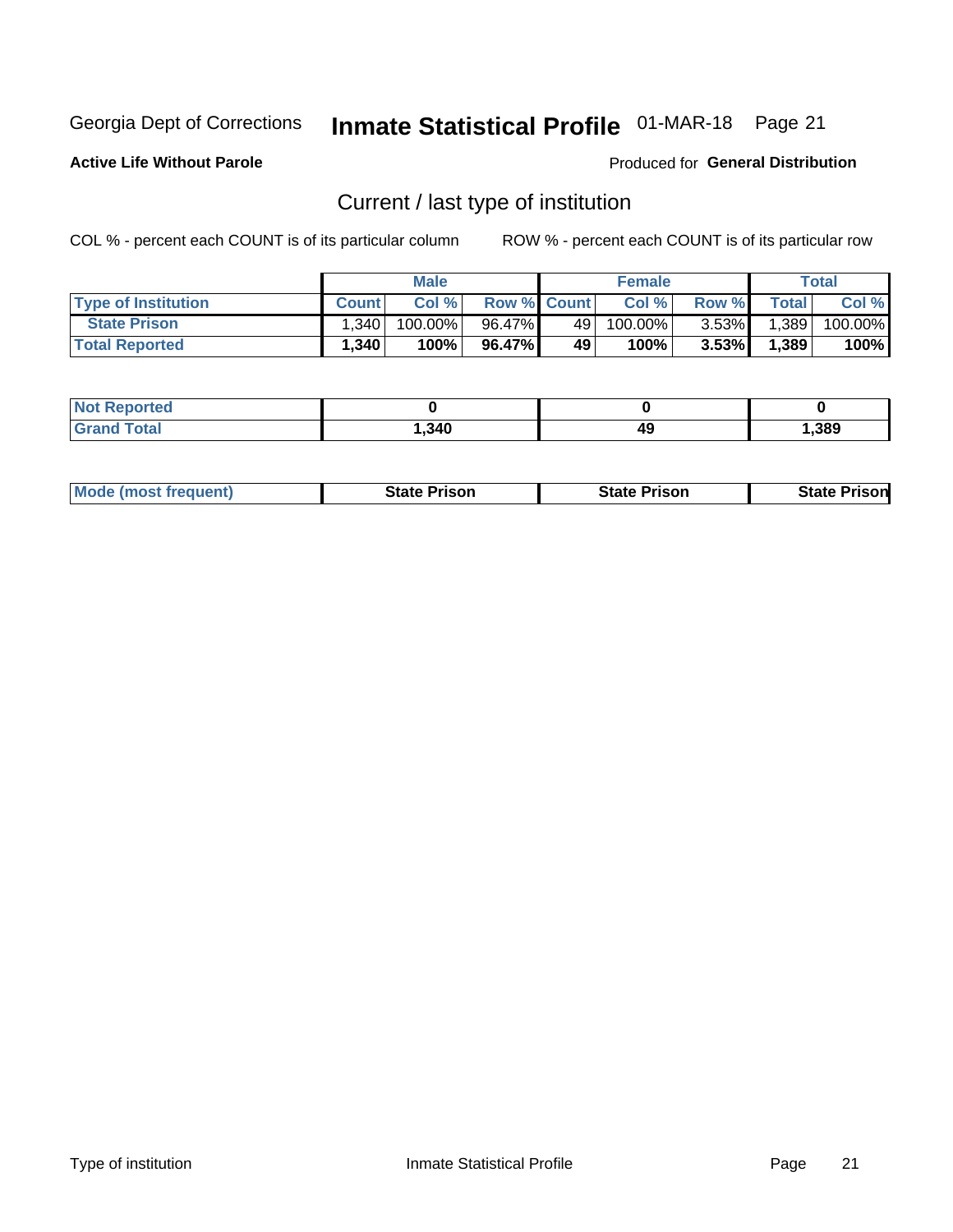### Inmate Statistical Profile 01-MAR-18 Page 22

#### **Active Life Without Parole**

#### Produced for General Distribution

### Institution type - transitional centers

COL % - percent each COUNT is of its particular column

|                                          |                | <b>Male</b> |                    | <b>Female</b> |             | <b>Total</b> |
|------------------------------------------|----------------|-------------|--------------------|---------------|-------------|--------------|
| <b>Institution Type - Trans. Centers</b> | <b>I</b> Count | CoI%        | <b>Row % Count</b> | Col %         | Row % Total | Col %        |
| <b>Total Reported</b>                    |                |             |                    |               |             |              |

| <b>Reported</b><br><b>NOT</b><br>$\sim$            |  |  |
|----------------------------------------------------|--|--|
| $f$ $f \circ f \circ f$<br>$C = 1$<br><b>TULAI</b> |  |  |

| Mode (most frequent) | <b>Null</b> | <b>Null</b> | <b>Null</b> |
|----------------------|-------------|-------------|-------------|
|                      |             |             |             |
|                      |             |             |             |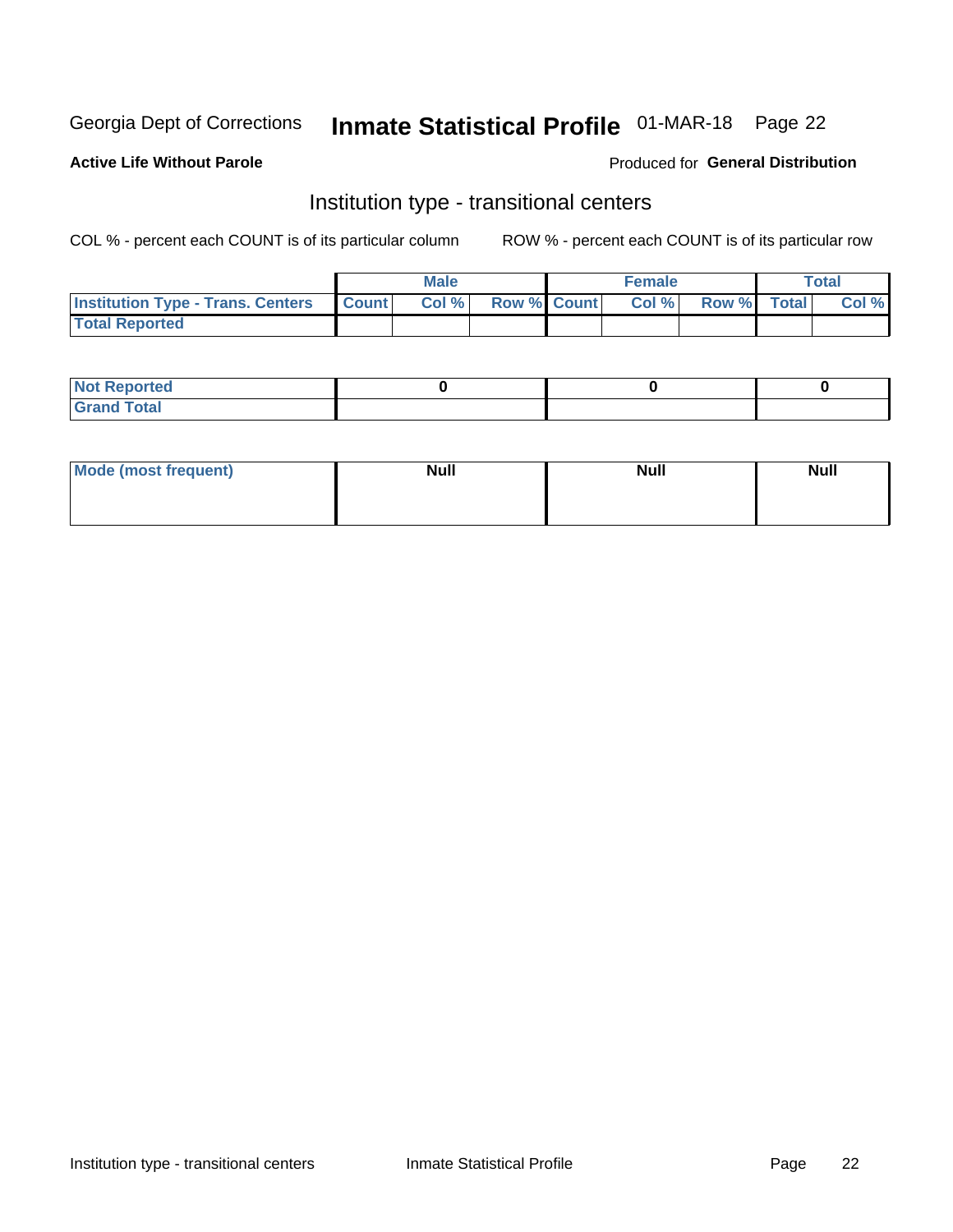### Inmate Statistical Profile 01-MAR-18 Page 23

**Active Life Without Parole** 

**Produced for General Distribution** 

### Institution type - county prisons

COL % - percent each COUNT is of its particular column

|                                                    | <b>Male</b> |  | <b>Female</b>            |             | <b>Total</b> |
|----------------------------------------------------|-------------|--|--------------------------|-------------|--------------|
| <b>Institution Type - County Prisons   Count  </b> | Col %       |  | <b>Row % Count Col %</b> | Row % Total | Col %        |
| <b>Total Reported</b>                              |             |  |                          |             |              |

| <b>Not Reported</b>   |  |  |
|-----------------------|--|--|
| <b>Total</b><br>Granc |  |  |

| Mode (most frequent) | <b>Null</b> | <b>Null</b><br><b>Null</b> |
|----------------------|-------------|----------------------------|
|                      |             |                            |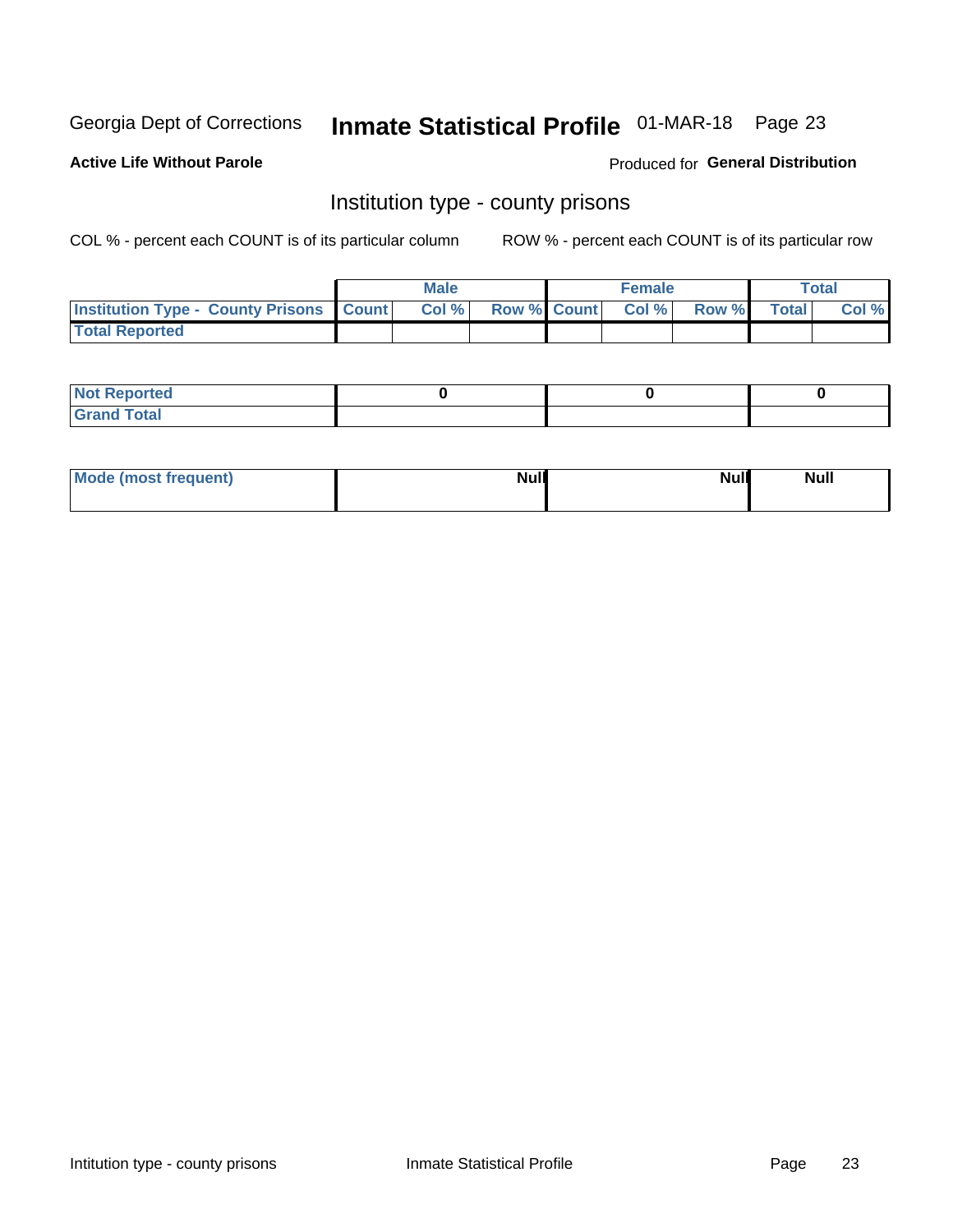# Inmate Statistical Profile 01-MAR-18 Page 24

#### **Active Life Without Parole**

#### Produced for General Distribution

### Institution type - state prisons

|                                         | <b>Male</b>               |        |         | <b>Female</b>               |        |         | <b>Total</b>                        |        |
|-----------------------------------------|---------------------------|--------|---------|-----------------------------|--------|---------|-------------------------------------|--------|
| <b>Institution Type - State Prisons</b> | <b>Count</b>              | Col %  | Row %   | <b>Count</b>                | Col %  | Row %   | <b>Total</b>                        | Col %  |
| <b>Arrendale State Prison</b>           |                           |        |         | 24                          | 48.98% | 100.00% | 24                                  | 1.73%  |
| <b>Augusta State Med. Prison</b>        | 60                        | 4.48%  | 100.00% |                             |        |         | 60                                  | 4.32%  |
| <b>Autry State Prison</b>               |                           | .07%   | 100.00% |                             |        |         |                                     | .07%   |
| <b>Baldwin State Prison</b>             | 47                        | 3.51%  | 100.00% |                             |        |         | 47                                  | 3.38%  |
| <b>Central State Prison</b>             | 6                         | .45%   | 100.00% |                             |        |         | 6                                   | .43%   |
| <b>Coastal State Prison</b>             | 5                         | .37%   | 100.00% |                             |        |         | 5                                   | .36%   |
| <b>Ga Diag Class Prison</b>             | 46                        | 3.43%  | 100.00% |                             |        |         | 46                                  | 3.31%  |
| <b>Ga State Prison</b>                  | 32                        | 2.39%  | 100.00% |                             |        |         | 32                                  | 2.30%  |
| <b>Hancock State Prison</b>             | 148                       | 11.04% | 100.00% |                             |        |         | 148                                 | 10.66% |
| <b>Hays State Prison</b>                | 121                       | 9.03%  | 100.00% |                             |        |         | 121                                 | 8.71%  |
| <b>Macon State Prison</b>               | 263                       | 19.63% | 100.00% |                             |        |         | 263                                 | 18.93% |
| <b>Phillips State Prison</b>            | 25                        | 1.87%  | 100.00% |                             |        |         | 25                                  | 1.80%  |
| <b>Pulaski State Prison</b>             |                           |        |         | 25                          | 51.02% | 100.00% | 25                                  | 1.80%  |
| <b>Smith State Prison</b>               | 182                       | 13.58% | 100.00% |                             |        |         | 182                                 | 13.10% |
| <b>Telfair State Prison</b>             | 184                       | 13.73% | 100.00% |                             |        |         | 184                                 | 13.25% |
| <b>Valdosta State Prison</b>            | 105                       | 7.84%  | 100.00% |                             |        |         | 105                                 | 7.56%  |
| <b>Ware State Prison</b>                | 114                       | 8.51%  | 100.00% |                             |        |         | 114                                 | 8.21%  |
| <b>Washington State Prison</b>          | 1                         | .07%   | 100.00% |                             |        |         | 1                                   | .07%   |
| <b>Total Reported</b>                   | 1,340                     | 100%   | 96.47%  | 49                          | 100%   | 3.53%   | 1,389                               | 100%   |
|                                         |                           | 0      |         |                             |        |         | $\bf{0}$                            |        |
| <b>Not Reported</b>                     |                           |        |         | 0                           |        |         |                                     |        |
| <b>Grand Total</b>                      |                           | 1,340  |         | 49                          |        |         | 1,389                               |        |
| <b>Mode (most frequent)</b>             | <b>Macon State Prison</b> |        |         | <b>Pulaski State Prison</b> |        |         | <b>Macon State</b><br><b>Prison</b> |        |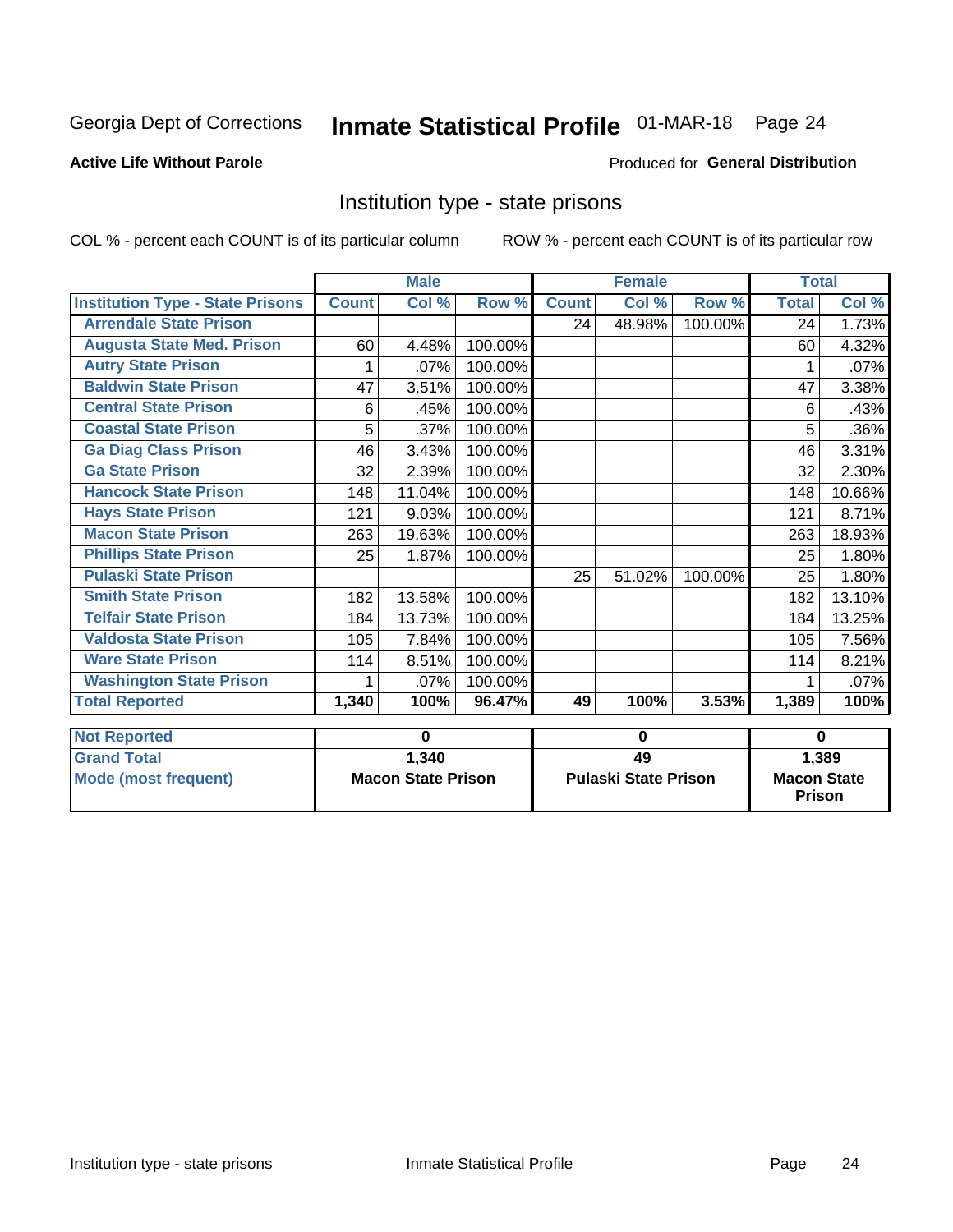### Inmate Statistical Profile 01-MAR-18 Page 25

**Active Life Without Parole** 

Produced for General Distribution

### Institution type - private prisons

COL % - percent each COUNT is of its particular column

|                                                     | <b>Male</b> |       |                    | <b>Female</b> |       |             | Total |       |
|-----------------------------------------------------|-------------|-------|--------------------|---------------|-------|-------------|-------|-------|
| <b>Institution Type - Private Prisons   Count  </b> |             | Col % | <b>Row % Count</b> |               | Col % | Row % Total |       | Col % |
| <b>Total Reported</b>                               |             |       |                    |               |       |             |       |       |

| Not Reported           |  |  |
|------------------------|--|--|
| <b>Cotal</b><br>______ |  |  |

| <b>Mo</b><br>frequent) | <b>Null</b> | <b>Null</b> | . . I *<br><b>IVUII</b> |
|------------------------|-------------|-------------|-------------------------|
|                        |             |             |                         |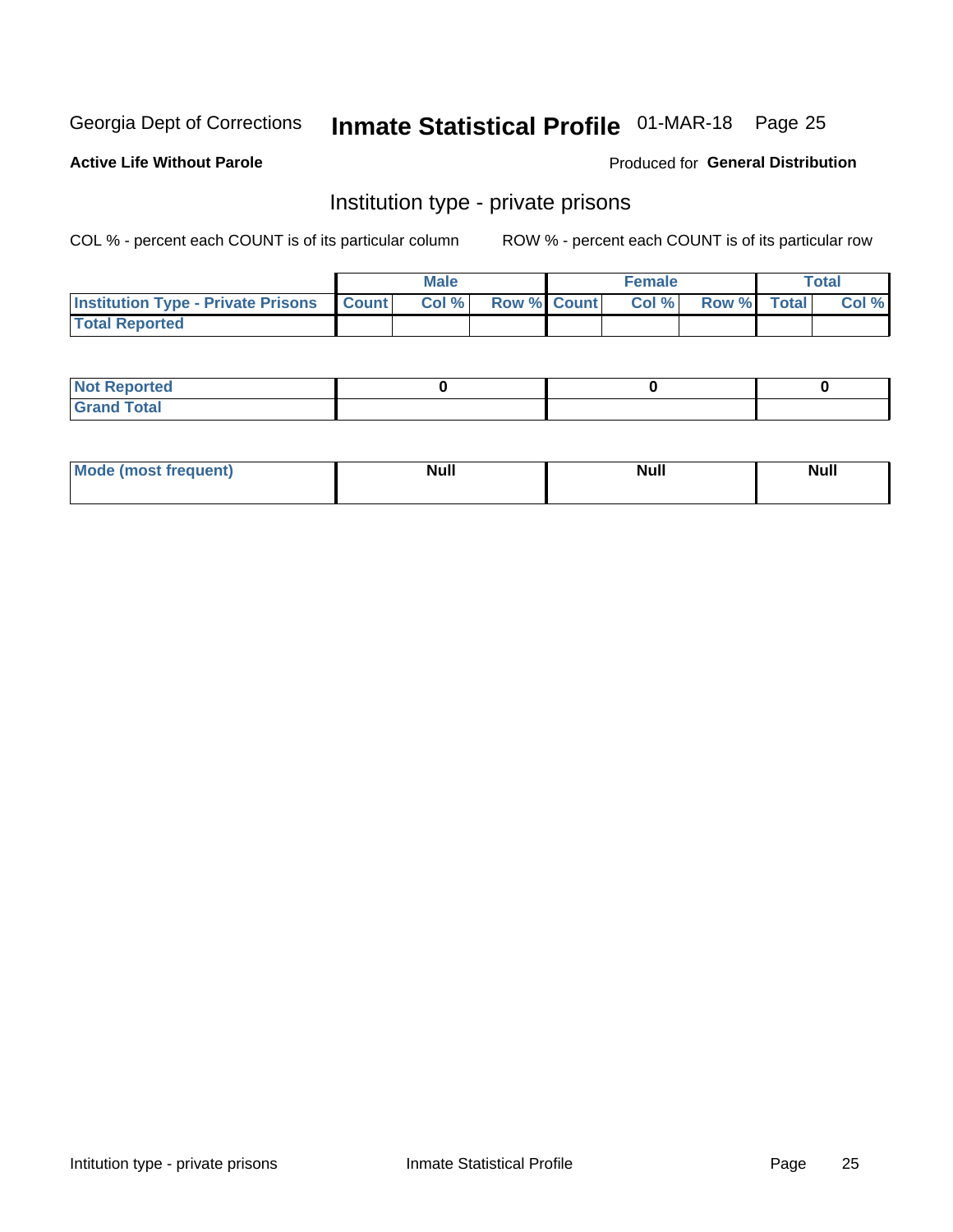# Inmate Statistical Profile 01-MAR-18 Page 26

#### **Active Life Without Parole**

#### Produced for General Distribution

### Institution type - inmate boot camp

COL % - percent each COUNT is of its particular column

|                                      | <b>Male</b>  |       |               | <b>Female</b> |       |             | <b>Total</b> |       |
|--------------------------------------|--------------|-------|---------------|---------------|-------|-------------|--------------|-------|
| <b>Institution Type - Boot Camps</b> | <b>Count</b> | Col % | <b>Row %I</b> | <b>Count</b>  | Col % | Row % Total |              | Col % |
| <b>Total Rported</b>                 |              |       |               |               |       |             |              |       |

| <b>Not Reported</b>            |  |  |
|--------------------------------|--|--|
| <b>Total</b><br>C <sub>r</sub> |  |  |

| Mod<br>uamo | Nul.<br>$- - - - - -$ | <b>Null</b> | . .<br>uu.<br>------ |
|-------------|-----------------------|-------------|----------------------|
|             |                       |             |                      |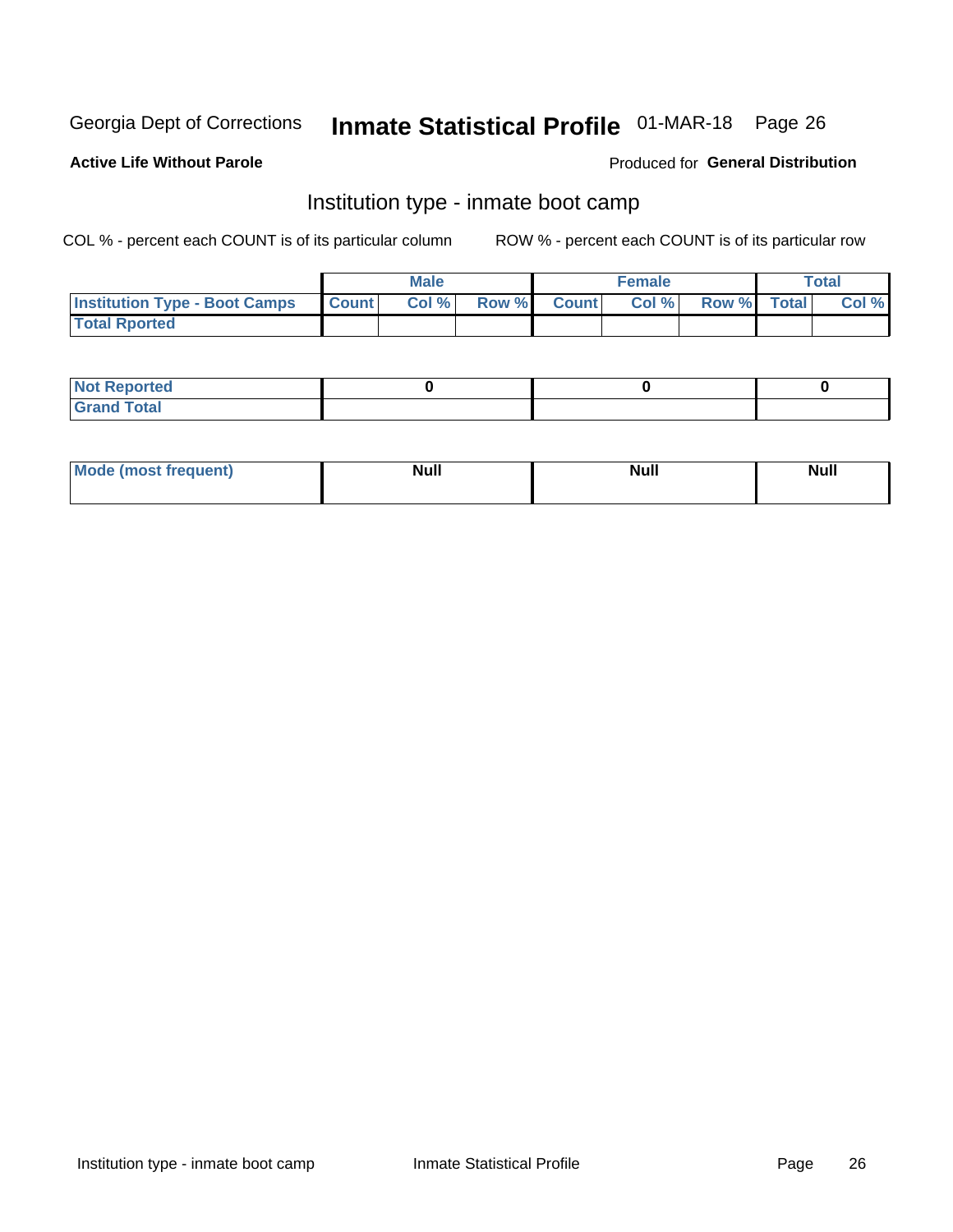## Inmate Statistical Profile 01-MAR-18 Page 27

**Active Life Without Parole** 

#### **Produced for General Distribution**

### Number of disciplinary reports

COL % - percent each COUNT is of its particular column

|                                       | <b>Male</b>  |        |        | <b>Female</b> |        |       | <b>Total</b> |        |
|---------------------------------------|--------------|--------|--------|---------------|--------|-------|--------------|--------|
| <b>Number of Disciplinary Reports</b> | <b>Count</b> | Col %  | Row %  | <b>Count</b>  | Col %  | Row % | Total        | Col %  |
|                                       | 353          | 26.34% | 95.41% | 17            | 34.69% | 4.59% | 370          | 26.64% |
|                                       | 178          | 13.28% | 96.22% | 7             | 14.29% | 3.78% | 185          | 13.32% |
| $\mathbf{2}$                          | 127          | 9.48%  | 92.03% | 11            | 22.45% | 7.97% | 138          | 9.94%  |
| 3                                     | 106          | 7.91%  | 97.25% | 3             | 6.12%  | 2.75% | 109          | 7.85%  |
|                                       | 69           | 5.15%  | 95.83% | 3             | 6.12%  | 4.17% | 72           | 5.18%  |
| 5                                     | 62           | 4.63%  | 98.41% |               | 2.04%  | 1.59% | 63           | 4.54%  |
| <b>More Than 5</b>                    | 445          | 33.21% | 98.45% | 7             | 14.29% | 1.55% | 452          | 32.54% |
| <b>Total Reported</b>                 | 1,340        | 100%   | 96.47% | 49            | 100%   | 3.53% | 1,389        | 100.0% |

| <b>Not Reported</b> |      |    |      |
|---------------------|------|----|------|
| <sup>-</sup> otal   | ,340 | 49 | ,389 |

| Mean (average)         | 7.03 | 4.18 | 6.93 |
|------------------------|------|------|------|
| <b>Median (middle)</b> |      |      |      |
| Mode (most frequent)   |      |      |      |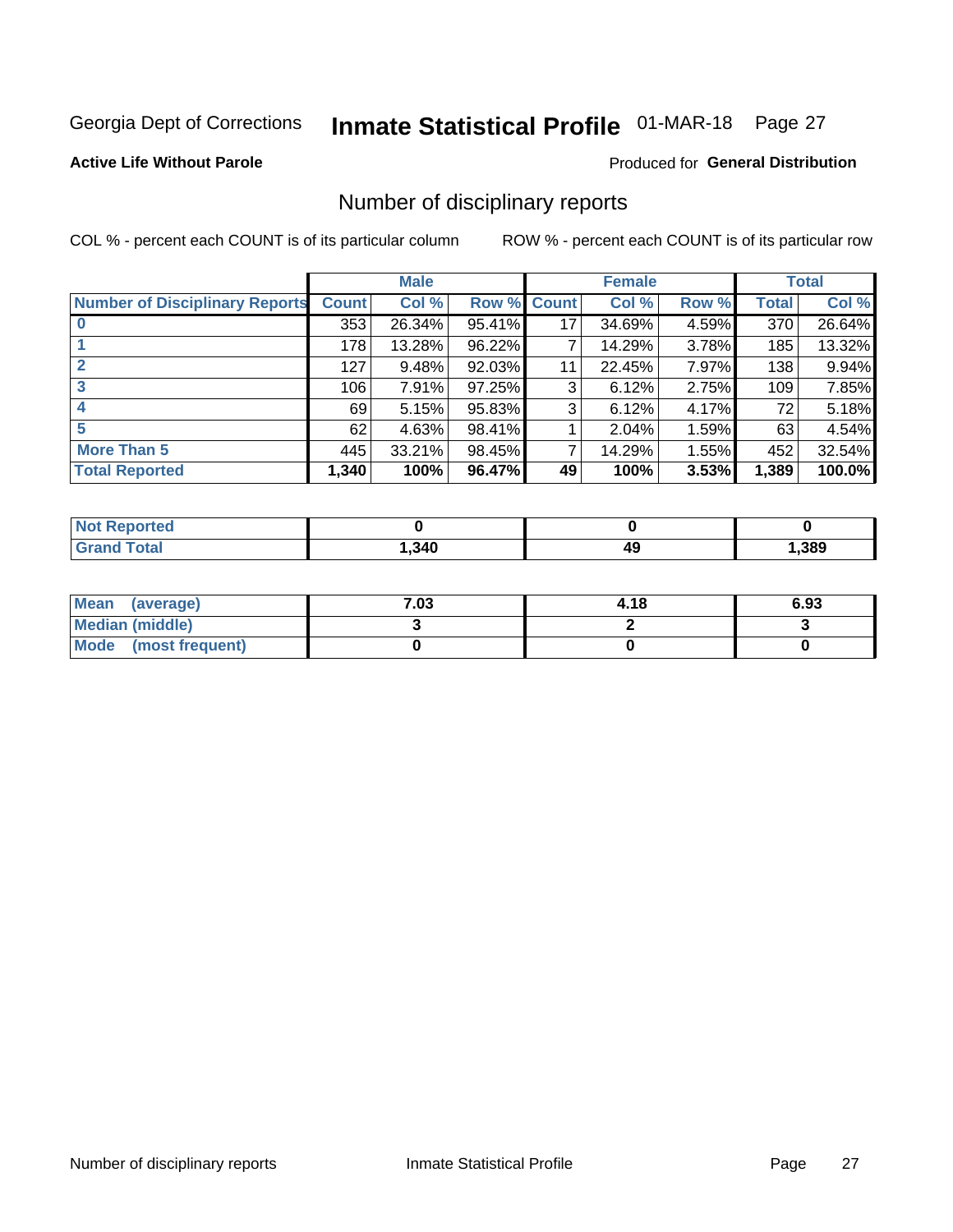## Inmate Statistical Profile 01-MAR-18 Page 28

#### **Active Life Without Parole**

#### **Produced for General Distribution**

### Number of transfers

COL % - percent each COUNT is of its particular column

|                            |              | <b>Male</b> |        |                 | <b>Female</b> |          |              | <b>Total</b> |
|----------------------------|--------------|-------------|--------|-----------------|---------------|----------|--------------|--------------|
| <b>Number of Transfers</b> | <b>Count</b> | Col %       | Row %  | <b>Count</b>    | Col %         | Row %    | <b>Total</b> | Col %        |
|                            | 25           | 1.87%       | 75.76% | 8               | 16.33%        | 24.24%   | 33           | 2.38%        |
|                            | 363          | 27.09%      | 94.29% | 22              | 44.90%        | $5.71\%$ | 385          | 27.72%       |
| $\mathbf{2}$               | 203          | 15.15%      | 95.31% | 10 <sup>1</sup> | 20.41%        | 4.69%    | 213          | 15.33%       |
| 3                          | 137          | 10.22%      | 97.86% | 3               | 6.12%         | 2.14%    | 140          | 10.08%       |
|                            | 91           | 6.79%       | 98.91% |                 | 2.04%         | 1.09%    | 92           | 6.62%        |
| 5                          | 68           | $5.07\%$    | 98.55% |                 | 2.04%         | 1.45%    | 69           | 4.97%        |
| <b>More Than 5</b>         | 453          | 33.81%      | 99.12% | 4               | 8.16%         | 0.88%    | 457          | 32.90%       |
| <b>Total Reported</b>      | 1,340        | 100%        | 96.47% | 49              | 100%          | 3.53%    | 1,389        | 100%         |

| orted<br><b>NOT</b> |      |    |      |
|---------------------|------|----|------|
| <b>Total</b>        | ,340 | 49 | ,389 |

| Mean (average)         | 5.83 | 1.82 | 5.69 |
|------------------------|------|------|------|
| <b>Median (middle)</b> |      |      |      |
| Mode (most frequent)   |      |      |      |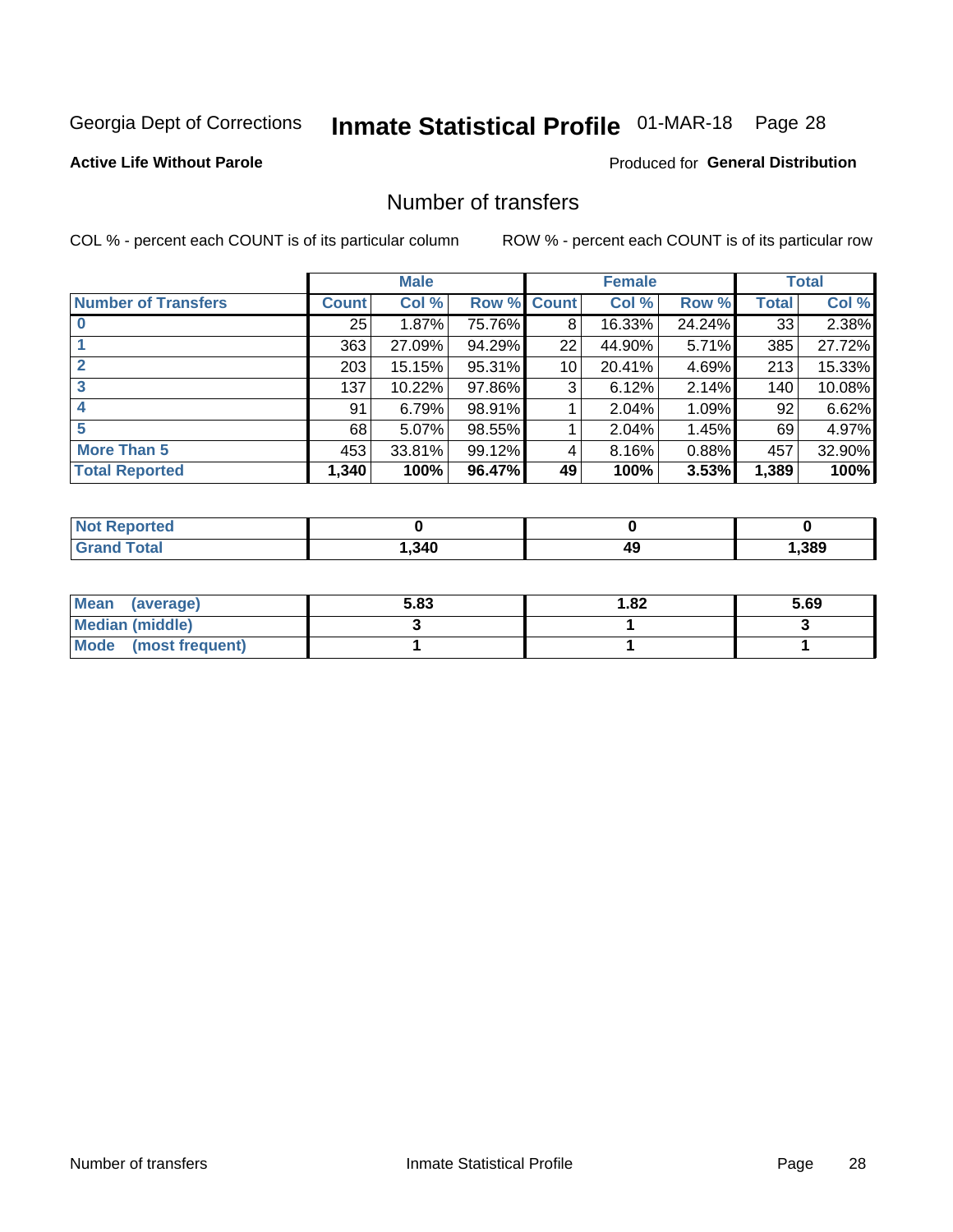### Inmate Statistical Profile 01-MAR-18 Page 29

**Active Life Without Parole** 

**Produced for General Distribution** 

### Number of escapes

COL % - percent each COUNT is of its particular column

|                          |              | <b>Male</b> |                    |    | <b>Female</b> |          |       | <b>Total</b> |
|--------------------------|--------------|-------------|--------------------|----|---------------|----------|-------|--------------|
| <b>Number of Escapes</b> | <b>Count</b> | Col %       | <b>Row % Count</b> |    | Col %         | Row %    | Total | Col %        |
|                          | .337         | 99.78%      | $96.46\%$          | 49 | 100.00%       | $3.54\%$ | 1,386 | 99.78%       |
|                          |              | 0.07%       | 100.00%            |    |               |          |       | 0.07%        |
|                          |              | 0.15%       | 100.00%            |    |               |          |       | 0.14%        |
| <b>Total Reported</b>    | 1,340        | 100%        | 96.47%             | 49 | 100%          | 3.53%    | 1,389 | 100%         |

| <b>Not Reported</b> |      |    |       |
|---------------------|------|----|-------|
| <b>Grand Total</b>  | .340 | 49 | , 389 |

| Mean (average)       |  |  |
|----------------------|--|--|
| Median (middle)      |  |  |
| Mode (most frequent) |  |  |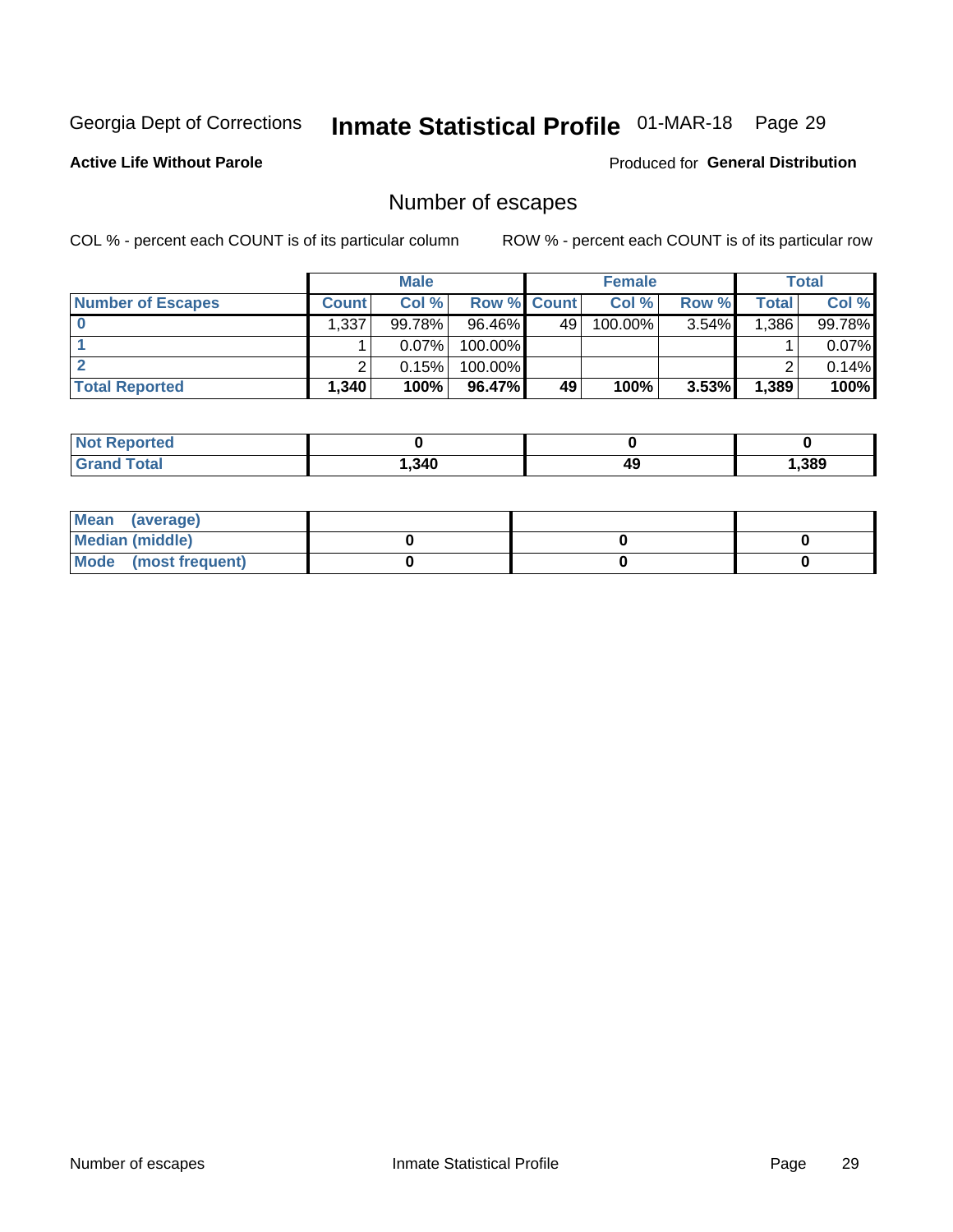#### **Active Life Without Parole**

### Produced for General Distribution

### Time served in current (or last) institution

COL % - percent each COUNT is of its particular column

|                            |              | <b>Male</b> |         |                | <b>Female</b> | <b>Total</b> |              |        |
|----------------------------|--------------|-------------|---------|----------------|---------------|--------------|--------------|--------|
| <b>Time In Institution</b> | <b>Count</b> | Col %       | Row %   | <b>Count</b>   | Col %         | Row %        | <b>Total</b> | Col %  |
| 0 to 3 months              | 185          | 13.81%      | 97.88%  | 4              | 8.16%         | 2.12%        | 189          | 13.61% |
| <b>3.01 to 6 months</b>    | 101          | 7.54%       | 98.06%  | 2              | 4.08%         | 1.94%        | 103          | 7.42%  |
| 6.01 to 9 months           | 103          | 7.69%       | 98.10%  | $\overline{2}$ | 4.08%         | 1.90%        | 105          | 7.56%  |
| 9.01 to 12 months          | 87           | 6.49%       | 98.86%  | 1              | 2.04%         | 1.14%        | 88           | 6.34%  |
| 12.01 to 18 months         | 149          | 11.12%      | 98.68%  | $\overline{2}$ | 4.08%         | 1.32%        | 151          | 10.87% |
| <b>18.01 to 24 months</b>  | 107          | 7.99%       | 91.45%  | 10             | 20.41%        | 8.55%        | 117          | 8.42%  |
| $2.01$ to 3 years          | 172          | 12.84%      | 95.56%  | 8              | 16.33%        | 4.44%        | 180          | 12.96% |
| $3.01$ to 4 years          | 112          | 8.36%       | 94.12%  | 7              | 14.29%        | 5.88%        | 119          | 8.57%  |
| $4.01$ to 5 years          | 85           | 6.34%       | 95.51%  | 4              | 8.16%         | 4.49%        | 89           | 6.41%  |
| 5.01 to 6 years            | 62           | 4.63%       | 98.41%  | 1              | 2.04%         | 1.59%        | 63           | 4.54%  |
| $6.01$ to 7 years          | 43           | 3.21%       | 86.00%  | $\overline{7}$ | 14.29%        | 14.00%       | 50           | 3.60%  |
| 7.01 to 8 years            | 32           | 2.39%       | 100.00% |                |               |              | 32           | 2.30%  |
| 8.01 to 9 years            | 28           | 2.09%       | 100.00% |                |               |              | 28           | 2.02%  |
| 9.01 to 10 years           | 18           | 1.34%       | 100.00% |                |               |              | 18           | 1.30%  |
| Over 10 years              | 56           | 4.18%       | 98.25%  | 1              | 2.04%         | 1.75%        | 57           | 4.10%  |
| <b>Total Reported</b>      | 1,340        | 100%        | 96.47%  | 49             | 100%          | 3.53%        | 1,389        | 100.0% |

| <b>Not Reported</b> |        |    |      |
|---------------------|--------|----|------|
| $f \circ f \circ f$ | 340, ا | 49 | ,389 |

| <b>Mean</b><br>(average) | 34 months | 37 months | 34 months |
|--------------------------|-----------|-----------|-----------|
| Median (middle)          | 20 months | 29 months | 21 months |
| Mode (most frequent)     | 0 months  | 3 months  | 1 months  |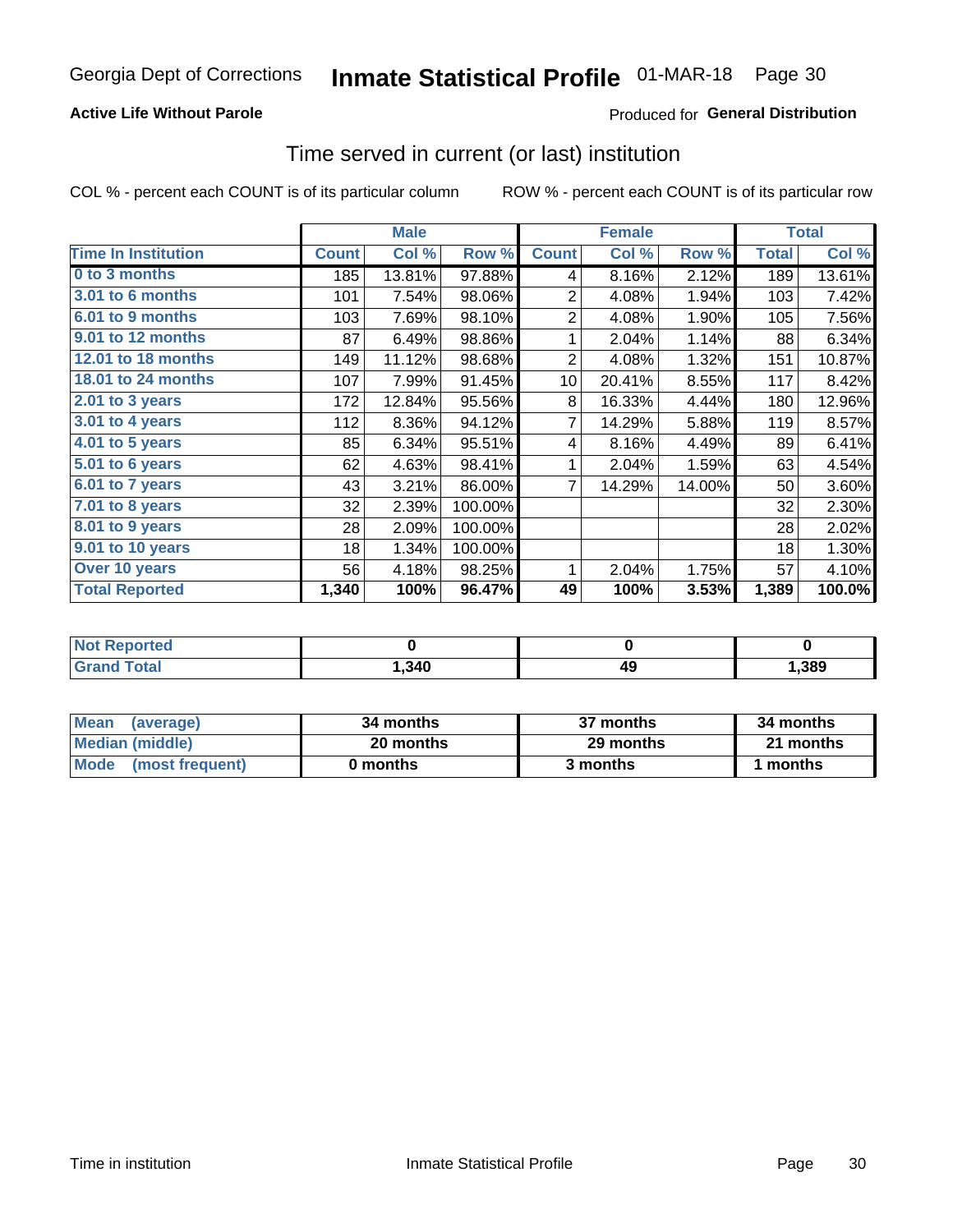## Inmate Statistical Profile 01-MAR-18 Page 31

#### **Active Life Without Parole**

#### Produced for General Distribution

### Highest grade level attained

COL % - percent each COUNT is of its particular column

|                              |                | <b>Male</b> |         |              | <b>Female</b> |        |                | <b>Total</b> |
|------------------------------|----------------|-------------|---------|--------------|---------------|--------|----------------|--------------|
| <b>Grade Level</b>           | <b>Count</b>   | Col %       | Row %   | <b>Count</b> | Col %         | Row %  | <b>Total</b>   | Col %        |
| No school at all             | 2              | 0.19%       | 100.00% |              |               |        | $\overline{2}$ | 0.19%        |
| <b>Grade 1</b>               | 1              | 0.10%       | 100.00% |              |               |        | 1              | 0.09%        |
| <b>Grade 2</b>               | 1              | 0.10%       | 100.00% |              |               |        | 1              | 0.09%        |
| <b>Grade 3</b>               | $\overline{2}$ | 0.19%       | 100.00% |              |               |        | $\overline{2}$ | 0.19%        |
| <b>Grade 4</b>               | 3              | 0.29%       | 100.00% |              |               |        | 3              | 0.28%        |
| <b>Grade 5</b>               | 1              | 0.10%       | 100.00% |              |               |        | 1              | 0.09%        |
| Grade 6                      | 9              | 0.87%       | 100.00% |              |               |        | 9              | 0.85%        |
| Grade 7                      | 36             | 3.47%       | 100.00% |              |               |        | 36             | 3.40%        |
| Grade 8                      | 71             | 6.85%       | 98.61%  | 1            | 4.17%         | 1.39%  | 72             | 6.79%        |
| Grade 9                      | 132            | 12.74%      | 97.78%  | 3            | 12.50%        | 2.22%  | 135            | 12.74%       |
| Grade 10                     | 200            | 19.31%      | 97.09%  | 6            | 25.00%        | 2.91%  | 206            | 19.43%       |
| Grade 11                     | 176            | 16.99%      | 98.32%  | 3            | 12.50%        | 1.68%  | 179            | 16.89%       |
| <b>Grade 12 or GED</b>       | 256            | 24.71%      | 97.34%  | 7            | 29.17%        | 2.66%  | 263            | 24.81%       |
| Some tech school             | 14             | 1.35%       | 93.33%  | 1            | 4.17%         | 6.67%  | 15             | 1.42%        |
| <b>Completed tech school</b> | 15             | 1.45%       | 100.00% |              |               |        | 15             | 1.42%        |
| College, 1 year              | 38             | 3.67%       | 97.44%  | 1            | 4.17%         | 2.56%  | 39             | 3.68%        |
| College, 2 year              | 38             | 3.67%       | 97.44%  | 1            | 4.17%         | 2.56%  | 39             | 3.68%        |
| College, 3 year              | 17             | 1.64%       | 100.00% |              |               |        | 17             | 1.60%        |
| <b>Bachelor's degree</b>     | 17             | 1.64%       | 100.00% |              |               |        | 17             | 1.60%        |
| <b>Master's degree</b>       | 4              | 0.39%       | 100.00% |              |               |        | 4              | 0.38%        |
| Ph.D. degree                 | 1              | 0.10%       | 50.00%  | 1            | 4.17%         | 50.00% | $\overline{2}$ | 0.19%        |
| Law degree                   | $\overline{2}$ | 0.19%       | 100.00% |              |               |        | $\overline{2}$ | 0.19%        |
| <b>Total Reported</b>        | 1,036          | 100%        | 97.74%  | 24           | 100.0%        | 2.26%  | 1,060          | 100%         |

| rteo | $\sim$ | ZJ | 370  |
|------|--------|----|------|
| NO:  | JU     |    | ີບ∠ວ |
|      | 340    | 49 | .389 |

| <b>Mean</b><br>(average) | 10.78           | 11.33           | 10.80             |
|--------------------------|-----------------|-----------------|-------------------|
| <b>Median (middle)</b>   | Grade 11        | Grade 11        | Grade 11          |
| Mode<br>(most frequent)  | Grade 12 or GED | Grade 12 or GED | I Grade 12 or GED |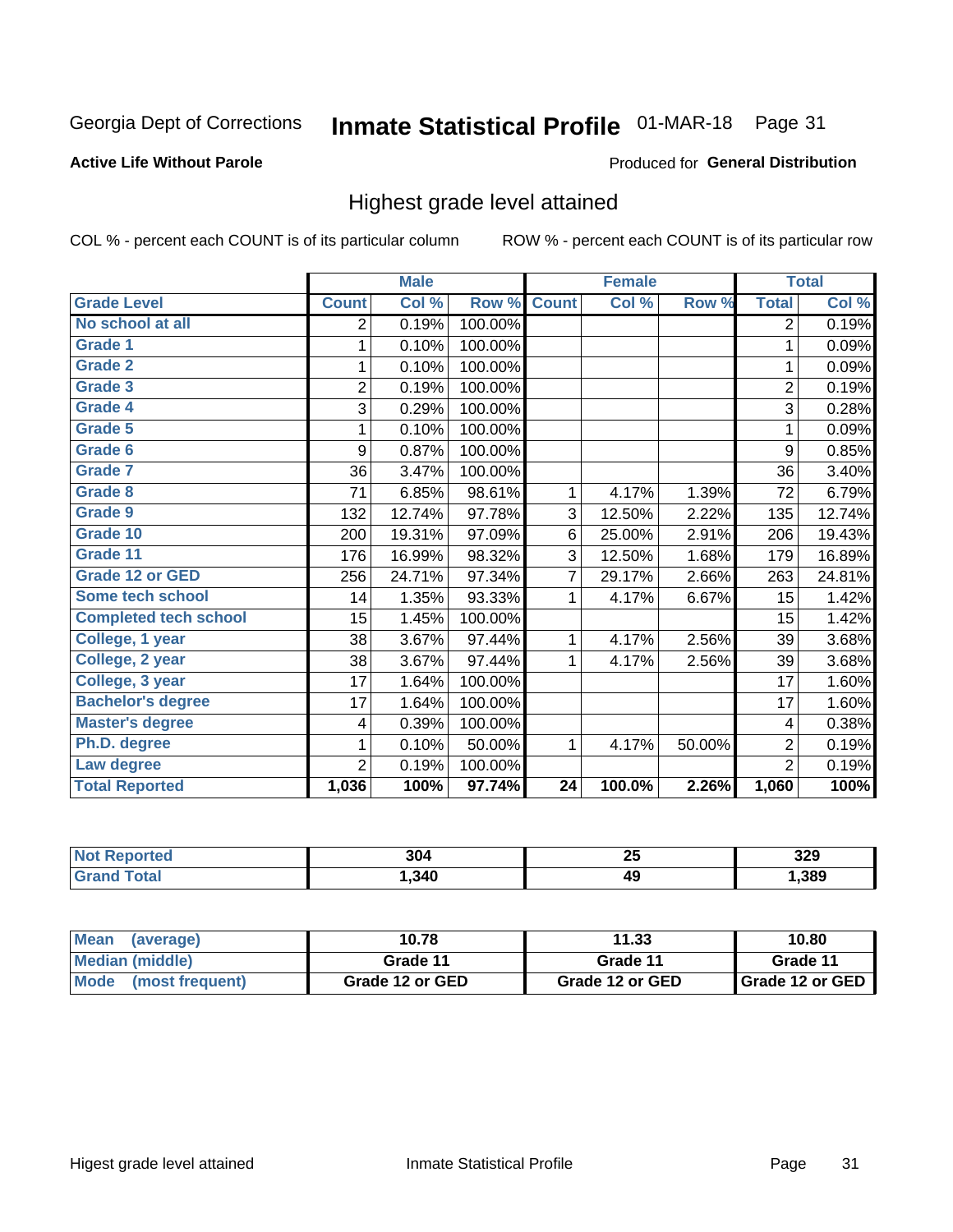## Inmate Statistical Profile 01-MAR-18 Page 32

#### **Active Life Without Parole**

#### **Produced for General Distribution**

### Culture fair IQ scores

COL % - percent each COUNT is of its particular column

|                       |              | <b>Male</b> |                    |                | <b>Female</b> |          |              | <b>Total</b> |
|-----------------------|--------------|-------------|--------------------|----------------|---------------|----------|--------------|--------------|
| <b>IQ Scores</b>      | <b>Count</b> | Col %       | <b>Row % Count</b> |                | Col %         | Row %    | <b>Total</b> | Col %        |
| $60 - 69$             | 41           | 3.52%       | 97.62%             |                | 2.70%         | 2.38%    | 42           | 3.50%        |
| $70 - 79$             | 89           | 7.65%       | 97.80%             | 2              | 5.41%         | 2.20%    | 91           | 7.58%        |
| $80 - 89$             | 160          | 13.75%      | 96.39%             | 6              | 16.22%        | 3.61%    | 166          | 13.82%       |
| $90 - 99$             | 299          | 25.69%      | 94.92%             | 16             | 43.24%        | $5.08\%$ | 315          | 26.23%       |
| $100 - 109$           | 324          | 27.84%      | 98.18%             | 6              | 16.22%        | 1.82%    | 330          | 27.48%       |
| $110 - 119$           | 208          | 17.87%      | 98.58%             | 3              | 8.11%         | 1.42%    | 211          | 17.57%       |
| $120 - 129$           | 41           | 3.52%       | 95.35%             | $\overline{2}$ | 5.41%         | 4.65%    | 43           | 3.58%        |
| $130 - 139$           | 2            | 0.17%       | 66.67%             | 1              | 2.70%         | 33.33%   | 3            | 0.25%        |
| <b>Total Reported</b> | 1,164        | 100%        | 96.92%             | 37             | 100.0%        | 3.08%    | 1,201        | 100.0%       |

| <b>Not Reported</b>  | 160   |    | 168   |
|----------------------|-------|----|-------|
| Not Valid (under 60) | 16    |    | 20    |
| <b>Grand Total</b>   | 1,340 | 49 | 1,389 |

| Mean<br>(average)      | 98 |    | 98 |
|------------------------|----|----|----|
| <b>Median (middle)</b> | 99 | 94 | 99 |
| Mode (most frequent)   | 99 |    | 99 |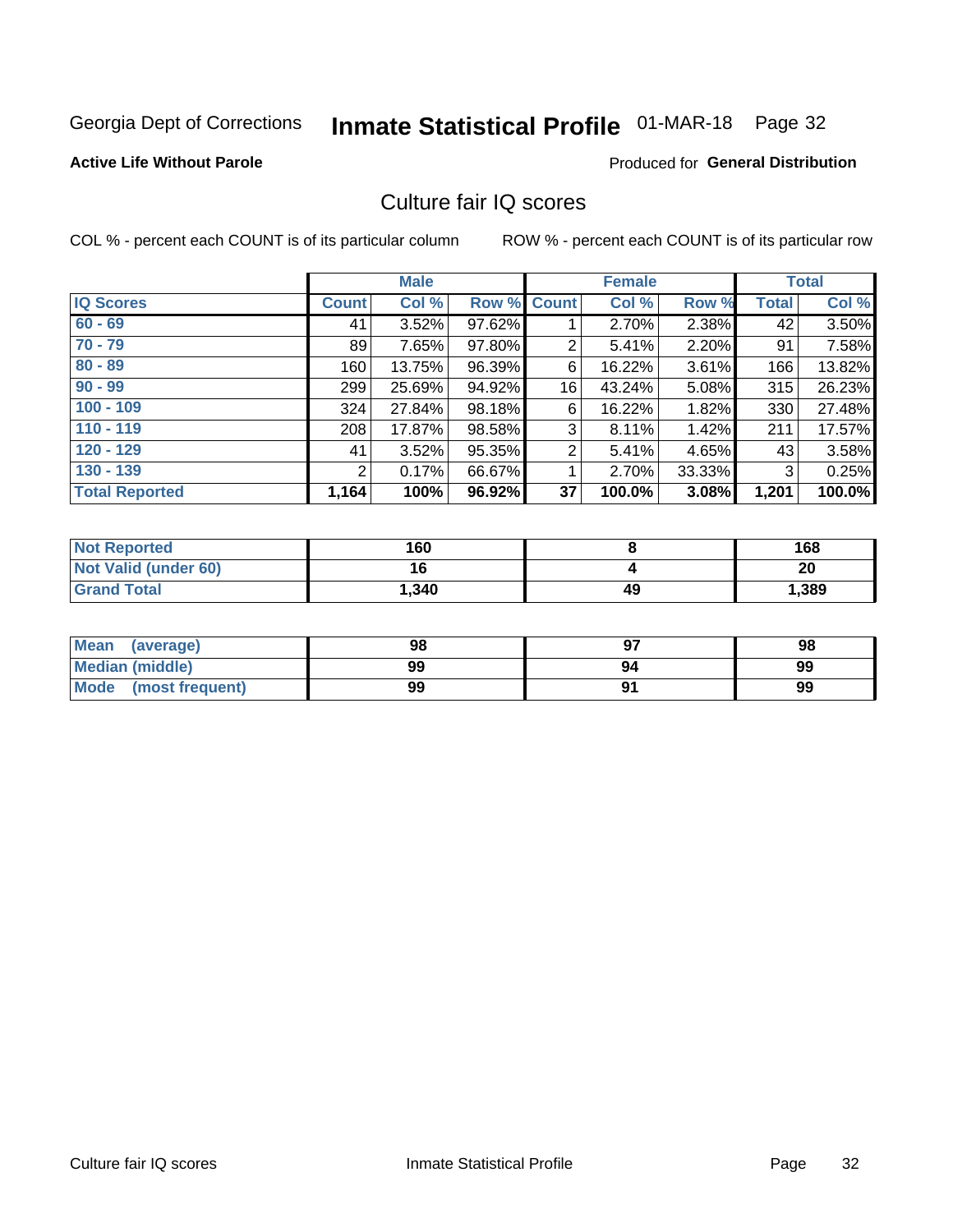### Inmate Statistical Profile 01-MAR-18 Page 33

#### **Active Life Without Parole**

### Produced for General Distribution

### Wide Range Achievement Test (WRAT) reading score

COL % - percent each COUNT is of its particular column

|                           |              | <b>Male</b> |         |                | <b>Female</b> |       |              | <b>Total</b>       |
|---------------------------|--------------|-------------|---------|----------------|---------------|-------|--------------|--------------------|
| <b>WRAT Reading Score</b> | <b>Count</b> | Col %       | Row %   | <b>Count</b>   | Col %         | Row % | <b>Total</b> | Col %              |
| 0.1 to 0.9                | 26           | 2.13%       | 100.00% |                |               |       | 26           | 2.06%              |
| 1.0 to 1.9                | 19           | 1.55%       | 100.00% |                |               |       | 19           | 1.50%              |
| 2.0 to 2.9                | 41           | 3.35%       | 95.35%  | $\mathbf 2$    | 4.88%         | 4.65% | 43           | 3.40%              |
| 3.0 to 3.9                | 75           | 6.13%       | 96.15%  | 3              | 7.32%         | 3.85% | 78           | 6.17%              |
| 4.0 to 4.9                | 97           | 7.93%       | 96.04%  | 4              | 9.76%         | 3.96% | 101          | 7.99%              |
| 5.0 to 5.9                | 119          | 9.73%       | 98.35%  | $\overline{c}$ | 4.88%         | 1.65% | 121          | 9.57%              |
| 6.0 to 6.9                | 106          | 8.67%       | 98.15%  | $\overline{2}$ | 4.88%         | 1.85% | 108          | 8.54%              |
| 7.0 to 7.9                | 32           | 2.62%       | 100.00% |                |               |       | 32           | 2.53%              |
| 8.0 to 8.9                | 97           | 7.93%       | 97.98%  | $\overline{2}$ | 4.88%         | 2.02% | 99           | 7.83%              |
| 9.0 to 9.9                | 68           | 5.56%       | 97.14%  | $\overline{c}$ | 4.88%         | 2.86% | 70           | 5.54%              |
| 10.0 to 10.9              | 67           | 5.48%       | 98.53%  | 1              | 2.44%         | 1.47% | 68           | 5.38%              |
| 11.0 to $11.9$            | 122          | 9.98%       | 95.31%  | 6              | 14.63%        | 4.69% | 128          | 10.13%             |
| 12.0 to 12.9              | 300          | 24.53%      | 95.54%  | 14             | 34.15%        | 4.46% | 314          | 24.84%             |
| 13                        | 54           | 4.42%       | 94.74%  | 3              | 7.32%         | 5.26% | 57           | 4.51%              |
| <b>Total Reported</b>     | 1,223        | 100%        | 96.76%  | 41             | 100.0%        | 3.24% | 1,264        | $\overline{100\%}$ |
|                           |              |             |         |                |               |       |              |                    |
| <b>Not Reported</b>       |              | 117         |         | 8              |               |       |              | 125                |
| <b>Grand Total</b>        |              | 1,340       |         | 49             |               |       | 1,389        |                    |

| <b>Mean</b><br>(average)       | 8.59 | 9.52         | 8.62 |
|--------------------------------|------|--------------|------|
| Median (middle)                | 8.9  | 112<br>. . Z | 9.2  |
| <b>Mode</b><br>(most frequent) | 12.9 | 12.9         | 12.9 |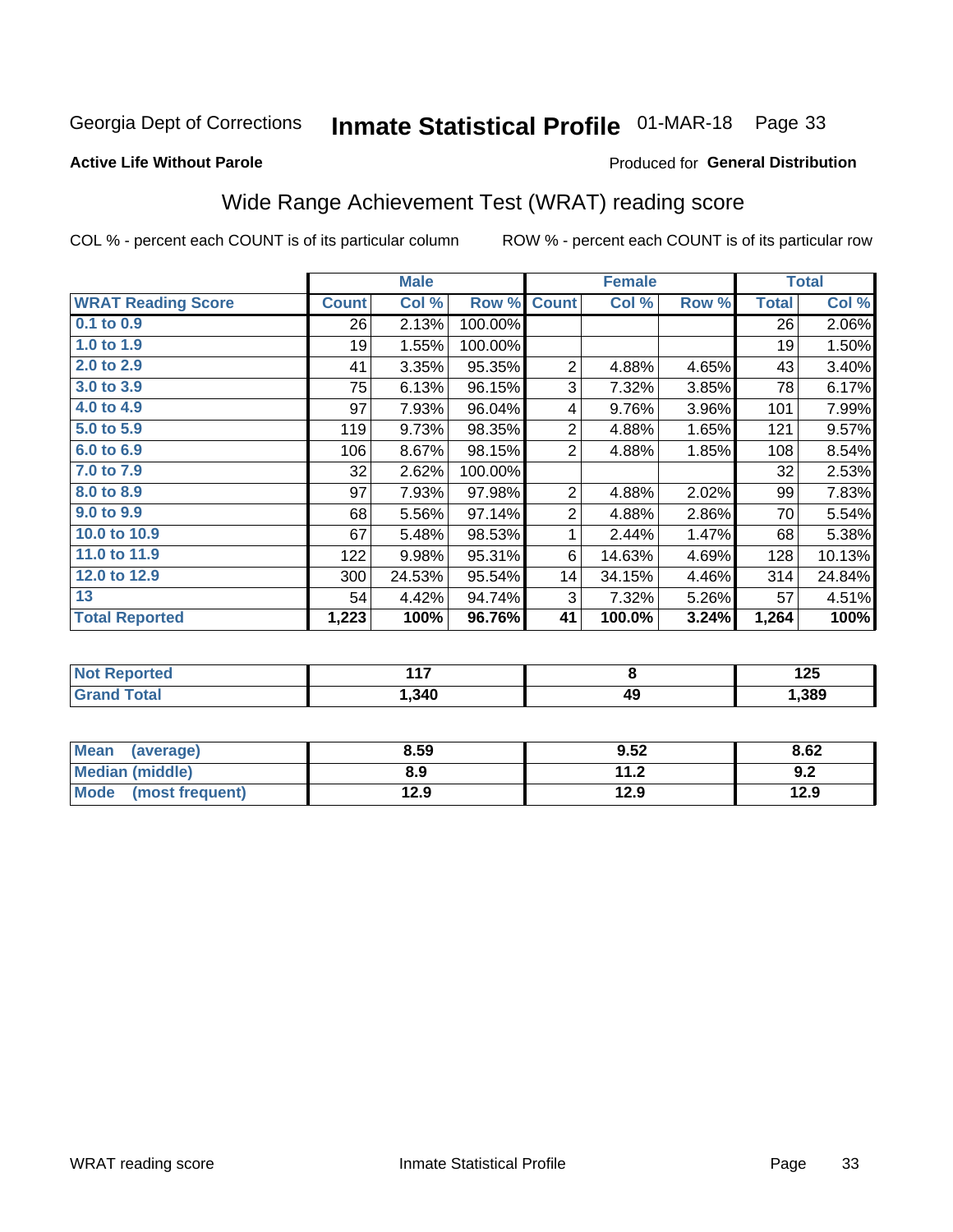### Inmate Statistical Profile 01-MAR-18 Page 34

#### **Active Life Without Parole**

#### Produced for General Distribution

### Wide Range Achievement Test (WRAT) math score

COL % - percent each COUNT is of its particular column

|                                     |                 | <b>Male</b>     |         |                | <b>Female</b> |        |                | <b>Total</b>    |
|-------------------------------------|-----------------|-----------------|---------|----------------|---------------|--------|----------------|-----------------|
| <b>WRAT Mathematic Score</b>        | <b>Count</b>    | Col %           | Row %   | <b>Count</b>   | Col %         | Row %  | <b>Total</b>   | Col %           |
| $0.1$ to $0.9$                      | $\overline{2}$  | 0.16%           | 100.00% |                |               |        | $\overline{2}$ | 0.16%           |
| 1.0 to 1.9                          | 8               | 0.65%           | 100.00% |                |               |        | 8              | 0.63%           |
| 2.0 to 2.9                          | 30 <sup>°</sup> | 2.45%           | 96.77%  | 1              | 2.44%         | 3.23%  | 31             | 2.45%           |
| 3.0 to 3.9                          | 67              | 5.48%           | 97.10%  | $\overline{2}$ | 4.88%         | 2.90%  | 69             | 5.46%           |
| 4.0 to 4.9                          | 139             | 11.37%          | 97.20%  | 4              | 9.76%         | 2.80%  | 143            | 11.31%          |
| 5.0 to 5.9                          | 167             | 13.65%          | 98.24%  | 3              | 7.32%         | 1.76%  | 170            | 13.45%          |
| 6.0 to 6.9                          | 265             | 21.67%          | 97.43%  | 7              | 17.07%        | 2.57%  | 272            | 21.52%          |
| 7.0 to 7.9                          | 115             | 9.40%           | 96.64%  | 4              | 9.76%         | 3.36%  | 119            | 9.41%           |
| 8.0 to 8.9                          | 125             | 10.22%          | 97.66%  | 3              | 7.32%         | 2.34%  | 128            | 10.13%          |
| 9.0 to 9.9                          | 93              | 7.60%           | 94.90%  | 5              | 12.20%        | 5.10%  | 98             | 7.75%           |
| 10.0 to 10.9                        | 26              | 2.13%           | 100.00% |                |               |        | 26             | 2.06%           |
| 11.0 to 11.9                        | 46              | 3.76%           | 97.87%  | 1              | 2.44%         | 2.13%  | 47             | 3.72%           |
| 12.0 to 12.9                        | 133             | 10.87%          | 93.01%  | 10             | 24.39%        | 6.99%  | 143            | 11.31%          |
| 13                                  | 7               | 0.57%           | 87.50%  | 1              | 2.44%         | 12.50% | 8              | 0.63%           |
| <b>Total Reported</b>               | 1,223           | 100%            | 96.76%  | 41             | 100.0%        | 3.24%  | 1,264          | 100%            |
| <b>All and Photographs and Call</b> |                 | $\overline{11}$ |         |                | $\sim$        |        |                | $\overline{AB}$ |

| опен | 147<br>. |    | $\overline{1}$<br>12J |
|------|----------|----|-----------------------|
| υιαι | 340      | 49 | .389                  |

| Mean<br>(average)      | 7.35 | 8.39 | 7.39 |
|------------------------|------|------|------|
| <b>Median (middle)</b> | 6.9  | 7.O  | 6.9  |
| Mode (most frequent)   | 12.9 | 12.9 | 12.9 |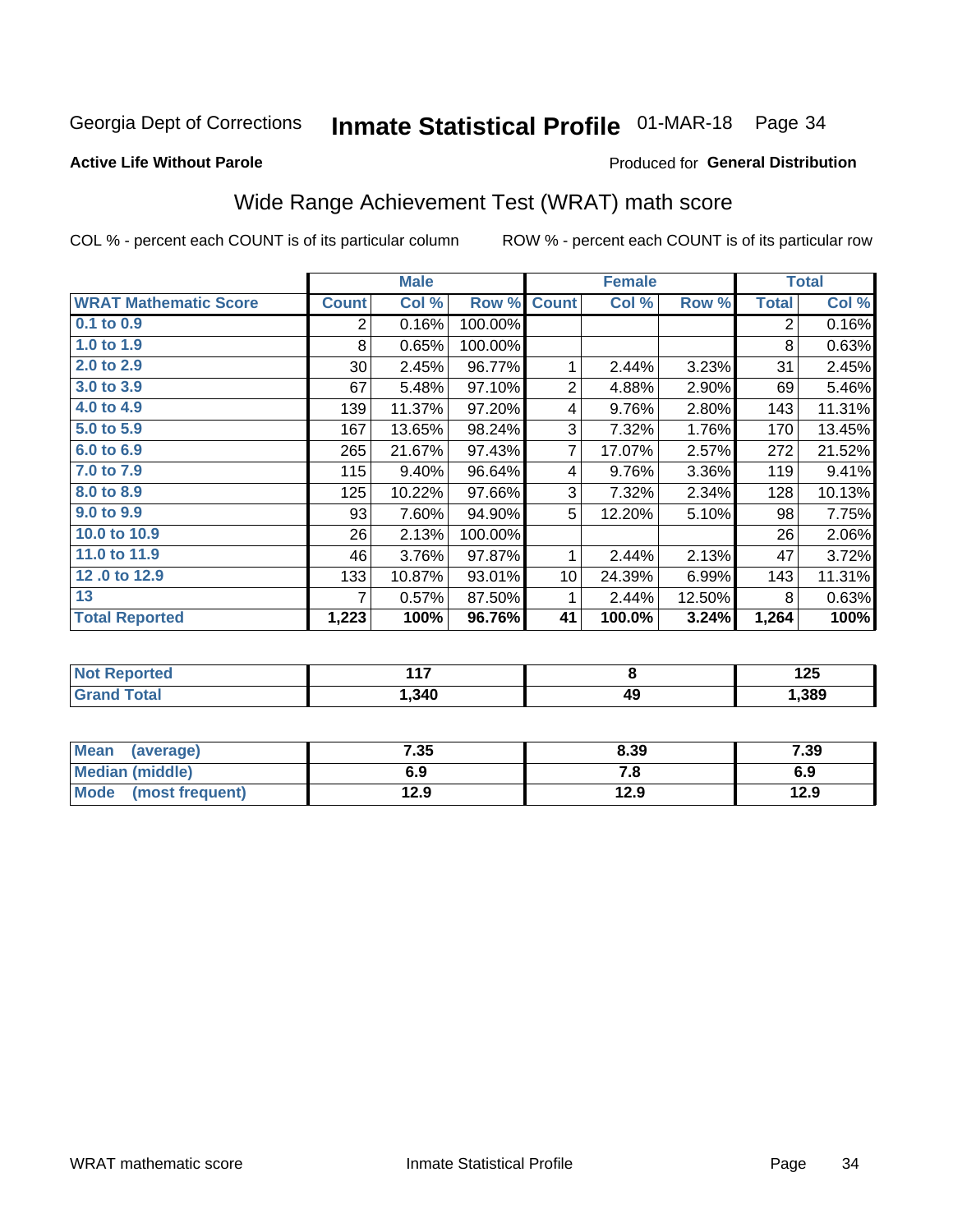#### **Inmate Statistical Profile 01-MAR-18** Page 35

#### **Active Life Without Parole**

#### Produced for General Distribution

### Wide Range Achievement Test (WRAT) spelling score

COL % - percent each COUNT is of its particular column

|                            |                 | <b>Male</b> |         |                           | <b>Female</b> |       |              | <b>Total</b> |
|----------------------------|-----------------|-------------|---------|---------------------------|---------------|-------|--------------|--------------|
| <b>WRAT Spelling Score</b> | <b>Count</b>    | Col %       | Row %   | <b>Count</b>              | Col %         | Row % | <b>Total</b> | Col %        |
| $0.1$ to $0.9$             | $\overline{20}$ | 1.64%       | 100.00% |                           |               |       | 20           | 1.58%        |
| 1.0 to 1.9                 | 37              | 3.03%       | 100.00% |                           |               |       | 37           | 2.93%        |
| 2.0 to 2.9                 | 51              | 4.18%       | 96.23%  | $\overline{2}$            | 4.88%         | 3.77% | 53           | 4.20%        |
| 3.0 to 3.9                 | 71              | 5.81%       | 97.26%  | 2                         | 4.88%         | 2.74% | 73           | 5.78%        |
| 4.0 to 4.9                 | 75              | 6.14%       | 97.40%  | $\mathbf 2$               | 4.88%         | 2.60% | 77           | 6.10%        |
| 5.0 to 5.9                 | 137             | 11.22%      | 99.28%  | 1                         | 2.44%         | 0.72% | 138          | 10.94%       |
| 6.0 to 6.9                 | 108             | 8.85%       | 99.08%  | 1                         | 2.44%         | 0.92% | 109          | 8.64%        |
| 7.0 to 7.9                 | 110             | 9.01%       | 97.35%  | $\ensuremath{\mathsf{3}}$ | 7.32%         | 2.65% | 113          | 8.95%        |
| 8.0 to 8.9                 | 107             | 8.76%       | 97.27%  | 3                         | 7.32%         | 2.73% | 110          | 8.72%        |
| 9.0 to 9.9                 | 65              | 5.32%       | 100.00% |                           |               |       | 65           | 5.15%        |
| 10.0 to 10.9               | 57              | 4.67%       | 100.00% |                           |               |       | 57           | 4.52%        |
| 11.0 to 11.9               | 89              | 7.29%       | 93.68%  | 6                         | 14.63%        | 6.32% | 95           | 7.53%        |
| 12.0 to 12.9               | 265             | 21.70%      | 92.98%  | 20                        | 48.78%        | 7.02% | 285          | 22.58%       |
| 13                         | 29              | 2.38%       | 96.67%  | 1                         | 2.44%         | 3.33% | 30           | 2.38%        |
| <b>Total Reported</b>      | 1,221           | 100%        | 96.75%  | 41                        | 100.0%        | 3.25% | 1,262        | 100%         |
|                            |                 |             |         |                           |               |       |              |              |
| <b>Not Reported</b>        |                 | 119         |         |                           | 8             |       |              | 127          |
| <b>Grand Total</b>         |                 | 1,340       |         |                           | 49            |       |              | 1,389        |
|                            |                 |             |         |                           |               |       |              |              |

| <b>Mean</b><br>(average) | 8.15 | 10.18 | 8.21 |
|--------------------------|------|-------|------|
| <b>Median (middle)</b>   |      | 12.3  | 8.3  |
| Mode (most frequent)     | 12.9 | 12.9  | 12.9 |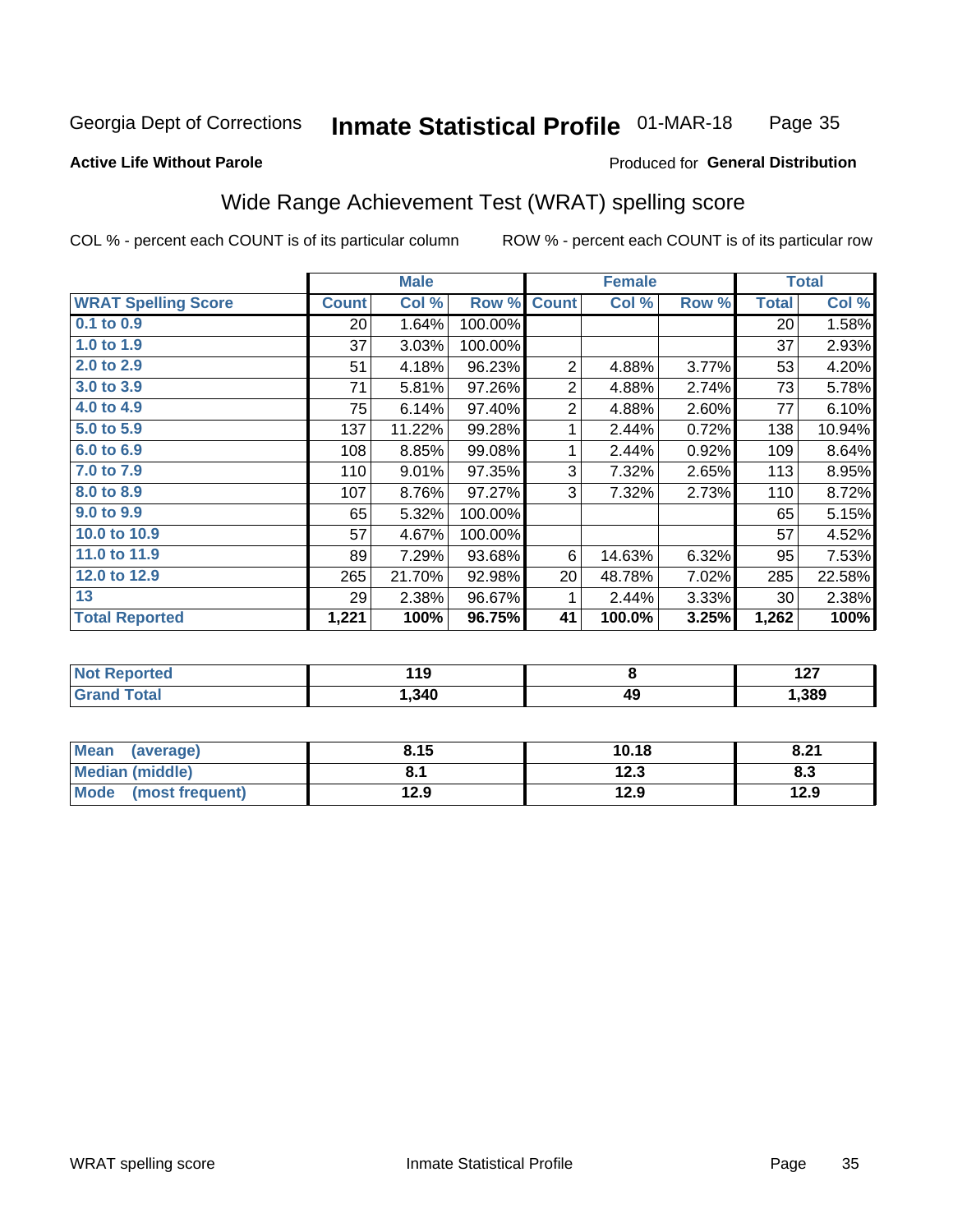### Inmate Statistical Profile 01-MAR-18 Page 36

#### **Active Life Without Parole**

#### Produced for General Distribution

### Current / last mental health treatment level

COL % - percent each COUNT is of its particular column

|                                    |              | <b>Male</b> |           |              | <b>Female</b> |        |              | <b>Total</b> |
|------------------------------------|--------------|-------------|-----------|--------------|---------------|--------|--------------|--------------|
| <b>Mental Health Treatment Lev</b> | <b>Count</b> | Col %       | Row %     | <b>Count</b> | Col%          | Row %  | <b>Total</b> | Col %        |
| 1 No problem at current time       | 252          | 42.93%      | 95.82%    | 11           | 26.83%        | 4.18%  | 263          | 41.88%       |
| 2 Receiving outpatient             | 252          | 42.93%      | $90.00\%$ | 28           | 68.29%        | 10.00% | 280          | 44.59%       |
| <b>Treatment</b>                   |              |             |           |              |               |        |              |              |
| 3 Inpatient, moderate              | 69           | 11.75%      | 97.18%    | 2            | 4.88%         | 2.82%  | 71           | 11.31%       |
| Treatment                          |              |             |           |              |               |        |              |              |
| 4 Inpatient, intensive             | 13           | 2.21%       | 100.00%   |              |               |        | 13           | 2.07%        |
| Treatment                          |              |             |           |              |               |        |              |              |
| <b>5 Undergoing crisis</b>         |              | 0.17%       | 100.00%   |              |               |        |              | 0.16%        |
| <b>stabilization</b>               |              |             |           |              |               |        |              |              |
| <b>Total Evaluated</b>             | 587          | 100%        | 93.47%    | 41           | 100%          | 6.53%  | 628          | 100.0%       |

| evaluation<br>Never had MI | 753   |    | 76   |
|----------------------------|-------|----|------|
| int                        | , 340 | 49 | ,389 |

| <b>Median (middle)</b>  | <b>Receiving outpatient</b><br>treatment | <b>Receiving outpatient</b><br>treatment | <b>Receiving</b><br>outpatient<br>treatment |  |
|-------------------------|------------------------------------------|------------------------------------------|---------------------------------------------|--|
| Mode<br>(most frequent) | <b>Receiving outpatient</b><br>treatment | <b>Receiving outpatient</b><br>treatment | Receiving<br>outpatient<br>treatment        |  |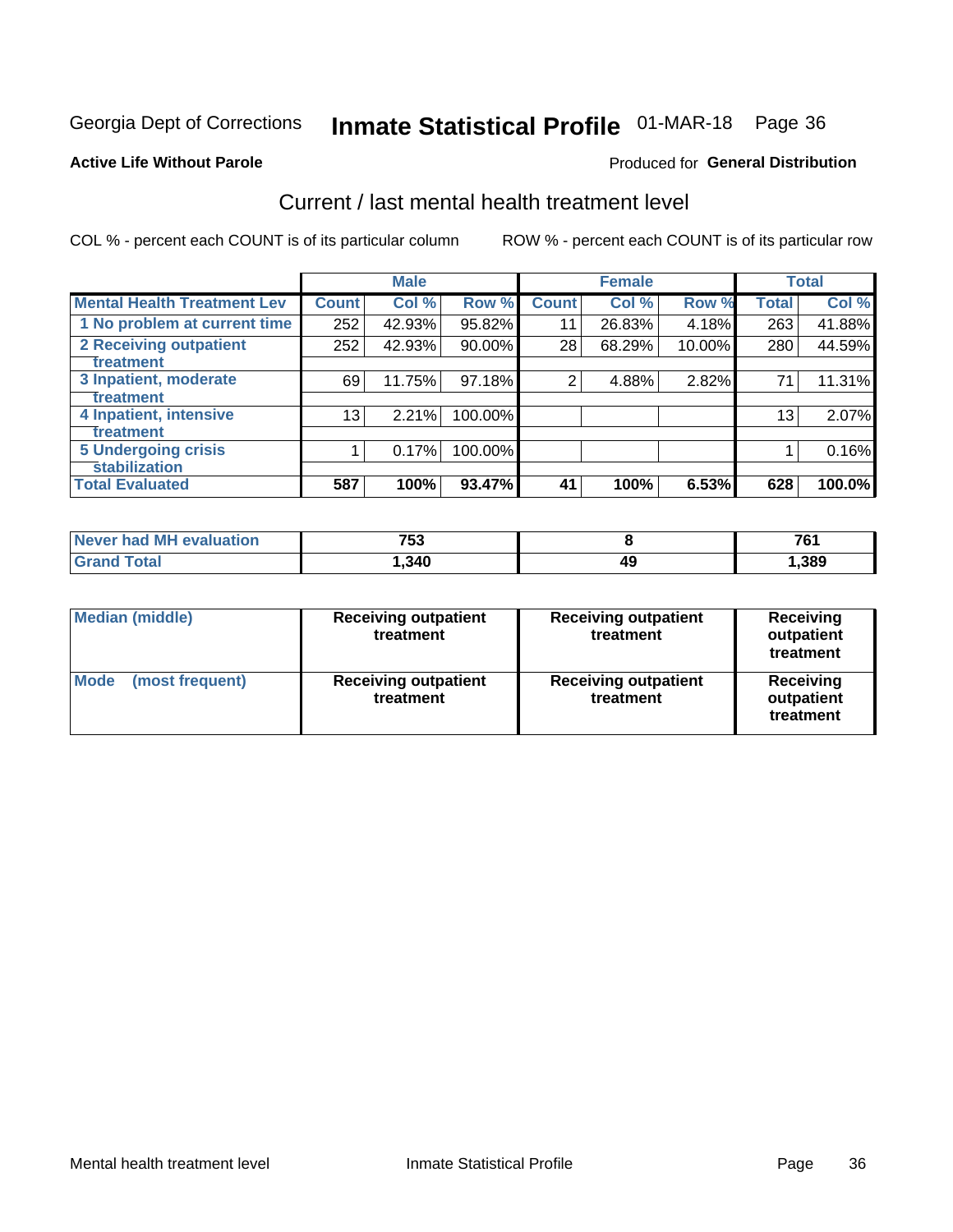#### Inmate Statistical Profile 01-MAR-18 Page 37

#### **Active Life Without Parole**

#### Produced for General Distribution

### PULHESDWIT medical scale - 'P' overall condition ('P'hysical)

COL % - percent each COUNT is of its particular column

|                                  |                | <b>Male</b> |                    |    | <b>Female</b> |       |              | <b>Total</b> |
|----------------------------------|----------------|-------------|--------------------|----|---------------|-------|--------------|--------------|
| 'P' Overall Condition            | <b>Count</b>   | Col %       | <b>Row % Count</b> |    | Col %         | Row % | <b>Total</b> | Col %        |
| 1 No medical illness             | 918            | 74.63%      | 97.35%             | 25 | 52.08%        | 2.65% | 943          | 73.79%       |
| 2 Well-controlled chronic        | 288            | 23.41%      | 92.90%             | 22 | 45.83%        | 7.10% | 310          | 24.26%       |
| <b>lillness</b>                  |                |             |                    |    |               |       |              |              |
| 3 Poorly-controlled chronic      | 22             | 1.79%       | 95.65%             |    | 2.08%         | 4.35% | 23           | 1.80%        |
| <b>illness</b>                   |                |             |                    |    |               |       |              |              |
| 4 Significant problems requiring | 2 <sub>1</sub> | 0.16%       | 100.00%            |    |               |       | 2            | 0.16%        |
| special housing                  |                |             |                    |    |               |       |              |              |
| <b>Total Reported</b>            | 1,230          | 100%        | 96.24%             | 48 | 100%          | 3.76% | 1,278        | 100.0%       |

| . .<br>- - - |              | л л<br>- - - |
|--------------|--------------|--------------|
| , 340        | $\sim$<br>49 | ,389         |

| <b>Mode</b> | (most frequent) | ' No medical illness | 1 No medical illness | 1 No medical<br>illness |
|-------------|-----------------|----------------------|----------------------|-------------------------|
|-------------|-----------------|----------------------|----------------------|-------------------------|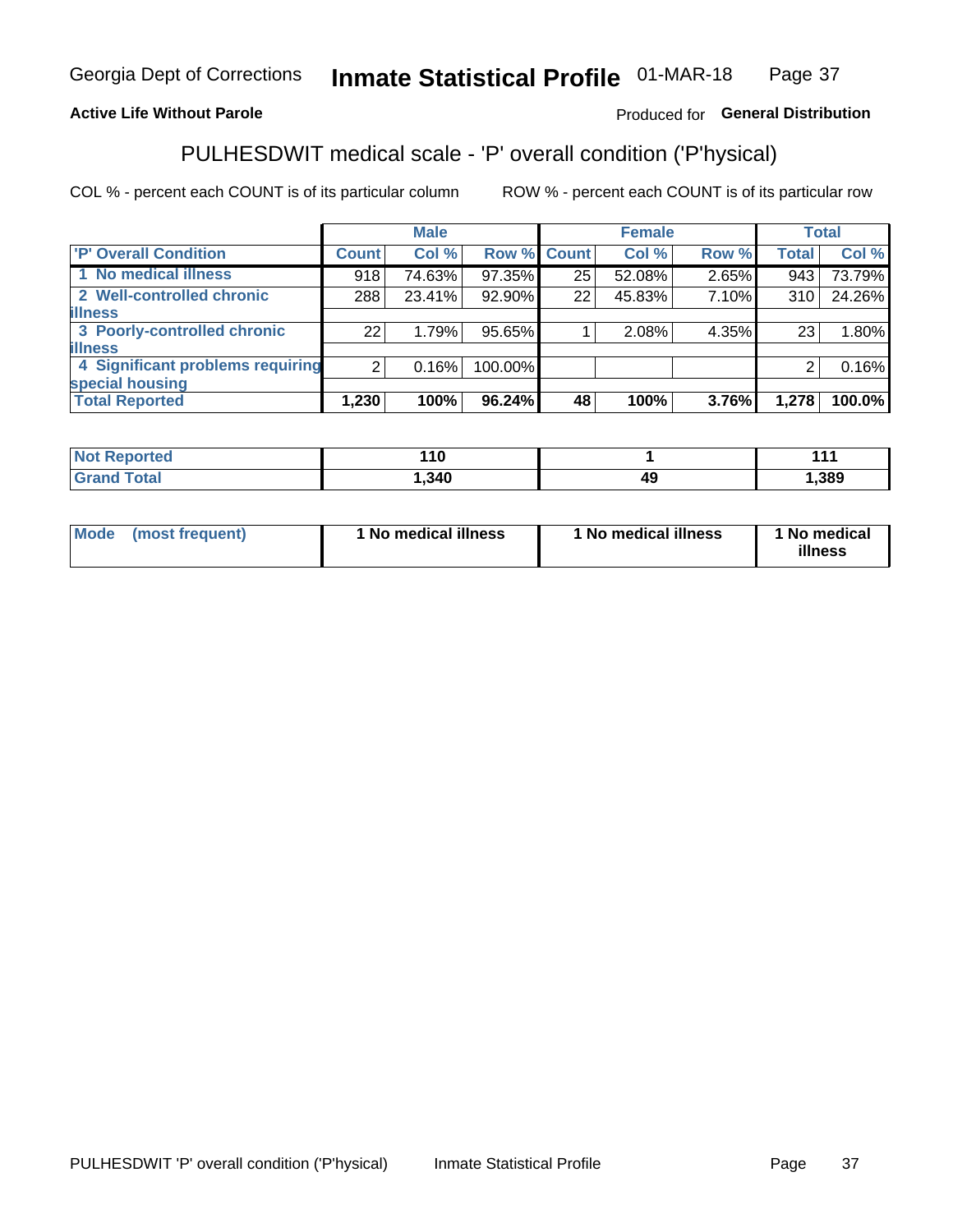#### **Active Life Without Parole**

### Produced for General Distribution

### PULHESDWIT medical scale - 'U' upper body

COL % - percent each COUNT is of its particular column

|                              |              | <b>Male</b> |         |              | <b>Female</b> |       |              | <b>Total</b> |
|------------------------------|--------------|-------------|---------|--------------|---------------|-------|--------------|--------------|
| <b>U' Upper Body</b>         | <b>Count</b> | Col %       | Row %   | <b>Count</b> | Col %         | Row % | <b>Total</b> | Col %        |
| 1 Upper bones, joints,       | 1,162        | 94.55%      | 96.35%  | 44           | 91.67%        | 3.65% | 1,206        | 94.44%       |
| muscles all OK               |              |             |         |              |               |       |              |              |
| 2 One or both arms minimally | 60           | 4.88%       | 93.75%  | 4            | 8.33%         | 6.25% | 64           | 5.01%        |
| <b>limited</b>               |              |             |         |              |               |       |              |              |
| 3 One or both arms           | 5            | 0.41%       | 100.00% |              |               |       | 5            | 0.39%        |
| <b>moderately limited</b>    |              |             |         |              |               |       |              |              |
| 4 One arm disabled,          | 2            | 0.16%       | 100.00% |              |               |       | 2            | 0.16%        |
| paralyzed, or amputated      |              |             |         |              |               |       |              |              |
| <b>Total Reported</b>        | 1,229        | 100%        | 96.24%  | 48           | 100%          | 3.76% | 1,277        | 100%         |

| <b>Not Reported</b>   |      |    | 4.4 <sub>0</sub><br>. |
|-----------------------|------|----|-----------------------|
| <b>Total</b><br>Grand | .340 | 49 | ,389                  |

| Mode | (most frequent) | 1 Upper bones, joints,<br>muscles all OK | 1 Upper bones, joints,<br>muscles all OK | 1 Upper bones,<br>ljoints, muscles all<br>ΟK |
|------|-----------------|------------------------------------------|------------------------------------------|----------------------------------------------|
|------|-----------------|------------------------------------------|------------------------------------------|----------------------------------------------|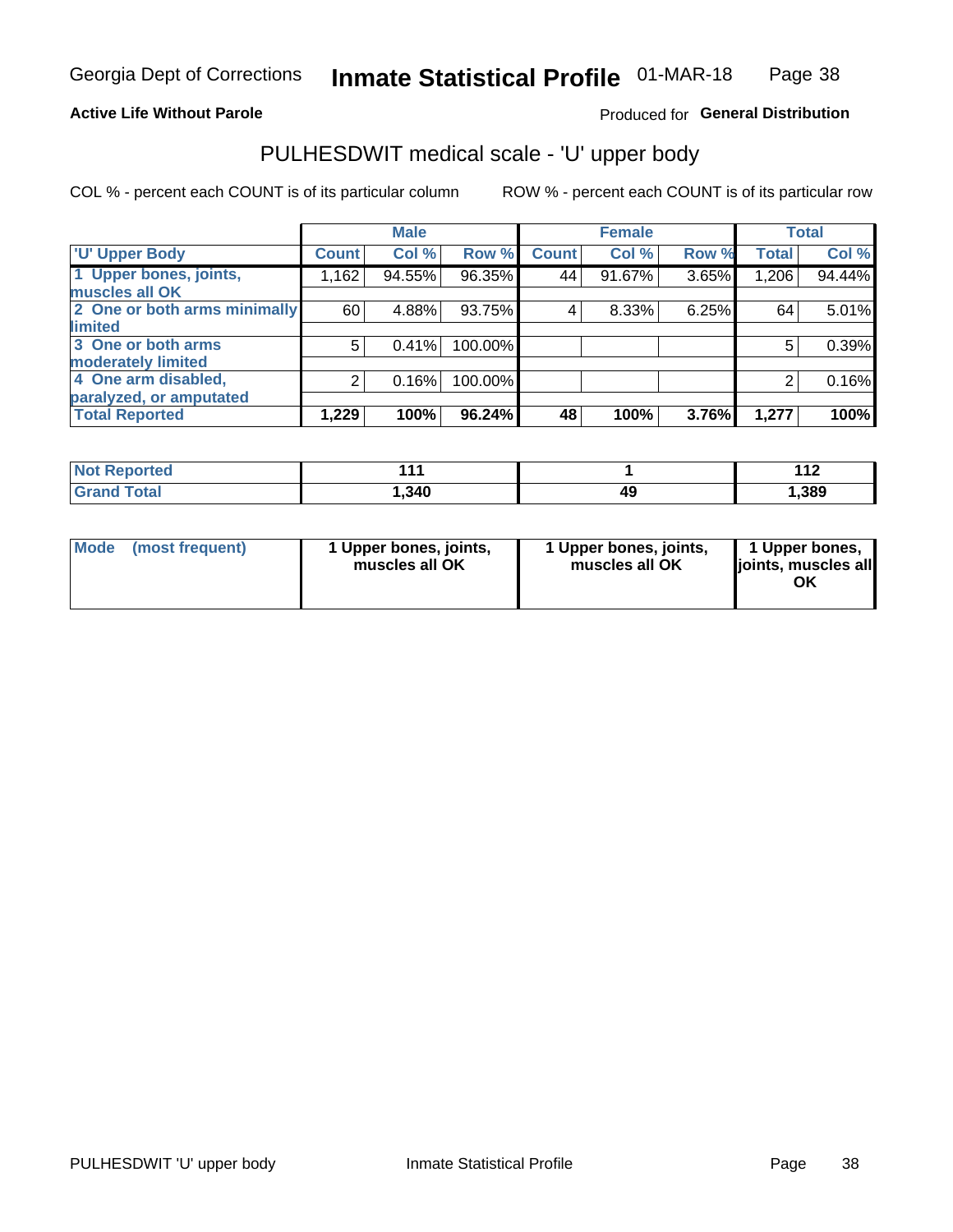#### **Active Life Without Parole**

### Produced for General Distribution

### PULHESDWIT medical scale - 'L' lower body

COL % - percent each COUNT is of its particular column

|                                |              | <b>Male</b> |           |              | <b>Female</b> |       |              | <b>Total</b> |
|--------------------------------|--------------|-------------|-----------|--------------|---------------|-------|--------------|--------------|
| 'L' Lower Body                 | <b>Count</b> | Col %       | Row %     | <b>Count</b> | Col %         | Row % | <b>Total</b> | Col %        |
| 1 Lower bones, joints,         | 1,059        | 86.17%      | 96.36%    | 40           | 83.33%        | 3.64% | 1,099        | 86.06%       |
| muscles all OK                 |              |             |           |              |               |       |              |              |
| 2 One or both legs minimally   | 153          | 12.45%      | 95.63%    | 7            | 14.58%        | 4.38% | 160          | 12.53%       |
| limited                        |              |             |           |              |               |       |              |              |
| 3 One or both legs             | 13           | 1.06%       | 92.86%    |              | 2.08%         | 7.14% | 14           | 1.10%        |
| moderately limited             |              |             |           |              |               |       |              |              |
| 4 One leg disabled, paralyzed, | 4            | 0.33%       | 100.00%   |              |               |       | 4            | 0.31%        |
| or amputated                   |              |             |           |              |               |       |              |              |
| <b>Total Reported</b>          | 1,229        | 100%        | $96.24\%$ | 48           | 100%          | 3.76% | 1,277        | 100%         |

| <b>Not Reported</b>   |      |    | 4.4 <sub>0</sub><br>. |
|-----------------------|------|----|-----------------------|
| <b>Total</b><br>Grand | .340 | 49 | ,389                  |

| Mode | (most frequent) | 1 Lower bones, joints,<br>muscles all OK | 1 Lower bones, joints,<br>muscles all OK | 1 Lower bones,<br>ljoints, muscles all<br>ΟK |
|------|-----------------|------------------------------------------|------------------------------------------|----------------------------------------------|
|------|-----------------|------------------------------------------|------------------------------------------|----------------------------------------------|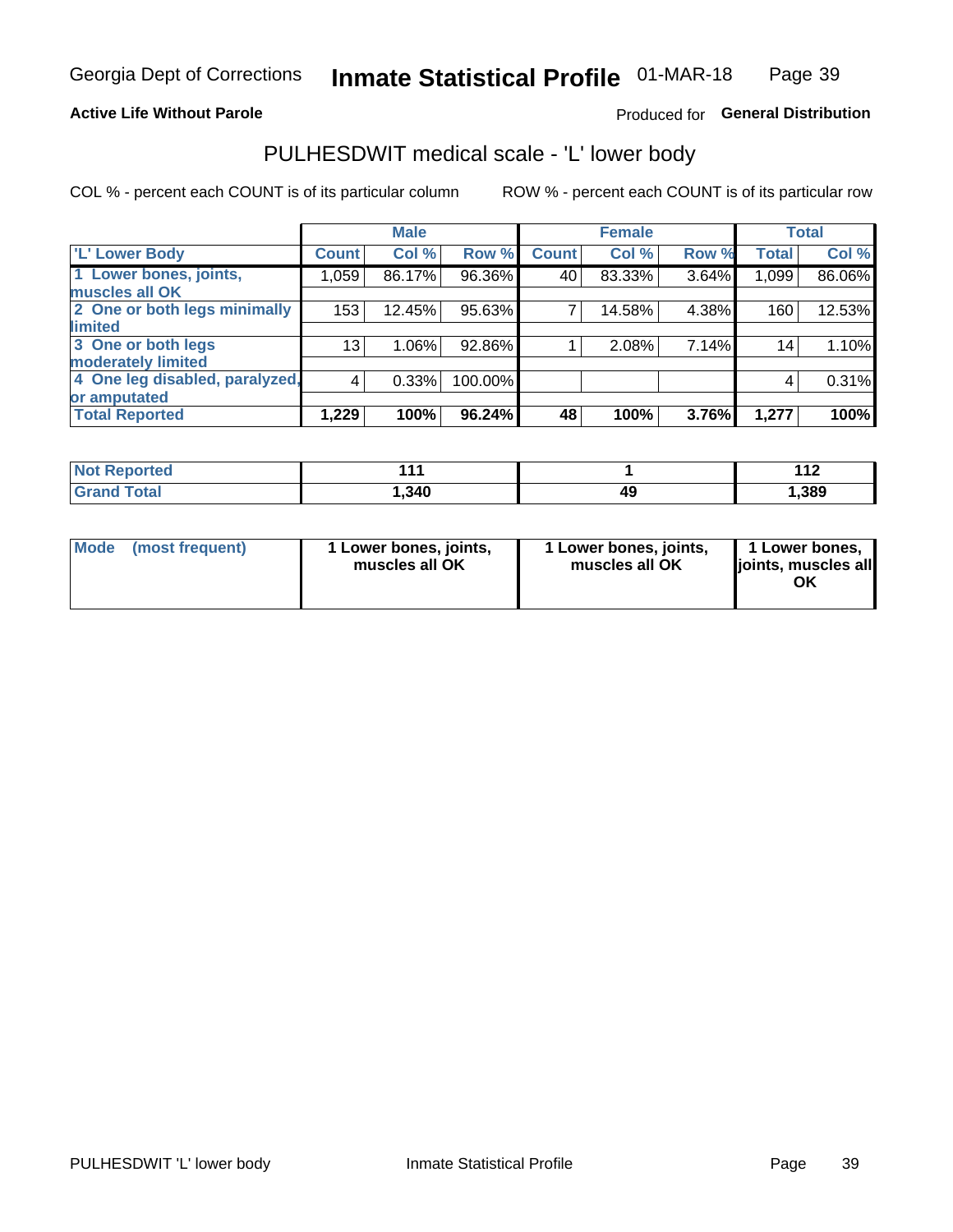#### **Active Life Without Parole**

Produced for General Distribution

### PULHESDWIT medical scale - 'H' hearing

COL % - percent each COUNT is of its particular column

|                                                               |              | <b>Male</b> |             |    | <b>Female</b> |          | <b>Total</b> |        |
|---------------------------------------------------------------|--------------|-------------|-------------|----|---------------|----------|--------------|--------|
| <b>H' Hearing</b>                                             | <b>Count</b> | Col %       | Row % Count |    | Col%          | Row %    | <b>Total</b> | Col %  |
| 1 Normal hearing both ears                                    | 1.210        | 98.61%      | 96.18%      | 48 | 100.00%       | 3.82%    | 1,258        | 98.67% |
| 2 Some loss in one ear with<br>other OK, or mild loss in both | 12           | 0.98%       | 100.00%     |    |               |          | 12           | 0.94%  |
| 3 Total loss in one ear with<br>mild loss in other            | 5            | 0.41%       | 100.00%     |    |               |          | 5            | 0.39%  |
| <b>Total Reported</b>                                         | 1.227        | 100%        | $96.24\%$   | 48 | 100%          | $3.76\%$ | 1,275        | 100%   |

| <b>Not</b><br><b>Reported</b> | $\overline{\phantom{a}}$<br>. . J<br>__ | -<br>. . |
|-------------------------------|-----------------------------------------|----------|
| <b>Total</b>                  | ,340                                    | , 389    |

| Mode (most frequent) | 1 Normal hearing both ears 1 Normal hearing both ears 1 Normal hearing |           |
|----------------------|------------------------------------------------------------------------|-----------|
|                      |                                                                        | both ears |
|                      |                                                                        |           |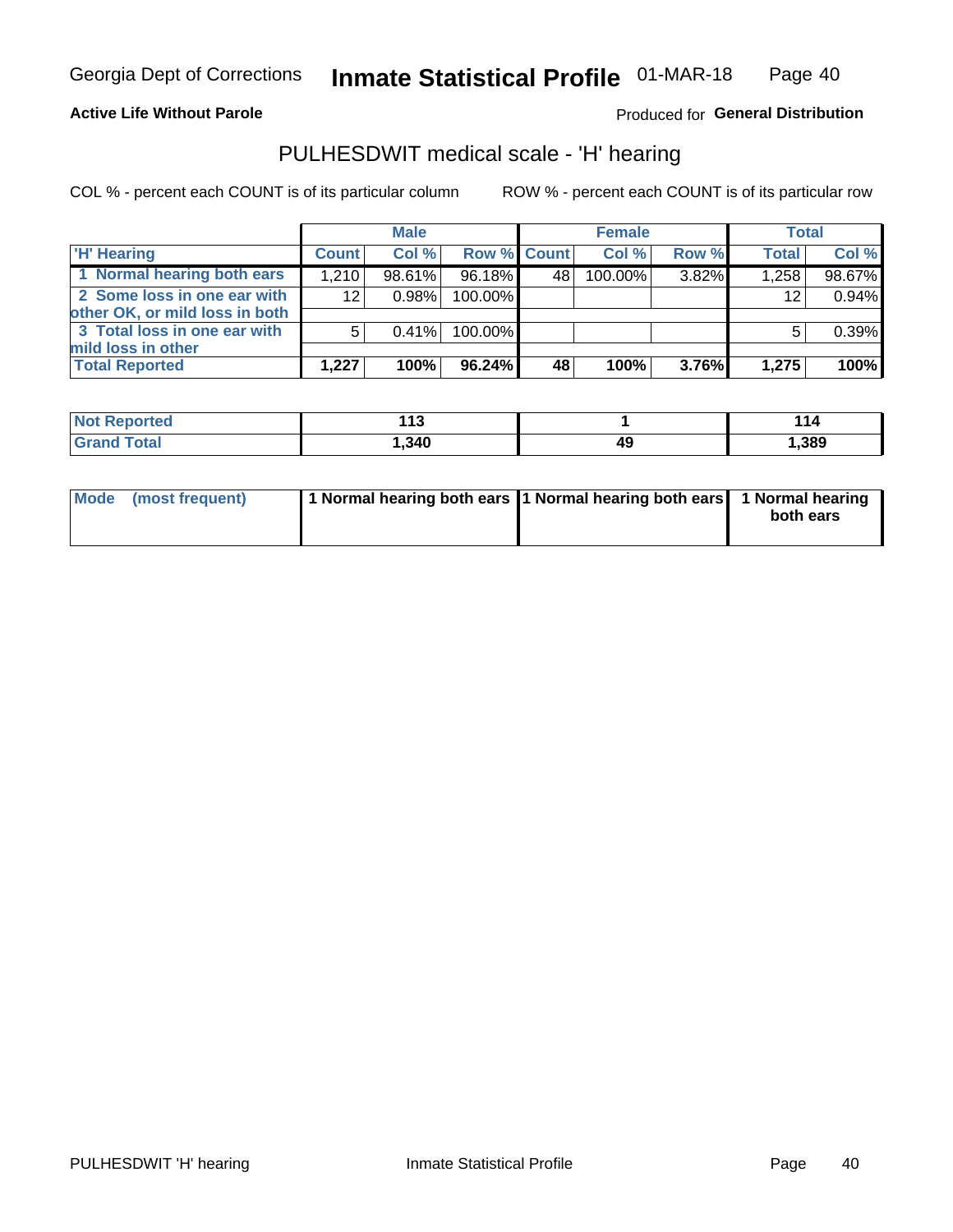#### **Active Life Without Parole**

#### Produced for General Distribution

### PULHESDWIT medical scale - 'E' vision

COL % - percent each COUNT is of its particular column

|                                |              | <b>Male</b> |         |                 | <b>Female</b> |       |              | <b>Total</b> |
|--------------------------------|--------------|-------------|---------|-----------------|---------------|-------|--------------|--------------|
| <b>E' Vision</b>               | <b>Count</b> | Col %       | Row %   | <b>Count</b>    | Col %         | Row % | <b>Total</b> | Col %        |
| 1 Correctable to 20/40 in both | 904          | 75.97%      | 97.52%  | 23 <sub>1</sub> | 52.27%        | 2.48% | 927          | 75.12%       |
| eyes                           |              |             |         |                 |               |       |              |              |
| 2 Correctable to 20/70 in one  | 264          | 22.18%      | 92.96%  | 20              | 45.45%        | 7.04% | 284          | 23.01%       |
| eye, may be blind in other     |              |             |         |                 |               |       |              |              |
| 3 Correctable to 20/200 in one | 19           | $1.60\%$    | 95.00%  |                 | 2.27%         | 5.00% | 20           | 1.62%        |
| eye, may be blind in other     |              |             |         |                 |               |       |              |              |
| 4 One eye not correctable to   | 3            | 0.25%       | 100.00% |                 |               |       | 3            | 0.24%        |
| 20/200, other may be blind     |              |             |         |                 |               |       |              |              |
| <b>Total Reported</b>          | 1,190        | 100%        | 96.43%  | 44              | 100%          | 3.57% | 1,234        | 100%         |

| <b>Not Reported</b>   | 150    |    | 155  |
|-----------------------|--------|----|------|
| <b>Total</b><br>Grand | 340. ا | 49 | ,389 |

| Mode (most frequent) | 1 Correctable to 20/40 in both<br>eves | 1 Correctable to 20/40 in   1 Correctable to<br>both eves | 20/40 in both eyes |
|----------------------|----------------------------------------|-----------------------------------------------------------|--------------------|
|                      |                                        |                                                           |                    |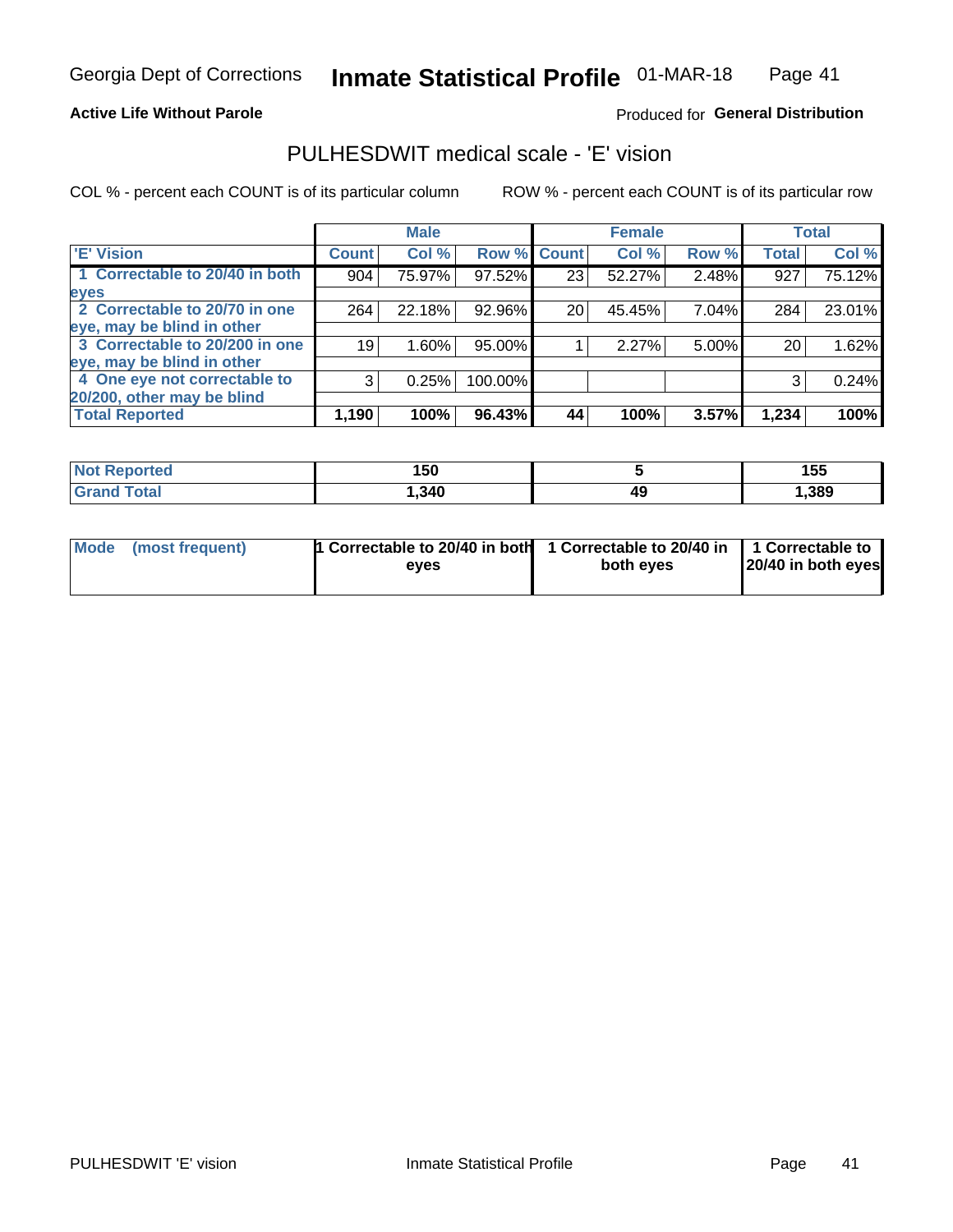#### **Active Life Without Parole**

### Produced for General Distribution

### PULHESDWIT medical scale - 'S' pSychiatric

COL % - percent each COUNT is of its particular column

|                                        |              | <b>Male</b> |         |             | <b>Female</b> |        |              | <b>Total</b> |
|----------------------------------------|--------------|-------------|---------|-------------|---------------|--------|--------------|--------------|
| 'S' pSychiatric                        | <b>Count</b> | Col %       |         | Row % Count | Col %         | Row %  | <b>Total</b> | Col %        |
| 1 No impairment or disorders           | 1,041        | 82.29%      | 98.95%  | 11          | 31.43%        | 1.05%  | 1,052        | 80.92%       |
| 2 Stable, or in remission, or          | 163          | 12.89%      | 87.63%  | 23          | 65.71%        | 12.37% | 186          | 14.31%       |
| mild impairment or retardation         |              |             |         |             |               |        |              |              |
| 3 Requires moderate inpatient          | 50           | 3.95%       | 98.04%  |             | 2.86%         | 1.96%  | 51           | 3.92%        |
| treatment                              |              |             |         |             |               |        |              |              |
| 4 Requires intensive inpatient         | 9            | 0.71%       | 100.00% |             |               |        | 9            | 0.69%        |
| treatment                              |              |             |         |             |               |        |              |              |
| <b>5 Requires Crisis Stabilization</b> | ⌒            | 0.16%       | 100.00% |             |               |        | 2            | 0.15%        |
| Unit (CSU) inpatient care              |              |             |         |             |               |        |              |              |
| <b>Total Reported</b>                  | 1,265        | 100%        | 97.31%  | 35          | 100%          | 2.69%  | 1,300        | 100%         |

| <b>Not Reported</b>          | --     |    | 89    |
|------------------------------|--------|----|-------|
| <b>Total</b><br><b>Grand</b> | 340. ا | 49 | 1,389 |

| Mode (most frequent) | <b>1 No impairment or disorders 2 Stable, or in remission, 1 No impairment or</b> |                       |           |
|----------------------|-----------------------------------------------------------------------------------|-----------------------|-----------|
|                      |                                                                                   | or mild impairment or | disorders |
|                      |                                                                                   | retardation           |           |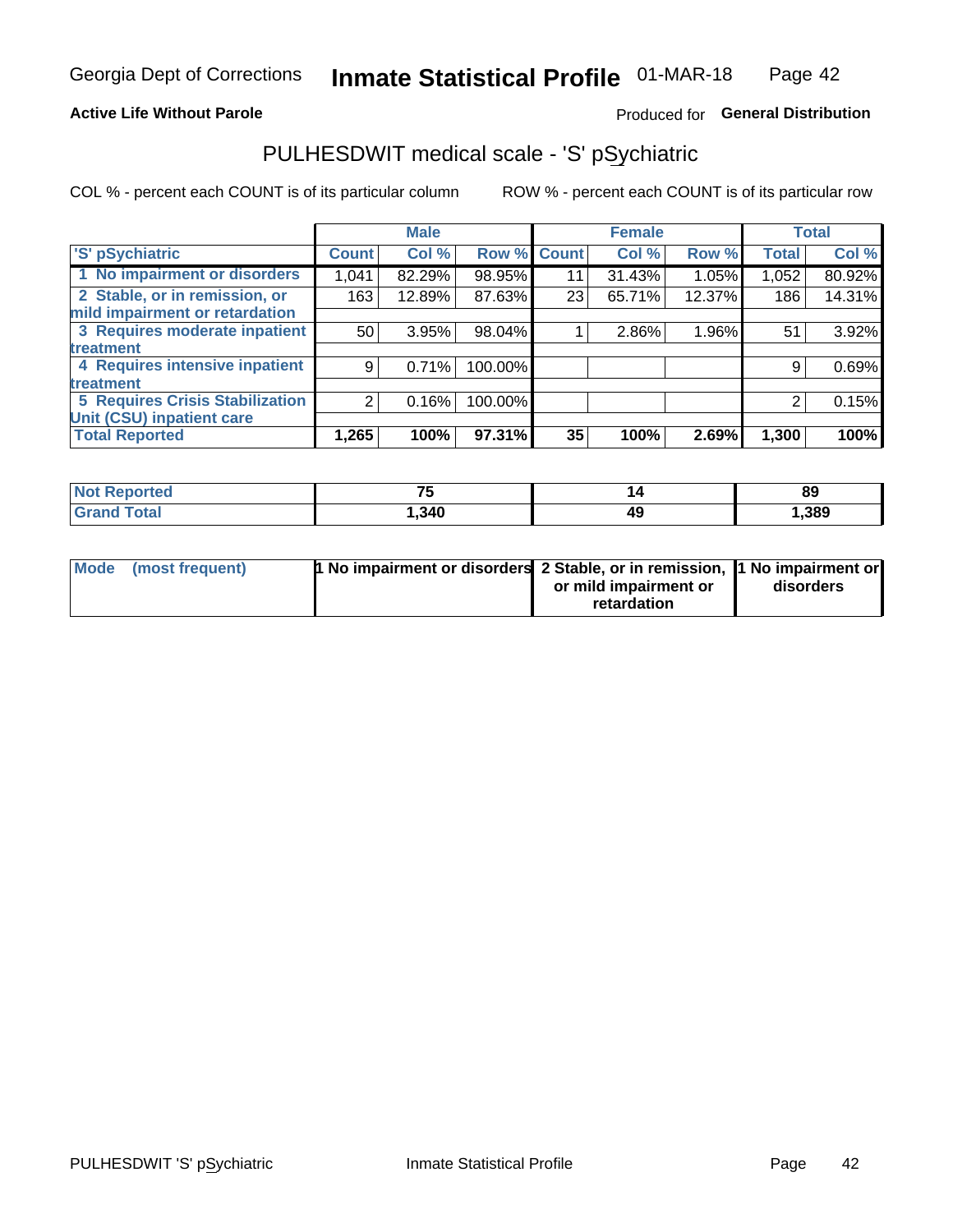#### **Active Life Without Parole**

#### Produced for General Distribution

### PULHESDWIT medical scale - 'D' dental

COL % - percent each COUNT is of its particular column

|                                 |              | <b>Male</b> |         |              | <b>Female</b> |       |              | <b>Total</b> |
|---------------------------------|--------------|-------------|---------|--------------|---------------|-------|--------------|--------------|
| <b>D'</b> Dental                | <b>Count</b> | Col %       | Row %   | <b>Count</b> | Col %         | Row % | <b>Total</b> | Col %        |
| 1 Minimal routine dental health | 848          | 72.73%      | 95.71%  | 38           | 88.37%        | 4.29% | 886          | 73.28%       |
| <b>needs</b>                    |              |             |         |              |               |       |              |              |
| 2 Moderate cavities and/or gum  | 272          | 23.33%      | 98.91%  | 3            | 6.98%         | 1.09% | 275          | 22.75%       |
| disease                         |              |             |         |              |               |       |              |              |
| 3 Extensive gum disease         | 45           | 3.86%       | 95.74%  |              | 4.65%         | 4.26% | 47           | 3.89%        |
| and/or widespread decay         |              |             |         |              |               |       |              |              |
| 4 Urgent need for dental        |              | 0.09%       | 100.00% |              |               |       |              | 0.08%        |
| <b>services</b>                 |              |             |         |              |               |       |              |              |
| <b>Total Reported</b>           | 1,166        | 100%        | 96.44%  | 43           | 100%          | 3.56% | 1,209        | 100%         |

| <b>Not Reported</b> | ״.    |    | 180  |
|---------------------|-------|----|------|
| Total               | .340. | 49 | ,389 |

| <b>Mode</b> | (most frequent) | <b>Minimal routine dental</b><br>health needs | 1 Minimal routine dental<br>health needs | <b>11 Minimal routine I</b><br>dental health<br>needs |
|-------------|-----------------|-----------------------------------------------|------------------------------------------|-------------------------------------------------------|
|-------------|-----------------|-----------------------------------------------|------------------------------------------|-------------------------------------------------------|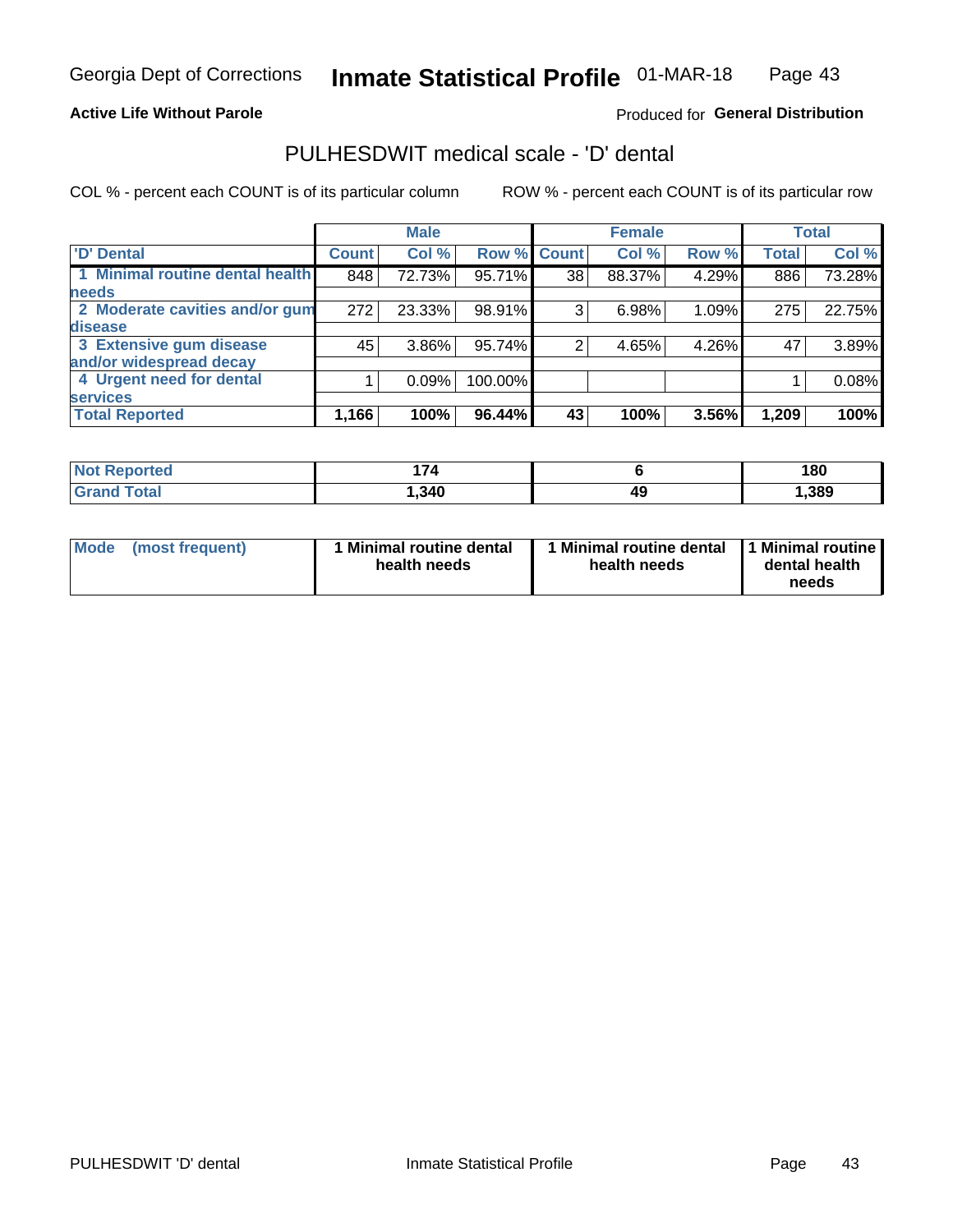#### **Active Life Without Parole**

### Produced for General Distribution

### PULHESDWIT medical scale - 'W' work ability

COL % - percent each COUNT is of its particular column

|                                 |                    | <b>Male</b> |         |             | <b>Female</b> |       |              | <b>Total</b> |
|---------------------------------|--------------------|-------------|---------|-------------|---------------|-------|--------------|--------------|
| <b>W' work ability</b>          | Count <sup>'</sup> | Col %       |         | Row % Count | Col %         | Row % | <b>Total</b> | Col %        |
| 1 Unrestricted work or activity | 1,023              | 83.24%      | 96.88%  | 33          | 68.75%        | 3.13% | 1,056        | 82.69%       |
| 2 Minor restrictions on type of | 161                | 13.10%      | 91.48%  | 15          | 31.25%        | 8.52% | 176          | 13.78%       |
| <b>work</b>                     |                    |             |         |             |               |       |              |              |
| 3 Moderate restrictions on type | 26                 | 2.12%       | 100.00% |             |               |       | 26           | 2.04%        |
| lof work                        |                    |             |         |             |               |       |              |              |
| 4 Major restrictions on type of | 15                 | 1.22%       | 100.00% |             |               |       | 15           | 1.17%        |
| <b>work</b>                     |                    |             |         |             |               |       |              |              |
| 5 Cannot work under any         | 4                  | 0.33%       | 100.00% |             |               |       | 4            | 0.31%        |
| <b>circumstances</b>            |                    |             |         |             |               |       |              |              |
| <b>Total Reported</b>           | 1,229              | 100%        | 96.24%  | 48          | 100%          | 3.76% | 1,277        | 100%         |

| <b>Not Reported</b>   | 44,    |    | 44 <sup>c</sup><br>. . <i>.</i> |
|-----------------------|--------|----|---------------------------------|
| <b>Total</b><br>Croni | 340. ا | 49 | , 389                           |

| Mode (most frequent) | 1 Unrestricted work or | 1 Unrestricted work or | 1 Unrestricted   |
|----------------------|------------------------|------------------------|------------------|
|                      | activity               | activity               | work or activity |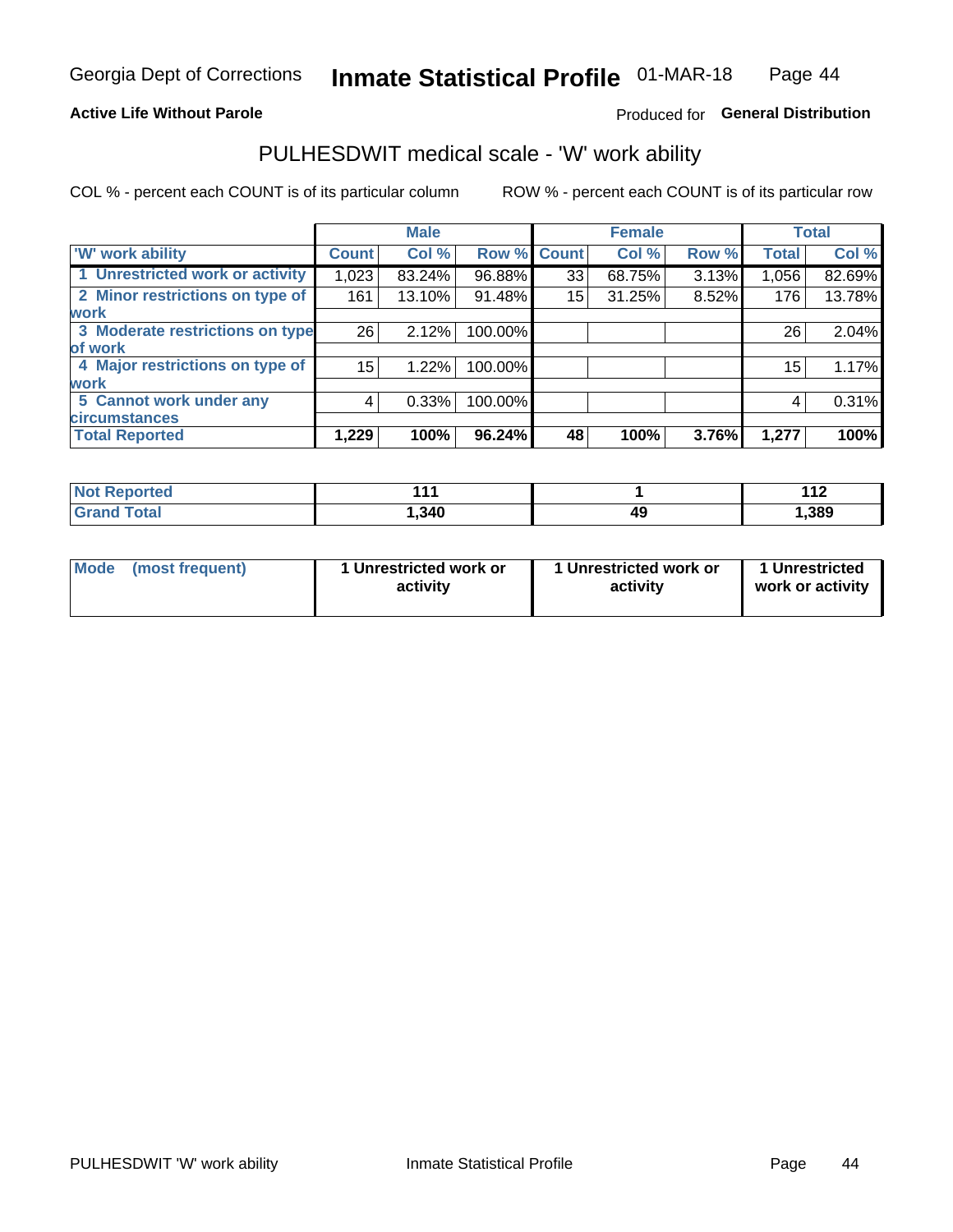#### **Active Life Without Parole**

#### Produced for General Distribution

### PULHESDWIT medical scale - 'I' impairment

|                                                              |              | <b>Male</b> |             |    | <b>Female</b> |       |              | <b>Total</b> |
|--------------------------------------------------------------|--------------|-------------|-------------|----|---------------|-------|--------------|--------------|
| <b>T' Impairment</b>                                         | <b>Count</b> | Col %       | Row % Count |    | Col %         | Row % | <b>Total</b> | Col %        |
| 1 No impairments or<br>disabilities                          | 1,213        | 98.78%      | 96.19%      | 48 | 100.00%       | 3.81% | 1,261        | 98.82%       |
| 2 Wheelchair-bound but                                       | 5            | 0.41%       | 100.00%     |    |               |       | 5            | 0.39%        |
| otherwise OK<br><b>3 Needs low-level Assisted</b>            | 5            | 0.41%       | 100.00%     |    |               |       | 5            | 0.39%        |
| Living (level I)<br>4 Needs moderate Assisted                | 3            | 0.24%       | 100.00%     |    |               |       |              | 0.24%        |
| Living (level II)                                            |              |             |             |    |               |       |              |              |
| <b>5 Needs maximal Assisted</b><br><b>Living (level III)</b> | 2            | 0.16%       | 100.00%     |    |               |       | 2            | 0.16%        |
| <b>Total Reported</b>                                        | 1,228        | 100%        | 96.24%      | 48 | 100%          | 3.76% | 1,276        | 100%         |

| orted       | $\overline{A}$<br>. . |   | 442<br>. |
|-------------|-----------------------|---|----------|
| <b>otal</b> | ,340                  | ĸ | 1,389    |

| Mode | (most frequent) | 1 No impairments or<br>disabilities | 1 No impairments or<br>disabilities | 1 No impairments<br>or disabilities |
|------|-----------------|-------------------------------------|-------------------------------------|-------------------------------------|
|------|-----------------|-------------------------------------|-------------------------------------|-------------------------------------|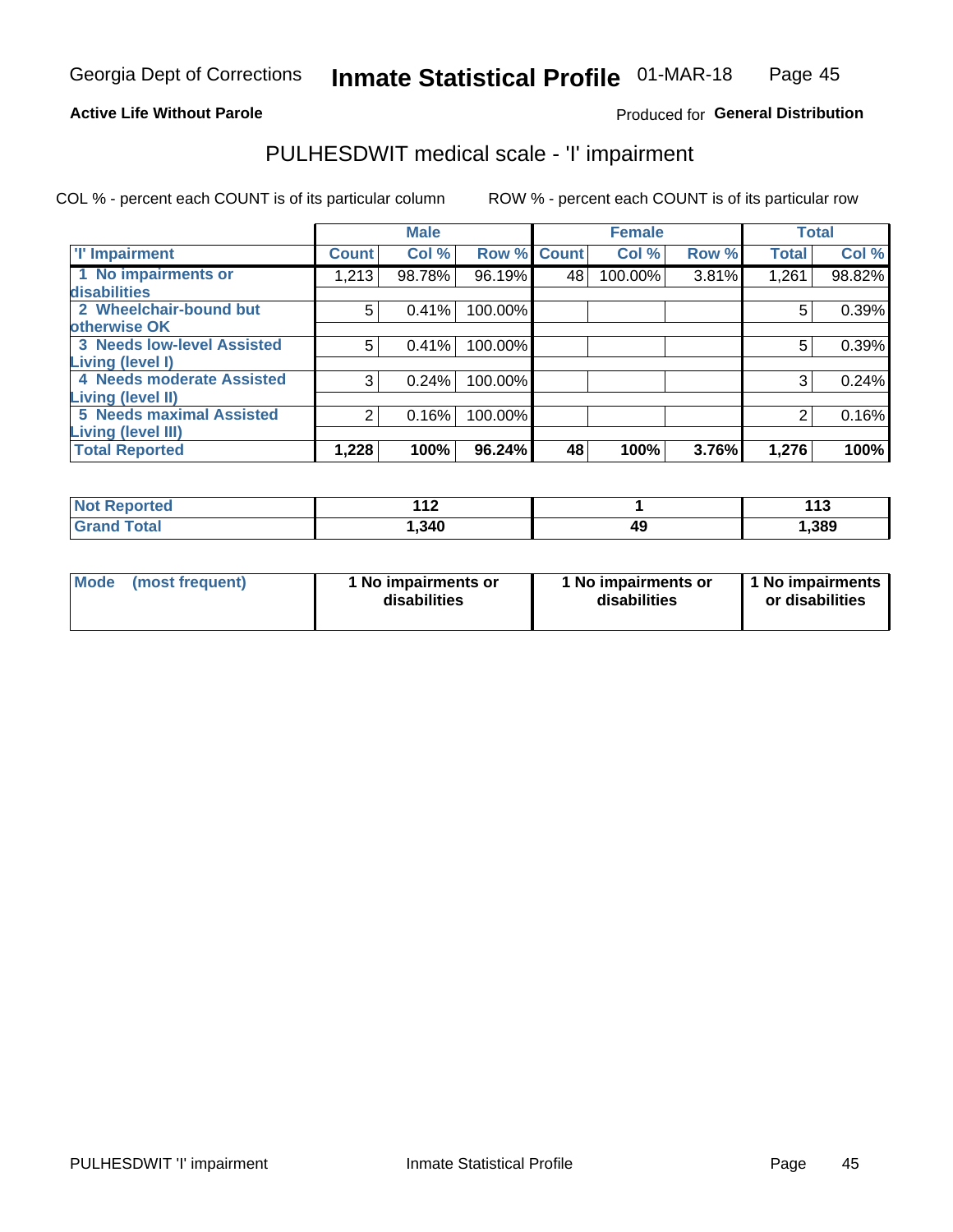#### **Active Life Without Parole**

#### Produced fo General Distribution

### PULHESDWIT medical scale - 'T' transportability

COL % - percent each COUNT is of its particular column

|                             |              | <b>Male</b> |             |    | <b>Female</b> |       |              | <b>Total</b> |
|-----------------------------|--------------|-------------|-------------|----|---------------|-------|--------------|--------------|
| <b>TT Transportability</b>  | <b>Count</b> | Col %       | Row % Count |    | Col %         | Row % | <b>Total</b> | Col %        |
| 1 Can be transported in any | 1,227        | 99.43%      | 96.24%      | 48 | 100.00%       | 3.76% | 1,275        | 99.45%       |
| ordinary approved vehicle   |              |             |             |    |               |       |              |              |
| 2 Wheelchair-bound, not     |              | 0.16%       | 100.00%     |    |               |       |              | 0.16%        |
| needing special vehicle     |              |             |             |    |               |       |              |              |
| 5 Requires ambulance        | 5            | 0.41%       | 100.00%     |    |               |       |              | 0.39%        |
| transport                   |              |             |             |    |               |       |              |              |
| <b>Total Reported</b>       | 1,234        | 100%        | 96.26%      | 48 | 100%          | 3.74% | 1,282        | 100%         |

| Reported    | 106   |    | 107   |
|-------------|-------|----|-------|
| <b>otal</b> | , 340 | 49 | 1,389 |

| Mode (most frequent) | 1 Can be transported in any 1 Can be transported in any | ordinary approved vehicle   ordinary approved vehicle   transported in any | 1 Can be<br>ordinary approved<br>vehicle |
|----------------------|---------------------------------------------------------|----------------------------------------------------------------------------|------------------------------------------|
|                      |                                                         |                                                                            |                                          |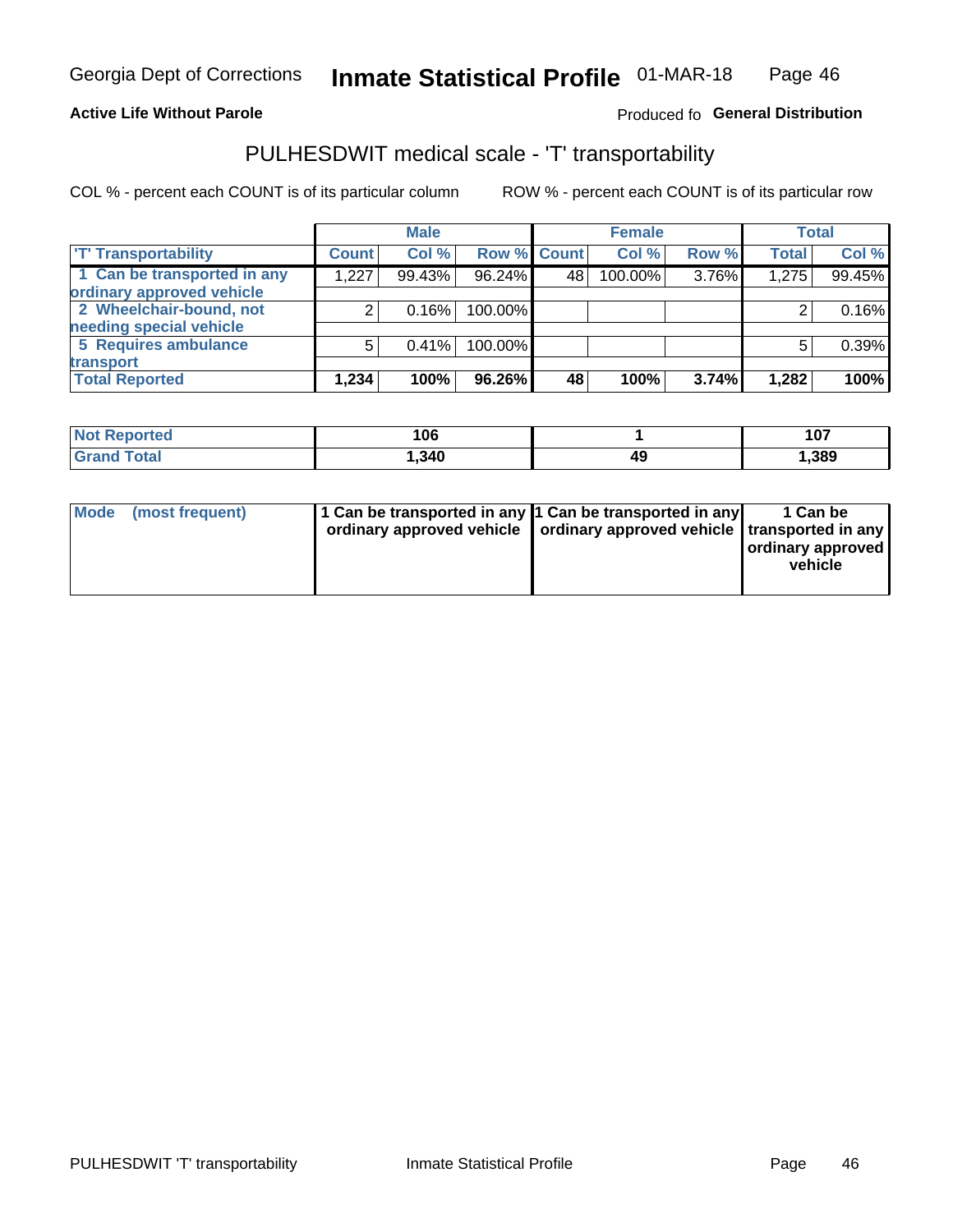### Inmate Statistical Profile 01-MAR-18 Page 47

#### **Active Life Without Parole**

#### **Produced for General Distribution**

### Number of prior Georgia incarcerations

COL % - percent each COUNT is of its particular column

|                                       |       | <b>Male</b> |             |    | <b>Female</b> |       |       | <b>Total</b> |
|---------------------------------------|-------|-------------|-------------|----|---------------|-------|-------|--------------|
| <b>Num of Prior GA Incarcerations</b> | Count | Col %       | Row % Count |    | Col %         | Row % | Total | Col %        |
| $\bf{0}$                              | 678   | 50.60%      | 94.56%      | 39 | 79.59%        | 5.44% | 717   | 51.62%       |
|                                       | 268   | 20.00%      | 98.17%      | 5  | 10.20%        | 1.83% | 273   | 19.65%       |
|                                       | 168   | 12.54%      | 98.82%      | 2  | 4.08%         | 1.18% | 170   | 12.24%       |
| 3                                     | 108   | 8.06%       | 98.18%      | 2  | 4.08%         | 1.82% | 110   | 7.92%        |
| 4                                     | 58    | 4.33%       | 100.00%     |    |               |       | 58    | 4.18%        |
| 5                                     | 35    | 2.61%       | 100.00%     |    |               |       | 35    | 2.52%        |
| <b>More Than 5</b>                    | 25    | 1.87%       | 96.15%      |    | 2.04%         | 3.85% | 26    | 1.87%        |
| <b>Total Reported</b>                 | 1,340 | 100%        | 96.47%      | 49 | 100%          | 3.53% | 1,389 | 100%         |

| <b>orteo</b><br>NG |      |      |
|--------------------|------|------|
| Total              | ,340 | ,389 |

| Mean (average)         | - 42 | .45 | 1.09 |
|------------------------|------|-----|------|
| <b>Median (middle)</b> |      |     |      |
| Mode (most frequent)   |      |     |      |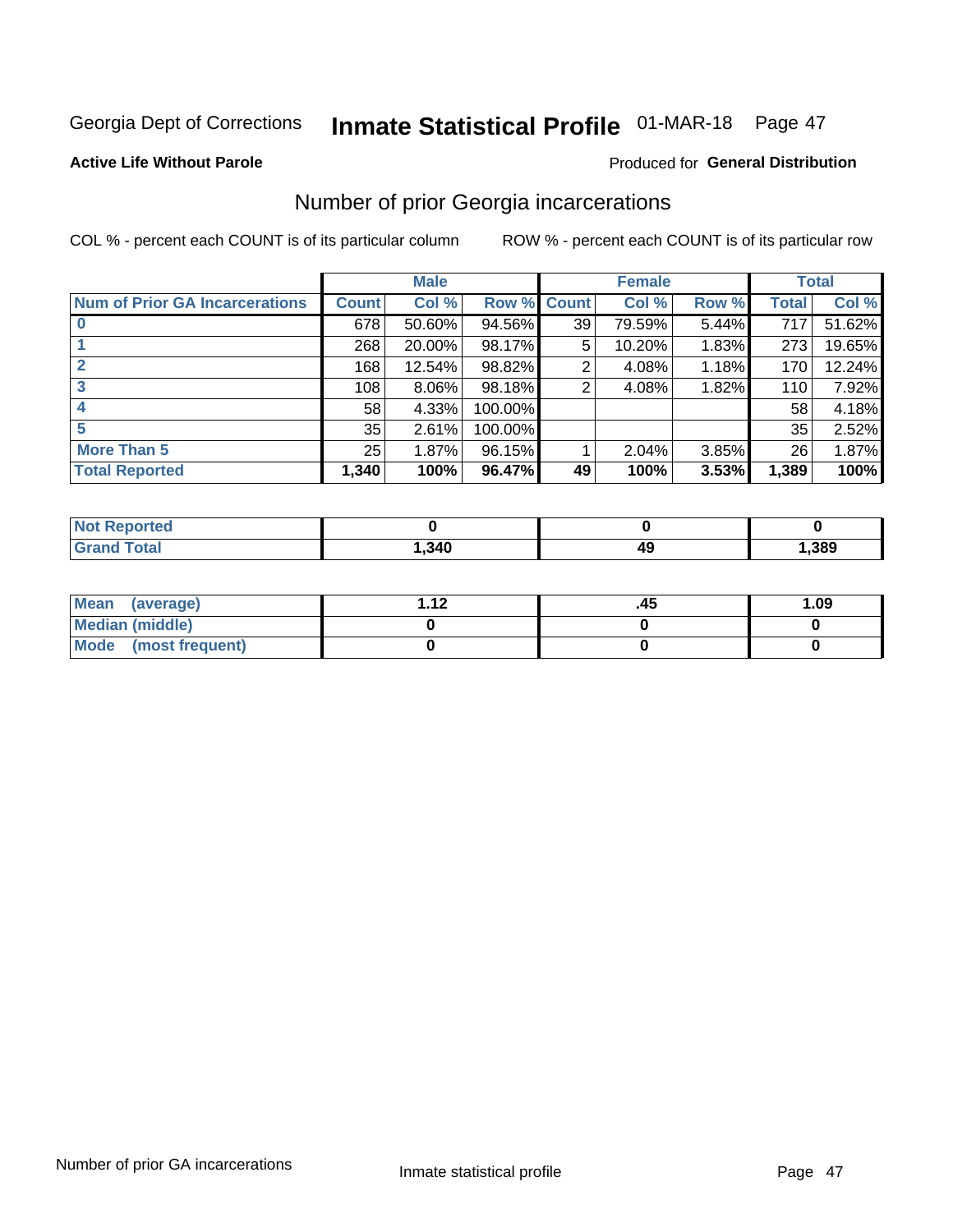### Inmate Statistical Profile 01-MAR-18 Page 48

**Active Life Without Parole** 

Produced for General Distribution

### Prison sentence in years

COL % - percent each COUNT is of its particular column

ROW % - percent each COUNT is of its particular row

|                                 |              | <b>Male</b> |                    |    | <b>Female</b> |          |             | Total  |
|---------------------------------|--------------|-------------|--------------------|----|---------------|----------|-------------|--------|
| <b>Prison Sentence In Years</b> | <b>Count</b> | Col %       | <b>Row % Count</b> |    | Col %         | Row %    | $\tau$ otal | Col %  |
| <b>Life Without Parole</b>      | 1,337        | 99.78%      | 96.46%             | 49 | 100.00%       | $3.54\%$ | .386'       | 99.78% |
| <b>Death</b>                    |              | 0.22%       | 100.00%            |    |               |          |             | 0.22%  |
| <b>Total Reported</b>           | 1,340        | 100%        | 96.47%             | 49 | 100%          | 3.53%    | 1,389       | 100%   |

| ported      |       |      |       |
|-------------|-------|------|-------|
| <b>otal</b> | 1,340 | 11 L | 1,389 |

#### **Determinate (numeric) sentences only**

| ' Mea<br><b>Service</b> A<br>ЯМА. |  |  |  |
|-----------------------------------|--|--|--|
|                                   |  |  |  |

All sentences (including determinate), with life, life without parole, and death sentences figured at 45 years

| l Mea<br>'апе<br>.<br> | ᠇<br>$\sim$ | $\sim$ |  |
|------------------------|-------------|--------|--|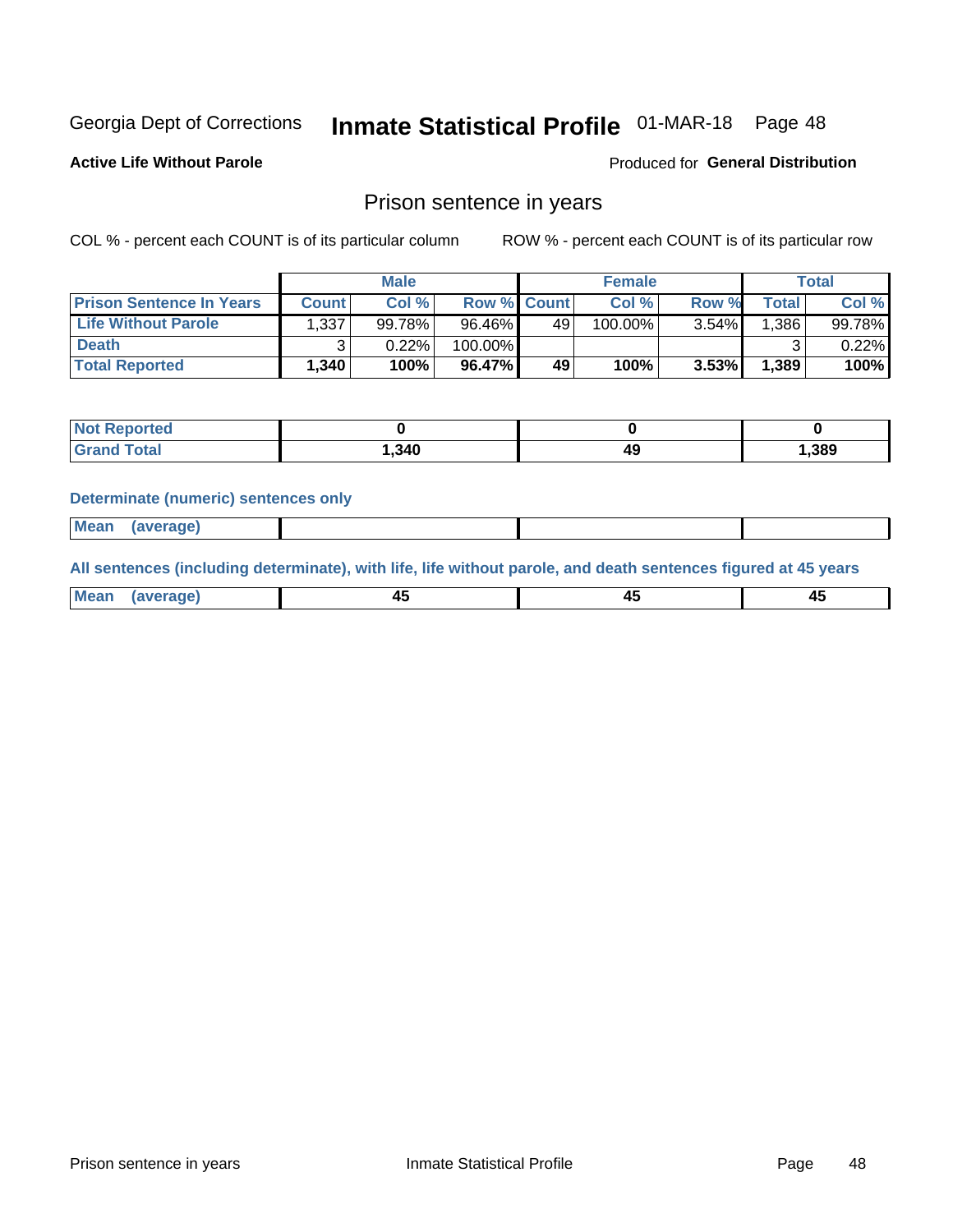#### Georgia Dept of Corrections Inmate Statistical Profile 01-MAR-18 Page 49

#### **Active Life Without Parole**

#### Produced for General Distribution

### Primary offense, broken out into felonies vs misdemeanors

COL % - percent each COUNT is of its particular column

|                                  |              | <b>Male</b> |                    |    | <b>Female</b> |          |                    | Total   |
|----------------------------------|--------------|-------------|--------------------|----|---------------|----------|--------------------|---------|
| <b>Felonies and Misdemeanors</b> | <b>Count</b> | Col%        | <b>Row % Count</b> |    | Col%          | Row %    | Total <sub>1</sub> | Col %   |
| <b>Felonies</b>                  | 1,332        | $100.00\%$  | 96.66%             | 46 | $100.00\%$    | $3.34\%$ | 1,378              | 100.00% |
| <b>Total Reported</b>            | .332         | $100\%$     | 96.66%             | 46 | 100%          | 3.34%    | 1,378              | 100%    |

| <b>Not Reported</b>   |      |      |      |
|-----------------------|------|------|------|
| Total<br><b>Grand</b> | .340 | ,335 | ,389 |

| <b>Mode</b><br>frequent)<br>nies<br>≧ (most tr.<br>. | onies<br>. | lonies<br>ею<br>____ |
|------------------------------------------------------|------------|----------------------|
|------------------------------------------------------|------------|----------------------|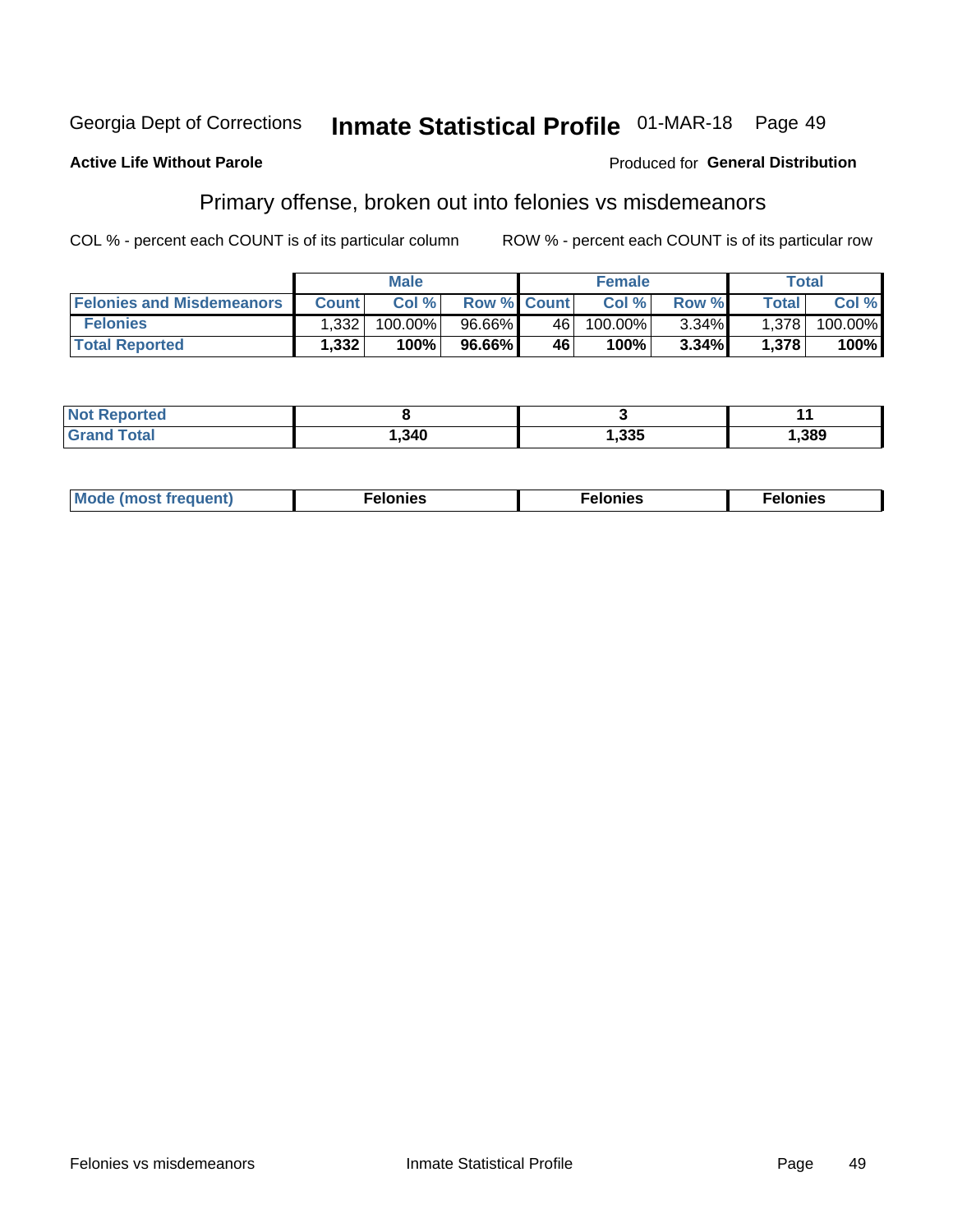# Inmate Statistical Profile 01-MAR-18 Page 50

#### **Active Life Without Parole**

#### Produced for General Distribution

### Primary offense, broken out into six broad crime categories

COL % - percent each COUNT is of its particular column

|                         |              | <b>Male</b> |         |                    | <b>Female</b> |          |              | <b>Total</b> |
|-------------------------|--------------|-------------|---------|--------------------|---------------|----------|--------------|--------------|
| <b>Crime Categories</b> | <b>Count</b> | Col %       |         | <b>Row % Count</b> | Col %         | Row %    | <b>Total</b> | Col %        |
| <b>Violent</b>          | 1.151        | 86.15%      | 96.00%  | 48                 | 97.96%        | $4.00\%$ | 1,199        | 86.57%       |
| <b>Sex Crime</b>        | 177          | 13.25%      | 99.44%  |                    | 2.04%         | .56%     | 178          | 12.85%       |
| <b>Drug</b><br>4        | 6            | .45%        | 100.00% |                    | .00%          |          | 6            | .43%         |
| <b>Other</b><br>6       | 2            | .15%        | 100.00% |                    | .00%          |          |              | .14%         |
| <b>Total Reported</b>   | 1,336        | 100%        | 96.46%  | 49                 | 100%          | 3.54%    | 1,385        | 100%         |

| orted<br><b>NOT REPO</b> |      |    |      |
|--------------------------|------|----|------|
| <b>Total</b>             | .340 | 49 | ,389 |

| <b>Mode (most frequent)</b> | <br>'iolent | Violent | --<br><b>Violent</b> |
|-----------------------------|-------------|---------|----------------------|
|                             |             |         |                      |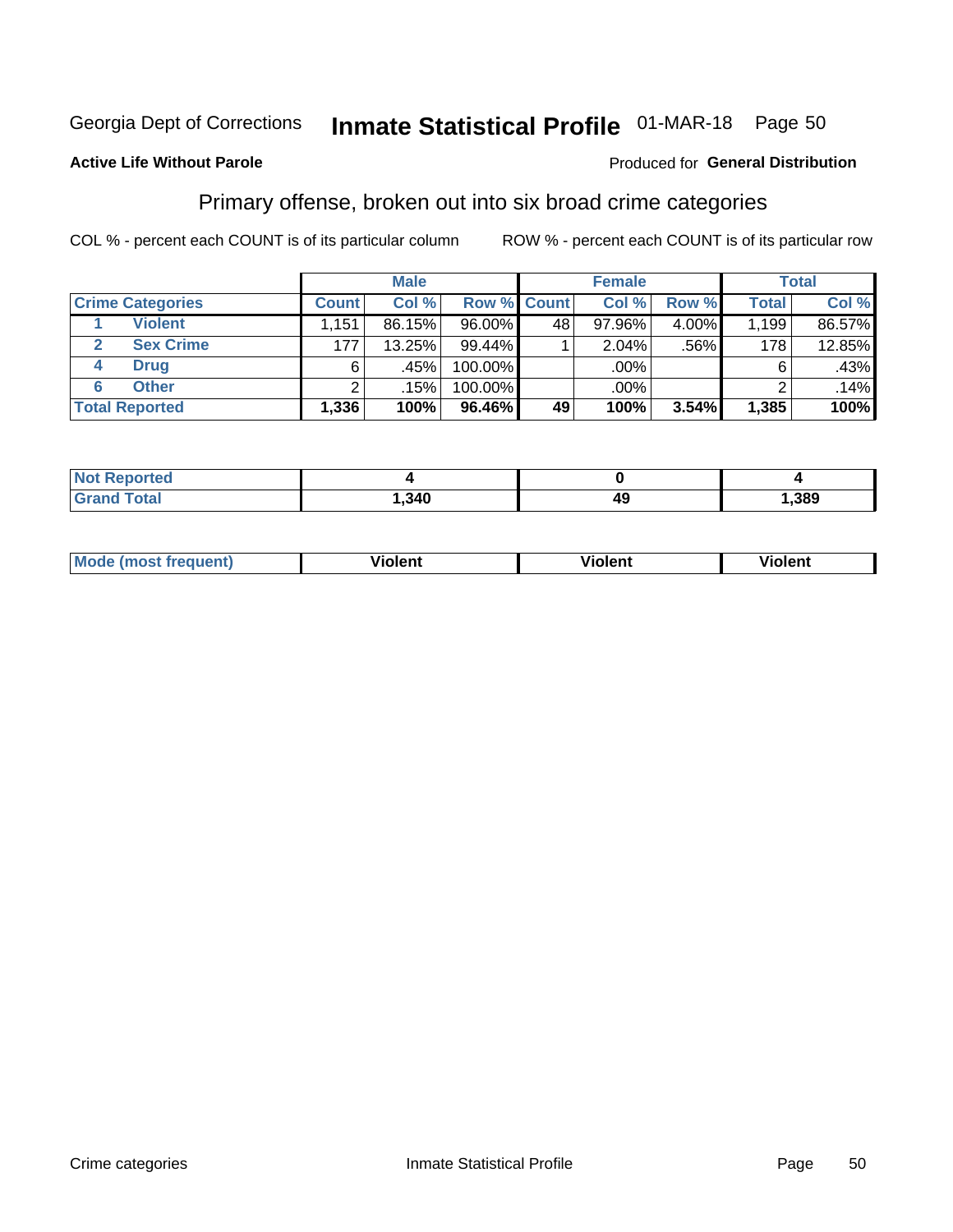### Inmate Statistical Profile 01-MAR-18 Page 51

#### **Active Life Without Parole**

#### Produced for General Distribution

### Primary offense, detailed offense code

COL % - percent each COUNT is of its particular column

|                                            |                | <b>Male</b> |         |              | <b>Female</b> |       |                | <b>Total</b> |
|--------------------------------------------|----------------|-------------|---------|--------------|---------------|-------|----------------|--------------|
| <b>Primary Offense</b>                     | <b>Count</b>   | Col %       | Row %   | <b>Count</b> | Col %         | Row % | <b>Total</b>   | Col %        |
| <b>Agg Sex Battery Atmpt (2099)</b>        |                | .07%        | 100.00% |              |               |       | 1              | .07%         |
| <b>Aggrav Child Molestation (2021)</b>     | 27             | 2.02%       | 100.00% |              |               |       | 27             | 1.95%        |
| <b>Aggrav Sexual Battery (2009)</b>        | 7              | .52%        | 100.00% |              |               |       | 7              | .51%         |
| <b>Aggrav Sodomy (2003)</b>                | 9              | .67%        | 100.00% |              |               |       | 9              | .65%         |
| <b>Armed Robbery (1902)</b>                | 150            | 11.23%      | 99.34%  | 1.           | 2.04%         | .66%  | 151            | 10.90%       |
| <b>Child Molestation (2019)</b>            | 5              | .37%        | 100.00% |              |               |       | 5              | .36%         |
| <b>False Imprisonment (1308)</b>           |                | .07%        | 100.00% |              |               |       |                | .07%         |
| <b>Hijacking Motor Vehicle (1911)</b>      |                | .07%        | 100.00% |              |               |       |                | .07%         |
| Kidnapping (1311)                          | 90             | 6.74%       | 100.00% |              |               |       | 90             | 6.50%        |
| <b>Murder (1101)</b>                       | 907            | 67.89%      | 95.07%  | 47           | 95.92%        | 4.93% | 954            | 68.88%       |
| <b>Poss Firearm Convct Felon</b>           | $\overline{2}$ | .15%        | 100.00% |              |               |       | $\overline{2}$ | .14%         |
| (2914)                                     |                |             |         |              |               |       |                |              |
| Poss Of Cocaine (4022)                     | 1              | .07%        | 100.00% |              |               |       |                | .07%         |
| <b>Poss Of Firearm Dur Crime</b><br>(2910) | 1              | .07%        | 100.00% |              |               |       | 1              | .07%         |
| <b>Rape (2001)</b>                         | 128            | 9.58%       | 99.22%  |              | 2.04%         | .78%  | 129            | 9.31%        |
| S/D Cont Sub Public (4017)                 |                | .07%        | 100.00% |              |               |       |                | .07%         |
| S/D Cont Sub School (4018)                 |                | .07%        | 100.00% |              |               |       | 1              | .07%         |
| <b>Traf Cocaine 401+ Gm (4103)</b>         | 2              | .15%        | 100.00% |              |               |       | $\overline{2}$ | .14%         |
| <b>Traf Methamph 28-199 Gm</b><br>(4140)   | 1.             | .07%        | 100.00% |              |               |       |                | .07%         |
| <b>Traffick Sexual Servitude (1331)</b>    | 1              | $.07\%$     | 100.00% |              |               |       |                | .07%         |
| <b>Total Rported</b>                       | 1,336          | 100%        | 96.46%  | 49           | 100%          | 3.54% | 1,385          | 100%         |

| N<br>™teu<br>$\sim$ |      |    |      |
|---------------------|------|----|------|
|                     | ,340 | 49 | ,389 |

| 1101 Murder<br>Mode (most frequent)<br>1101 Murder | 1101 Murder |
|----------------------------------------------------|-------------|
|----------------------------------------------------|-------------|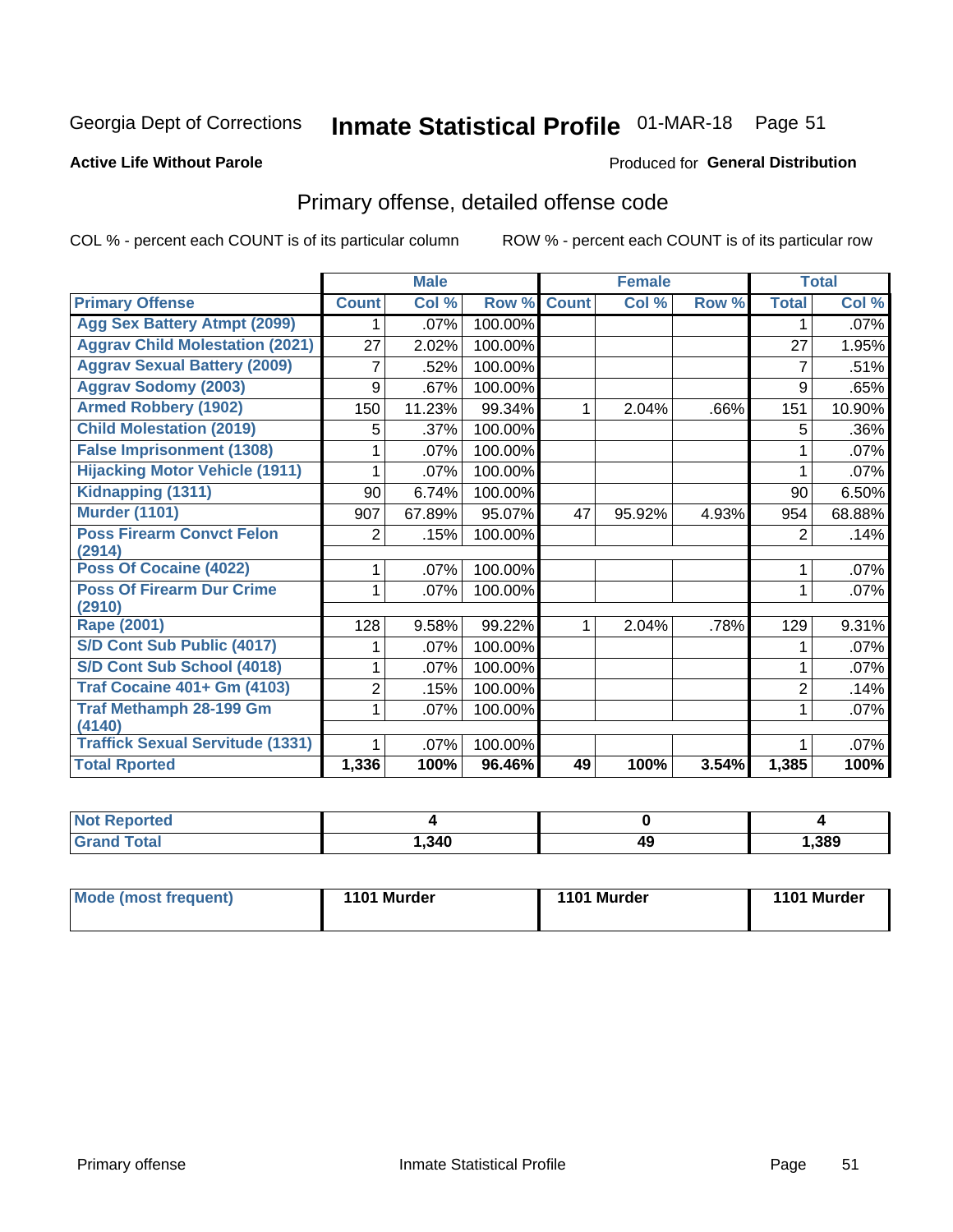### Inmate Statistical Profile 01-MAR-18 Page 52

#### **Active Life Without Parole**

#### Produced for General Distribution

### County of conviction of primary offense

COL % - percent each COUNT is of its particular column

|                                |                | <b>Male</b> |         |                | <b>Female</b> |        |                | <b>Total</b> |
|--------------------------------|----------------|-------------|---------|----------------|---------------|--------|----------------|--------------|
| <b>County of Conviction</b>    | <b>Count</b>   | Col %       | Row %   | <b>Count</b>   | Col %         | Row %  | <b>Total</b>   | Col %        |
| 000<br><b>Unknown</b>          | 8              | .60%        | 72.73%  | $\overline{3}$ | 6.12%         | 27.27% | 11             | .79%         |
| <b>Appling County</b><br>001   | 4              | .30%        | 100.00% |                |               |        | 4              | .29%         |
| <b>Atkinson County</b><br>002  | $\overline{c}$ | .15%        | 100.00% |                |               |        | $\overline{2}$ | .14%         |
| <b>Bacon County</b><br>003     | 4              | .30%        | 100.00% |                |               |        | 4              | .29%         |
| <b>Baker County</b><br>004     | 1              | .07%        | 100.00% |                |               |        | 1              | .07%         |
| <b>Baldwin County</b><br>005   | 4              | .30%        | 100.00% |                |               |        | 4              | .29%         |
| <b>Banks County</b><br>006     | $\overline{c}$ | .15%        | 100.00% |                |               |        | $\overline{2}$ | .14%         |
| <b>Barrow County</b><br>007    | $\overline{7}$ | .52%        | 100.00% |                |               |        | $\overline{7}$ | .50%         |
| <b>Bartow County</b><br>008    | 7              | .52%        | 87.50%  | 1              | 2.04%         | 12.50% | 8              | .58%         |
| <b>Ben Hill County</b><br>009  | 8              | .60%        | 100.00% |                |               |        | 8              | .58%         |
| <b>Berrien County</b><br>010   | $\overline{2}$ | .15%        | 100.00% |                |               |        | $\overline{2}$ | .14%         |
| <b>Bibb County</b><br>011      | 40             | 2.99%       | 95.24%  | $\overline{2}$ | 4.08%         | 4.76%  | 42             | 3.02%        |
| <b>Bleckley County</b><br>012  | 1              | .07%        | 100.00% |                |               |        | 1              | .07%         |
| <b>Brantley County</b><br>013  | $\overline{2}$ | .15%        | 100.00% |                |               |        | $\overline{2}$ | .14%         |
| <b>Brooks County</b><br>014    | $\overline{c}$ | .15%        | 100.00% |                |               |        | $\overline{2}$ | .14%         |
| <b>Bryan County</b><br>015     | $\mathbf{1}$   | .07%        | 100.00% |                |               |        | $\mathbf{1}$   | .07%         |
| <b>Bulloch County</b><br>016   | $\overline{7}$ | .52%        | 87.50%  | 1              | 2.04%         | 12.50% | 8              | .58%         |
| <b>Burke County</b><br>017     | 12             | .90%        | 100.00% |                |               |        | 12             | .86%         |
| <b>Butts County</b><br>018     | 5              | .37%        | 100.00% |                |               |        | 5              | .36%         |
| <b>Camden County</b><br>020    | 6              | .45%        | 100.00% |                |               |        | 6              | .43%         |
| <b>Candler County</b><br>021   | 3              | .22%        | 100.00% |                |               |        | 3              | .22%         |
| <b>Carroll County</b><br>022   | 4              | .30%        | 100.00% |                |               |        | 4              | .29%         |
| <b>Catoosa County</b><br>023   | 4              | .30%        | 80.00%  | 1              | 2.04%         | 20.00% | 5              | .36%         |
| <b>Chatham County</b><br>025   | 50             | 3.73%       | 98.04%  | 1              | 2.04%         | 1.96%  | 51             | 3.67%        |
| <b>Chattooga County</b><br>027 | $\overline{2}$ | .15%        | 100.00% |                |               |        | $\overline{2}$ | .14%         |
| <b>Cherokee County</b><br>028  | 4              | .30%        | 100.00% |                |               |        | 4              | .29%         |
| <b>Clarke County</b><br>029    | 23             | 1.72%       | 95.83%  | 1              | 2.04%         | 4.17%  | 24             | 1.73%        |
| <b>Clay County</b><br>030      | 1              | .07%        | 100.00% |                |               |        | 1              | .07%         |
| <b>Clayton County</b><br>031   | 63             | 4.70%       | 92.65%  | 5              | 10.20%        | 7.35%  | 68             | 4.90%        |
| <b>Clinch County</b><br>032    | $\mathbf{1}$   | .07%        | 100.00% |                |               |        | $\mathbf{1}$   | .07%         |
| <b>Cobb County</b><br>033      | 68             | 5.07%       | 98.55%  | 1              | 2.04%         | 1.45%  | 69             | 4.97%        |
| <b>Coffee County</b><br>034    | 9              | .67%        | 100.00% |                |               |        | 9              | .65%         |
| <b>Colquitt County</b><br>035  | 2              | .15%        | 100.00% |                |               |        | $\overline{2}$ | .14%         |
| <b>Columbia County</b><br>036  | 9              | .67%        | 81.82%  | $\overline{2}$ | 4.08%         | 18.18% | 11             | .79%         |
| <b>Cook County</b><br>037      | $\overline{5}$ | .37%        | 100.00% |                |               |        | 5              | .36%         |
| <b>Coweta County</b><br>038    | $\bf 8$        | .60%        | 100.00% |                |               |        | 8              | .58%         |
| <b>Crisp County</b><br>040     | 6              | .45%        | 100.00% |                |               |        | 6              | .43%         |
| <b>Dade County</b><br>041      | $\mathbf 1$    | .07%        | 100.00% |                |               |        | $\mathbf 1$    | .07%         |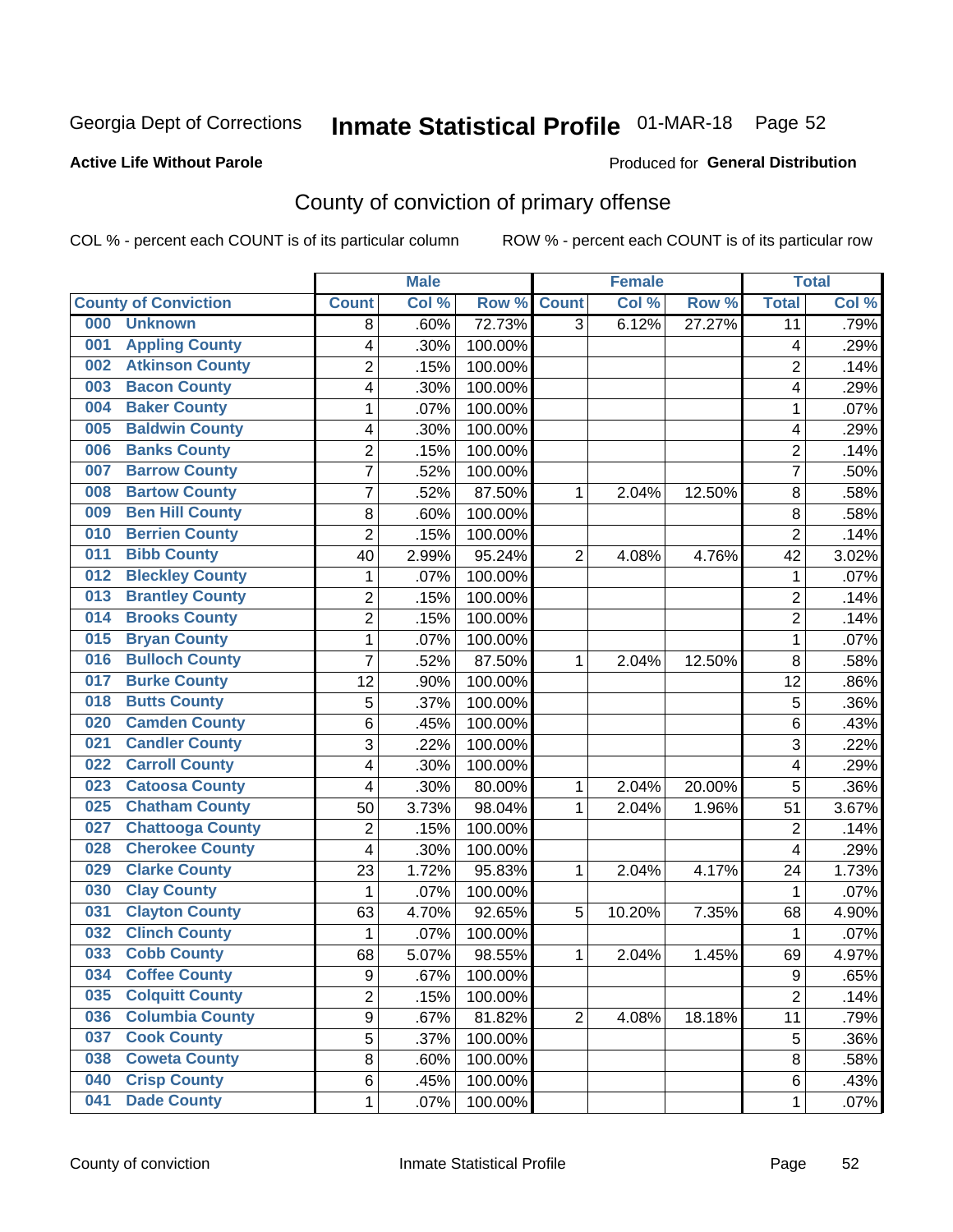### Inmate Statistical Profile 01-MAR-18 Page 53

#### **Active Life Without Parole**

#### Produced for General Distribution

### County of conviction of primary offense

COL % - percent each COUNT is of its particular column

|                                 |                         | <b>Male</b> |                  |                | <b>Female</b> |        |                | <b>Total</b> |
|---------------------------------|-------------------------|-------------|------------------|----------------|---------------|--------|----------------|--------------|
| <b>County of Conviction</b>     | <b>Count</b>            | Col %       | Row <sup>%</sup> | <b>Count</b>   | Col %         | Row %  | <b>Total</b>   | Col %        |
| <b>Dawson County</b><br>042     | 2                       | .15%        | 100.00%          |                |               |        | 2              | .14%         |
| <b>Decatur County</b><br>043    | 4                       | .30%        | 100.00%          |                |               |        | 4              | .29%         |
| <b>Dekalb County</b><br>044     | 121                     | 9.03%       | 98.37%           | $\overline{2}$ | 4.08%         | 1.63%  | 123            | 8.86%        |
| <b>Dooly County</b><br>046      | $\overline{2}$          | .15%        | 100.00%          |                |               |        | 2              | .14%         |
| <b>Dougherty County</b><br>047  | 27                      | 2.01%       | 96.43%           | 1              | 2.04%         | 3.57%  | 28             | 2.02%        |
| <b>Douglas County</b><br>048    | 33                      | 2.46%       | 94.29%           | $\overline{2}$ | 4.08%         | 5.71%  | 35             | 2.52%        |
| <b>Early County</b><br>049      | $\overline{c}$          | .15%        | 100.00%          |                |               |        | $\overline{2}$ | .14%         |
| <b>Effingham County</b><br>051  | 5                       | .37%        | 100.00%          |                |               |        | 5              | .36%         |
| <b>Elbert County</b><br>052     | 2                       | .15%        | 100.00%          |                |               |        | $\overline{2}$ | .14%         |
| <b>Emanuel County</b><br>053    | 8                       | .60%        | 100.00%          |                |               |        | 8              | .58%         |
| <b>Fayette County</b><br>056    | 6                       | .45%        | 100.00%          |                |               |        | 6              | .43%         |
| <b>Floyd County</b><br>057      | 28                      | 2.09%       | 96.55%           | 1              | 2.04%         | 3.45%  | 29             | 2.09%        |
| <b>Forsyth County</b><br>058    | 5                       | .37%        | 100.00%          |                |               |        | 5              | .36%         |
| <b>Franklin County</b><br>059   | 5                       | .37%        | 83.33%           | 1              | 2.04%         | 16.67% | 6              | .43%         |
| <b>Fulton County</b><br>060     | 171                     | 12.76%      | 98.28%           | 3              | 6.12%         | 1.72%  | 174            | 12.53%       |
| <b>Gilmer County</b><br>061     | $\overline{2}$          | .15%        | 100.00%          |                |               |        | 2              | .14%         |
| <b>Glynn County</b><br>063      | 21                      | 1.57%       | 100.00%          |                |               |        | 21             | 1.51%        |
| <b>Gordon County</b><br>064     | 8                       | .60%        | 100.00%          |                |               |        | 8              | .58%         |
| <b>Grady County</b><br>065      | $\overline{2}$          | .15%        | 100.00%          |                |               |        | $\overline{2}$ | .14%         |
| <b>Greene County</b><br>066     | $\overline{2}$          | .15%        | 100.00%          |                |               |        | $\overline{2}$ | .14%         |
| <b>Gwinnett County</b><br>067   | 54                      | 4.03%       | 94.74%           | 3              | 6.12%         | 5.26%  | 57             | 4.10%        |
| <b>Habersham County</b><br>068  | 5                       | .37%        | 100.00%          |                |               |        | 5              | .36%         |
| <b>Hall County</b><br>069       | 21                      | 1.57%       | 84.00%           | 4              | 8.16%         | 16.00% | 25             | 1.80%        |
| <b>Hancock County</b><br>070    | 1                       | .07%        | 100.00%          |                |               |        | 1              | .07%         |
| <b>Haralson County</b><br>071   | 4                       | .30%        | 100.00%          |                |               |        | 4              | .29%         |
| <b>Harris County</b><br>072     | $\overline{2}$          | .15%        | 100.00%          |                |               |        | $\overline{2}$ | .14%         |
| <b>Hart County</b><br>073       | 3                       | .22%        | 100.00%          |                |               |        | $\overline{3}$ | .22%         |
| <b>Henry County</b><br>075      | 16                      | 1.19%       | 94.12%           | 1              | 2.04%         | 5.88%  | 17             | 1.22%        |
| <b>Houston County</b><br>076    | 18                      | 1.34%       | 100.00%          |                |               |        | 18             | 1.30%        |
| <b>Irwin County</b><br>077      | $\overline{2}$          | .15%        | 100.00%          |                |               |        | $\overline{2}$ | .14%         |
| 078<br><b>Jackson County</b>    | 11                      | .82%        | 100.00%          |                |               |        | 11             | .79%         |
| 079<br><b>Jasper County</b>     | 1                       | .07%        | 100.00%          |                |               |        | 1              | $.07\%$      |
| <b>Jeff Davis County</b><br>080 | 1                       | .07%        | 100.00%          |                |               |        | $\mathbf{1}$   | .07%         |
| <b>Jefferson County</b><br>081  | $\overline{5}$          | .37%        | 100.00%          |                |               |        | 5              | .36%         |
| <b>Jenkins County</b><br>082    | $\overline{\mathbf{c}}$ | .15%        | 100.00%          |                |               |        | $\overline{2}$ | .14%         |
| <b>Johnson County</b><br>083    | 1                       | .07%        | 100.00%          |                |               |        | $\mathbf{1}$   | .07%         |
| <b>Jones County</b><br>084      | 1                       | .07%        | 50.00%           | $\mathbf{1}$   | 2.04%         | 50.00% | $\overline{c}$ | .14%         |
| <b>Lanier County</b><br>086     | $\overline{2}$          | .15%        | 100.00%          |                |               |        | $\overline{2}$ | .14%         |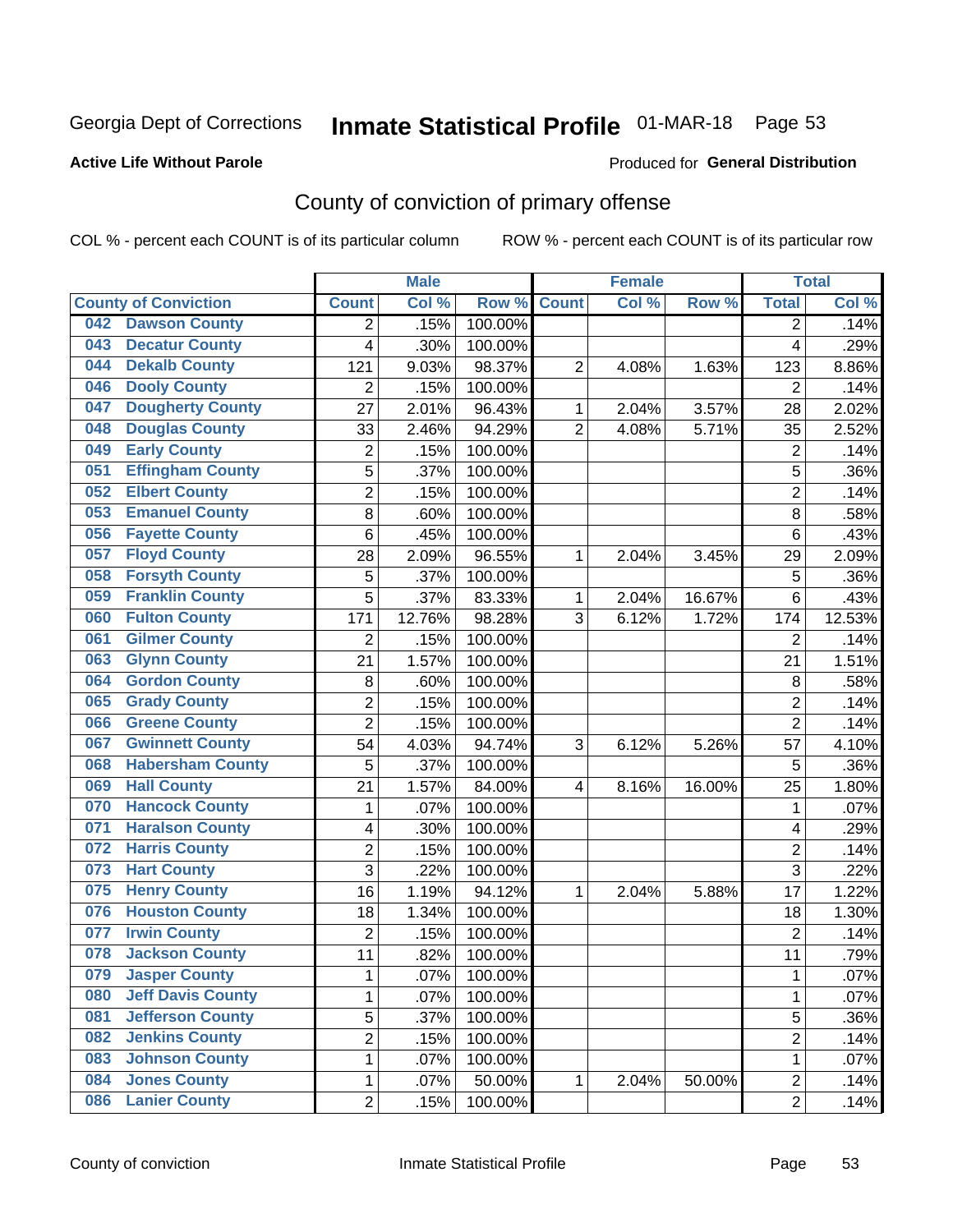### Inmate Statistical Profile 01-MAR-18 Page 54

#### **Active Life Without Parole**

#### **Produced for General Distribution**

### County of conviction of primary offense

COL % - percent each COUNT is of its particular column

|                                          |                 | <b>Male</b> |         |                | <b>Female</b> |        |                 | <b>Total</b> |
|------------------------------------------|-----------------|-------------|---------|----------------|---------------|--------|-----------------|--------------|
| <b>County of Conviction</b>              | <b>Count</b>    | Col %       | Row %   | <b>Count</b>   | Col %         | Row %  | <b>Total</b>    | Col %        |
| <b>Laurens County</b><br>087             | 5               | .37%        | 100.00% |                |               |        | 5               | $.36\%$      |
| <b>Lee County</b><br>088                 | 3               | .22%        | 100.00% |                |               |        | 3               | .22%         |
| <b>Liberty County</b><br>089             | 7               | .52%        | 100.00% |                |               |        | 7               | .50%         |
| <b>Long County</b><br>091                | 6               | .45%        | 100.00% |                |               |        | 6               | .43%         |
| <b>Lowndes County</b><br>092             | 9               | .67%        | 100.00% |                |               |        | 9               | .65%         |
| <b>Lumpkin County</b><br>093             | 1               | .07%        | 100.00% |                |               |        | 1               | .07%         |
| <b>Madison County</b><br>095             | $\overline{2}$  | .15%        | 100.00% |                |               |        | $\overline{2}$  | .14%         |
| <b>Marion County</b><br>096              | $\mathbf{1}$    | .07%        | 100.00% |                |               |        | $\mathbf{1}$    | .07%         |
| <b>Mcduffie County</b><br>097            | 2               | .15%        | 100.00% |                |               |        | 2               | .14%         |
| <b>Miller County</b><br>100              | 1               | .07%        | 100.00% |                |               |        | 1               | .07%         |
| <b>Mitchell County</b><br>101            | $\mathbf{1}$    | .07%        | 100.00% |                |               |        | 1               | .07%         |
| <b>Monroe County</b><br>102              | $\overline{7}$  | .52%        | 100.00% |                |               |        | $\overline{7}$  | .50%         |
| <b>Morgan County</b><br>104              | 1               | .07%        | 100.00% |                |               |        | 1               | .07%         |
| <b>Murray County</b><br>105              | 3               | .22%        | 100.00% |                |               |        | 3               | .22%         |
| <b>Muscogee County</b><br>106            | 38              | 2.84%       | 97.44%  | 1              | 2.04%         | 2.56%  | 39              | 2.81%        |
| <b>Newton County</b><br>107              | 13              | .97%        | 86.67%  | $\overline{2}$ | 4.08%         | 13.33% | 15              | 1.08%        |
| <b>Oconee County</b><br>108              | 1               | .07%        | 100.00% |                |               |        | 1               | .07%         |
| <b>Oglethorpe County</b><br>109          | $\overline{c}$  | .15%        | 100.00% |                |               |        | $\overline{2}$  | .14%         |
| <b>Paulding County</b><br>110            | 3               | .22%        | 100.00% |                |               |        | 3               | .22%         |
| <b>Peach County</b><br>111               | 3               | .22%        | 100.00% |                |               |        | 3               | .22%         |
| <b>Pickens County</b><br>112             | $\overline{2}$  | .15%        | 100.00% |                |               |        | $\overline{2}$  | .14%         |
| <b>Pierce County</b><br>113              | 1               | .07%        | 100.00% |                |               |        | 1               | .07%         |
| <b>Pike County</b><br>114                | 3               | .22%        | 60.00%  | $\overline{2}$ | 4.08%         | 40.00% | 5               | .36%         |
| <b>Polk County</b><br>115                | 3               | .22%        | 100.00% |                |               |        | 3               | .22%         |
| <b>Pulaski County</b><br>116             | 1               | .07%        | 100.00% |                |               |        | 1               | .07%         |
| <b>Putnam County</b><br>117              | 6               | .45%        | 100.00% |                |               |        | 6               | .43%         |
| <b>Rabun County</b><br>119               | 1               | .07%        | 100.00% |                |               |        | 1               | .07%         |
| <b>Randolph County</b><br>120            | $\overline{2}$  | .15%        | 100.00% |                |               |        | $\overline{2}$  | .14%         |
| <b>Richmond County</b><br>121            | 67              | 5.00%       | 97.10%  | $\overline{2}$ | 4.08%         | 2.90%  | 69              | 4.97%        |
| <b>Rockdale County</b><br>122            | 11              | .82%        | 100.00% |                |               |        | 11              | .79%         |
| <b>Seminole County</b><br>125            | $\overline{2}$  | .15%        | 100.00% |                |               |        | $\overline{2}$  | .14%         |
| 126<br><b>Spalding County</b>            | $\overline{14}$ | 1.04%       | 100.00% |                |               |        | $\overline{14}$ | 1.01%        |
| <b>Stephens County</b><br>127            | 3               | .22%        | 100.00% |                |               |        | 3               | .22%         |
| <b>Stewart County</b><br>128             | 1               | .07%        | 100.00% |                |               |        | 1               | .07%         |
| <b>Sumter County</b><br>129              | 3               | .22%        | 100.00% |                |               |        | 3               | .22%         |
| <b>Taliaferro County</b><br>131          | 1               | .07%        | 100.00% |                |               |        | $\mathbf{1}$    | .07%         |
| <b>Tattnall County</b><br>132            | 3               | .22%        | 75.00%  | 1              | 2.04%         | 25.00% | 4               | .29%         |
| <b>Taylor County</b><br>$\overline{133}$ | 1               | .07%        | 100.00% |                |               |        | 1               | .07%         |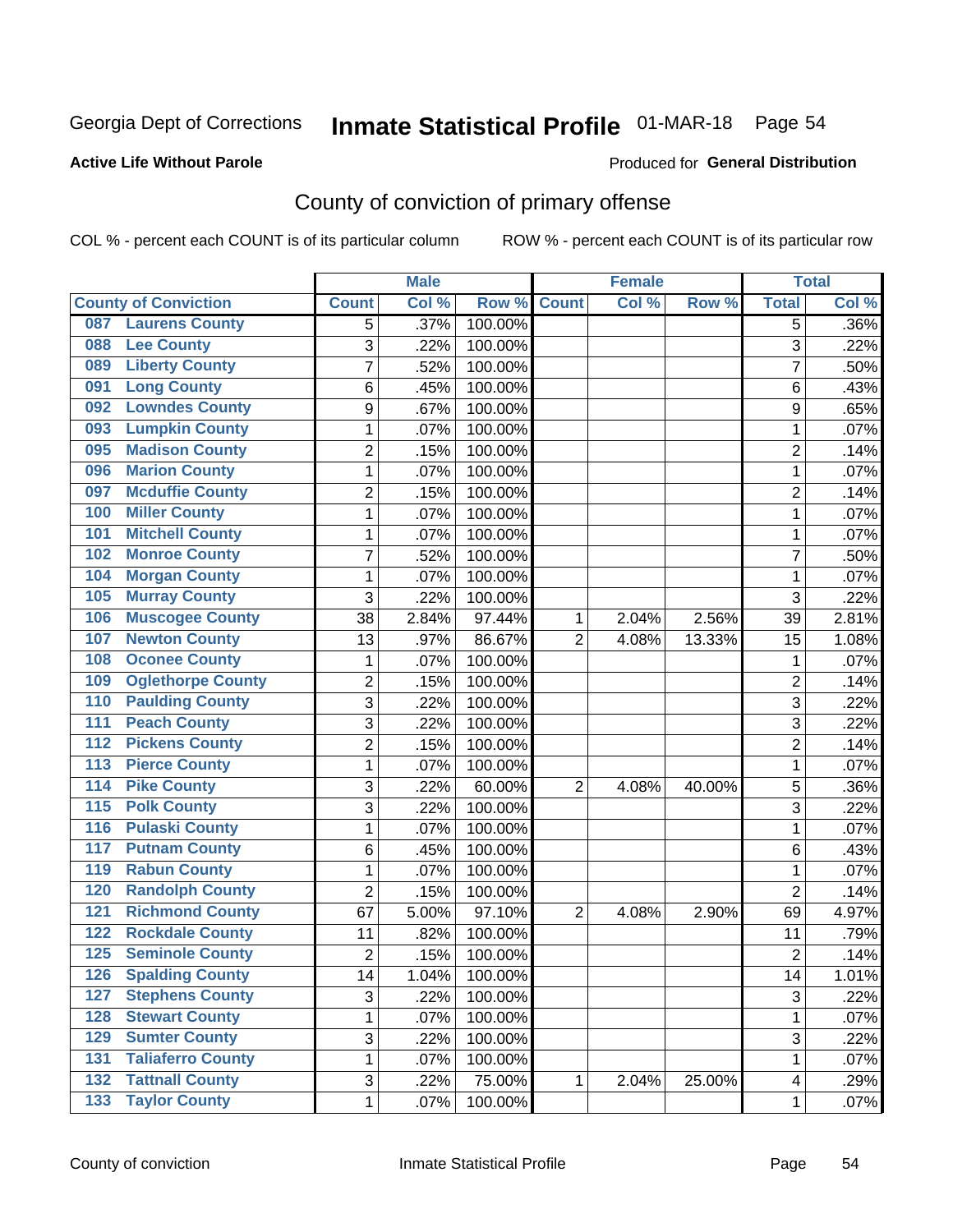### Inmate Statistical Profile 01-MAR-18 Page 55

#### **Active Life Without Parole**

#### Produced for General Distribution

### County of conviction of primary offense

COL % - percent each COUNT is of its particular column

|                                 |                | <b>Male</b> |         |              | <b>Female</b> |        |                | <b>Total</b> |
|---------------------------------|----------------|-------------|---------|--------------|---------------|--------|----------------|--------------|
| <b>County of Conviction</b>     | <b>Count</b>   | Col %       | Row %   | <b>Count</b> | Col %         | Row %  | <b>Total</b>   | Col %        |
| <b>Terrell County</b><br>135    | 2              | .15%        | 100.00% |              |               |        | 2              | .14%         |
| <b>Thomas County</b><br>136     | 6              | .45%        | 100.00% |              |               |        | 6              | .43%         |
| <b>Tift County</b><br>137       | 8              | .60%        | 100.00% |              |               |        | 8              | .58%         |
| <b>Toombs County</b><br>138     | 8              | .60%        | 100.00% |              |               |        | 8              | .58%         |
| <b>Towns County</b><br>139      | 1              | .07%        | 100.00% |              |               |        |                | .07%         |
| <b>Treutlen County</b><br>140   | 5              | .37%        | 100.00% |              |               |        | 5              | .36%         |
| <b>Troup County</b><br>141      | 6              | .45%        | 85.71%  | 1            | 2.04%         | 14.29% | 7              | .50%         |
| <b>Turner County</b><br>142     | $\overline{2}$ | .15%        | 100.00% |              |               |        | $\overline{2}$ | .14%         |
| <b>Twiggs County</b><br>143     |                | .07%        | 100.00% |              |               |        |                | .07%         |
| <b>Upson County</b><br>145      | 5              | .37%        | 100.00% |              |               |        | 5              | .36%         |
| <b>Walker County</b><br>146     |                | .52%        | 87.50%  | 1            | 2.04%         | 12.50% | 8              | .58%         |
| <b>Walton County</b><br>147     | 15             | 1.12%       | 100.00% |              |               |        | 15             | 1.08%        |
| <b>Ware County</b><br>148       | 12             | .90%        | 100.00% |              |               |        | 12             | .86%         |
| <b>Warren County</b><br>149     | 2              | .15%        | 66.67%  | 1            | 2.04%         | 33.33% | 3              | .22%         |
| <b>Washington County</b><br>150 | 6              | .45%        | 100.00% |              |               |        | 6              | .43%         |
| <b>Wayne County</b><br>151      | 12             | .90%        | 100.00% |              |               |        | 12             | .86%         |
| <b>Whitfield County</b><br>155  | 11             | .82%        | 91.67%  | 1            | 2.04%         | 8.33%  | 12             | .86%         |
| <b>Wilkes County</b><br>157     | $\overline{2}$ | .15%        | 100.00% |              |               |        | 2              | .14%         |
| <b>Worth County</b><br>159      | 1              | .07%        | 100.00% |              |               |        |                | .07%         |
| <b>Total Rported</b>            | 1,340          | 100%        | 96.47%  | 49           | 100%          | 3.53%  | 1,389          | 100%         |

| rreo        |       |    |      |
|-------------|-------|----|------|
| $F = 4 - F$ | , 340 | 49 | ,389 |

| Mode (most frequent) | <b>Fulton County</b> | <b>Clayton County</b> | <b>Fulton County</b> |
|----------------------|----------------------|-----------------------|----------------------|
|                      |                      |                       |                      |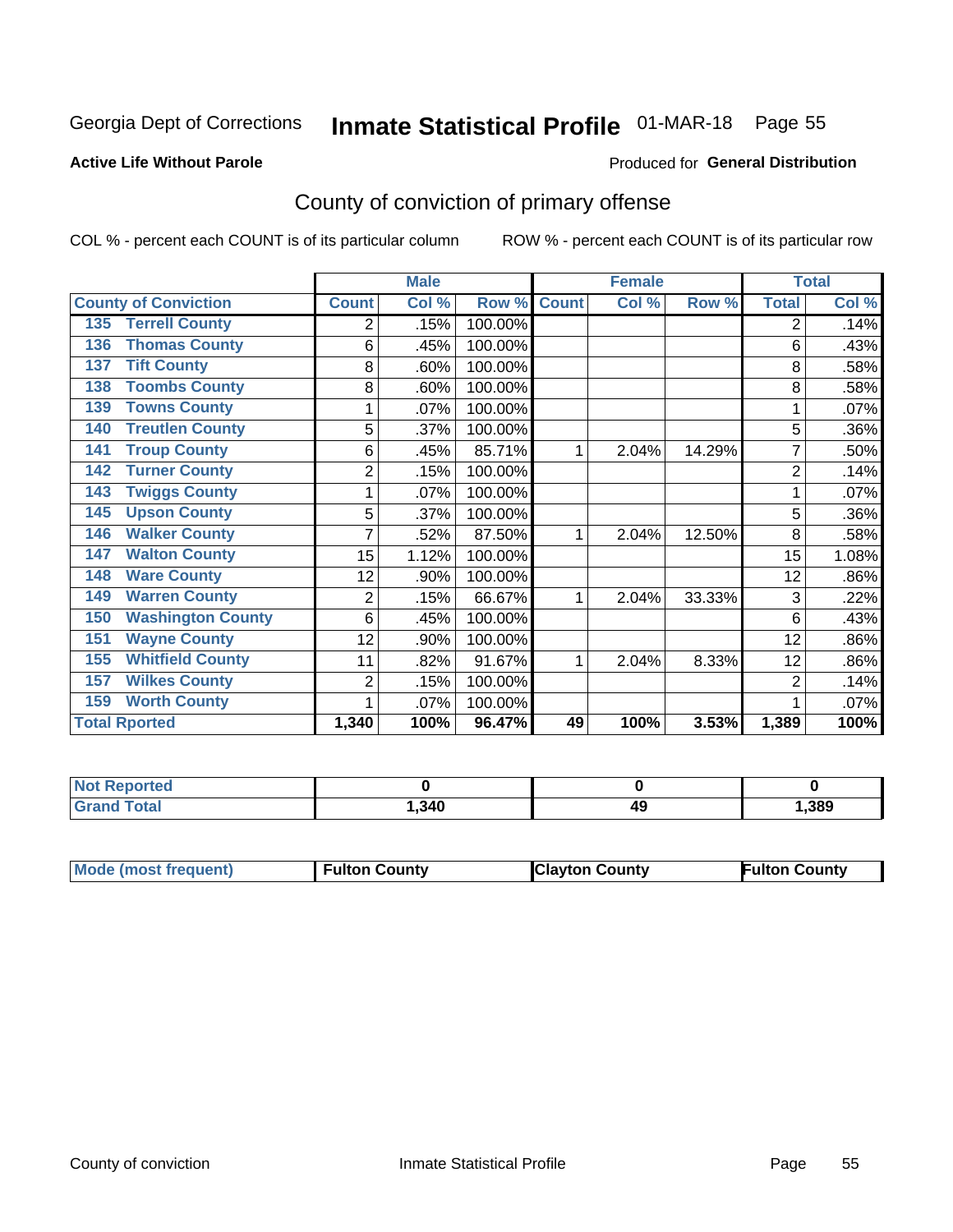### Georgia Dept of Corrections **Active Life Without Parole**

# Inmate Statistical Profile 01-MAR-18 Page 56

Produced for General Distribution

### Circuit of conviction of primary offense

|                         |                                 |                         | <b>Male</b> |         |                         | <b>Female</b> |        |                         | <b>Total</b> |
|-------------------------|---------------------------------|-------------------------|-------------|---------|-------------------------|---------------|--------|-------------------------|--------------|
|                         | <b>Circuit of Conviction</b>    | <b>Count</b>            | Col %       | Row %   | <b>Count</b>            | Col %         | Row %  | <b>Total</b>            | Col %        |
| 1                       | <b>Alapaha Circuit</b>          | 12                      | .90%        | 100.00% |                         |               |        | 12                      | .87%         |
| $\overline{2}$          | <b>Alcovy Circuit</b>           | 28                      | 2.10%       | 93.33%  | $\overline{2}$          | 4.35%         | 6.67%  | 30                      | 2.18%        |
| $\overline{\mathbf{3}}$ | <b>Atlanta Circuit</b>          | 171                     | 12.84%      | 98.28%  | 3                       | 6.52%         | 1.72%  | 174                     | 12.63%       |
| 4                       | <b>Atlantic Circuit</b>         | 17                      | 1.28%       | 94.44%  | $\mathbf{1}$            | 2.17%         | 5.56%  | 18                      | 1.31%        |
| $\overline{5}$          | <b>Augusta Circuit</b>          | 88                      | 6.61%       | 95.65%  | $\overline{4}$          | 8.70%         | 4.35%  | 92                      | 6.68%        |
| $\overline{6}$          | <b>Blue Ridge Circuit</b>       | $\overline{\mathbf{4}}$ | .30%        | 100.00% |                         |               |        | $\overline{\mathbf{4}}$ | .29%         |
| 7                       | <b>Brunswick Circuit</b>        | 44                      | 3.30%       | 100.00% |                         |               |        | 44                      | 3.19%        |
| 8                       | <b>Chattahoochee Circuit</b>    | 42                      | 3.15%       | 97.67%  | 1                       | 2.17%         | 2.33%  | 43                      | 3.12%        |
| $\overline{9}$          | <b>Cherokee Circuit</b>         | 15                      | 1.13%       | 93.75%  | $\mathbf{1}$            | 2.17%         | 6.25%  | 16                      | 1.16%        |
| 10                      | <b>Clayton Circuit</b>          | 63                      | 4.73%       | 92.65%  | 5                       | 10.87%        | 7.35%  | 68                      | 4.93%        |
| $\overline{11}$         | <b>Cobb Circuit</b>             | 68                      | 5.11%       | 98.55%  | $\mathbf{1}$            | 2.17%         | 1.45%  | 69                      | 5.01%        |
| $\overline{12}$         | <b>Conasauga Circuit</b>        | 14                      | 1.05%       | 93.33%  | $\mathbf{1}$            | 2.17%         | 6.67%  | 15                      | 1.09%        |
| $\overline{13}$         | <b>Cordele Circuit</b>          | 16                      | 1.20%       | 100.00% |                         |               |        | 16                      | 1.16%        |
| $\overline{14}$         | <b>Coweta Circuit</b>           | 18                      | 1.35%       | 94.74%  | $\mathbf{1}$            | 2.17%         | 5.26%  | 19                      | 1.38%        |
| $\overline{15}$         | <b>Dougherty Circuit</b>        | 27                      | 2.03%       | 96.43%  | $\mathbf{1}$            | 2.17%         | 3.57%  | 28                      | 2.03%        |
| 16                      | <b>Dublin Circuit</b>           | 12                      | .90%        | 100.00% |                         |               |        | 12                      | .87%         |
| $\overline{17}$         | <b>Eastern Circuit</b>          | 50                      | 3.75%       | 98.04%  | 1                       | 2.17%         | 1.96%  | 51                      | 3.70%        |
| $\overline{18}$         | <b>Flint Circuit</b>            | 16                      | 1.20%       | 94.12%  | $\mathbf{1}$            | 2.17%         | 5.88%  | 17                      | 1.23%        |
| 19                      | <b>Griffin Circuit</b>          | 28                      | 2.10%       | 93.33%  | $\overline{2}$          | 4.35%         | 6.67%  | 30                      | 2.18%        |
| 20                      | <b>Gwinnett Circuit</b>         | 54                      | 4.05%       | 94.74%  | 3                       | 6.52%         | 5.26%  | 57                      | 4.14%        |
| $\overline{21}$         | <b>Houston Circuit</b>          | 18                      | 1.35%       | 100.00% |                         |               |        | 18                      | 1.31%        |
| $\overline{22}$         | <b>Lookout Mountain Circuit</b> | 14                      | 1.05%       | 87.50%  | $\overline{2}$          | 4.35%         | 12.50% | 16                      | 1.16%        |
| 23                      | <b>Macon Circuit</b>            | 43                      | 3.23%       | 95.56%  | $\overline{2}$          | 4.35%         | 4.44%  | 45                      | 3.27%        |
| 24                      | <b>Middle Circuit</b>           | 30                      | 2.25%       | 100.00% |                         |               |        | 30                      | 2.18%        |
| $\overline{25}$         | <b>Mountain Circuit</b>         | $\boldsymbol{9}$        | .68%        | 100.00% |                         |               |        | 9                       | .65%         |
| 26                      | <b>Northeastern Circuit</b>     | 23                      | 1.73%       | 85.19%  | $\overline{\mathbf{4}}$ | 8.70%         | 14.81% | 27                      | 1.96%        |
| $\overline{27}$         | <b>Northern Circuit</b>         | 14                      | 1.05%       | 93.33%  | $\mathbf{1}$            | 2.17%         | 6.67%  | 15                      | 1.09%        |
| 28                      | <b>Ocmulgee Circuit</b>         | 16                      | 1.20%       | 94.12%  | 1                       | 2.17%         | 5.88%  | 17                      | 1.23%        |
| 29                      | <b>Oconee Circuit</b>           | $\overline{2}$          | .15%        | 100.00% |                         |               |        | $\overline{2}$          | .15%         |
| 30                      | <b>Ogeechee Circuit</b>         | 14                      | 1.05%       | 93.33%  | $\mathbf{1}$            | 2.17%         | 6.67%  | 15                      | 1.09%        |
| $\overline{31}$         | <b>Pataula Circuit</b>          | 10                      | .75%        | 100.00% |                         |               |        | 10                      | .73%         |
| 32                      | <b>Piedmont Circuit</b>         | 20                      | 1.50%       | 100.00% |                         |               |        | 20                      | 1.45%        |
| 33                      | <b>Rome Circuit</b>             | 28                      | 2.10%       | 96.55%  | $\mathbf{1}$            | 2.17%         | 3.45%  | 29                      | 2.10%        |
| 34                      | <b>South Georgia Circuit</b>    | 8                       | .60%        | 100.00% |                         |               |        | 8                       | .58%         |
| 35                      | <b>Southern Circuit</b>         | 19                      | 1.43%       | 100.00% |                         |               |        | 19                      | 1.38%        |
| 36                      | <b>Southwestern Circuit</b>     | $\overline{7}$          | .53%        | 100.00% |                         |               |        | $\overline{7}$          | .51%         |
| 37                      | <b>Stone Mountain Circuit</b>   | 121                     | 9.08%       | 98.37%  | $\overline{2}$          | 4.35%         | 1.63%  | 123                     | 8.93%        |
| 38                      | <b>Tallapoosa Circuit</b>       | 7                       | .53%        | 100.00% |                         |               |        | 7                       | .51%         |
| 39                      | <b>Tifton Circuit</b>           | 13                      | .98%        | 100.00% |                         |               |        | 13                      | .94%         |
| 40                      | <b>Toombs Circuit</b>           | $\overline{7}$          | .53%        | 87.50%  | $\mathbf{1}$            | 2.17%         | 12.50% | 8                       | .58%         |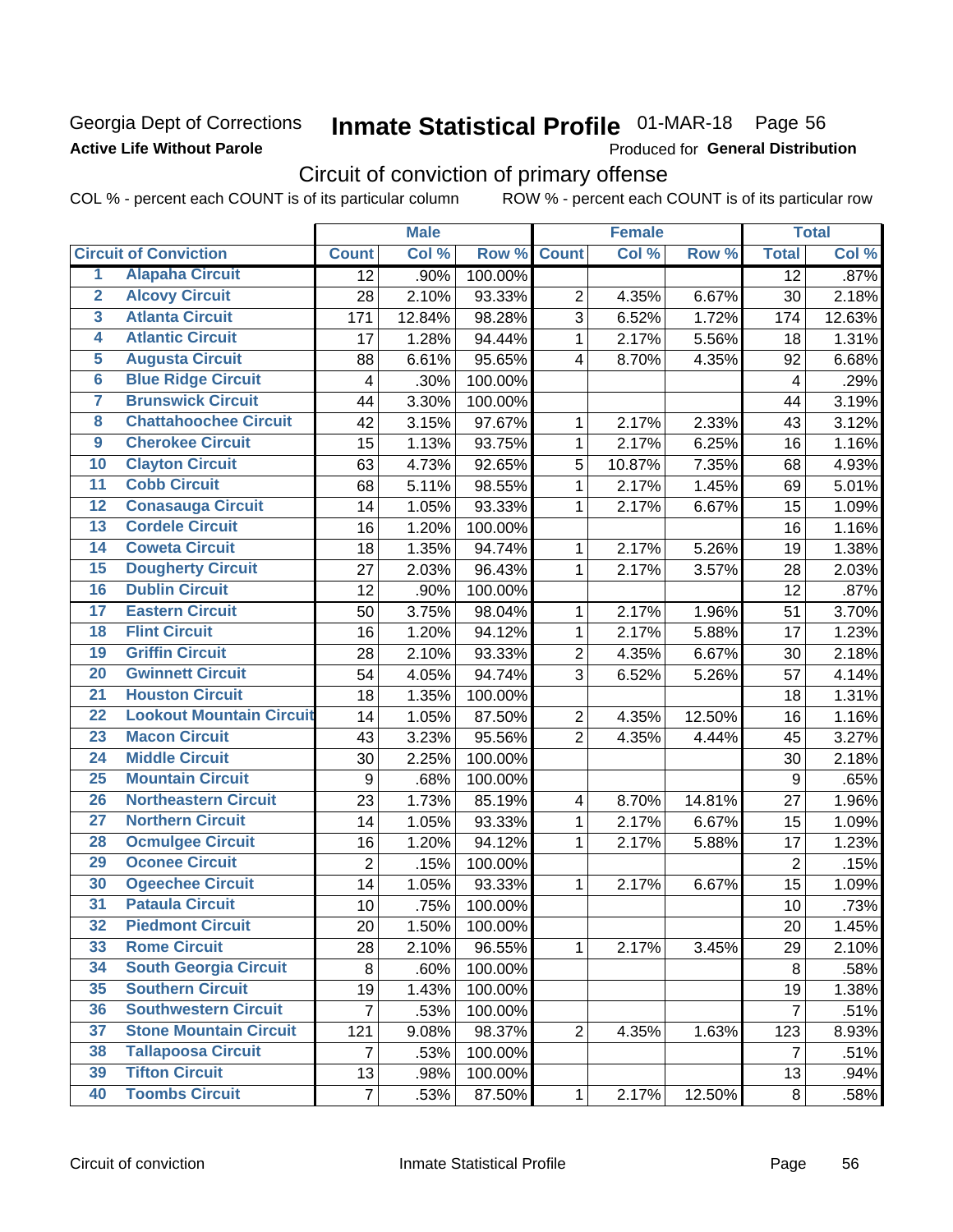### Georgia Dept of Corrections **Active Life Without Parole**

# Inmate Statistical Profile 01-MAR-18 Page 57

Produced for General Distribution

### Circuit of conviction of primary offense

|    |                                  |              | <b>Male</b>    |         |                | <b>Female</b> |       |              | <b>Total</b>   |
|----|----------------------------------|--------------|----------------|---------|----------------|---------------|-------|--------------|----------------|
|    | <b>Circuit of Conviction</b>     | <b>Count</b> | Col %          | Row %   | <b>Count</b>   | Col %         | Row % | <b>Total</b> | Col %          |
| 41 | <b>Waycross Circuit</b>          | 28           | 2.10%          | 100.00% |                |               |       | 28           | 2.03%          |
| 42 | <b>Western Circuit</b>           | 24           | 1.80%          | 96.00%  |                | 2.17%         | 4.00% | 25           | 1.81%          |
| 43 | <b>Rockdale Circuit</b>          | 11           | .83%           | 100.00% |                |               |       | 11           | .80%           |
| 44 | <b>Douglas Circuit</b>           | 33           | 2.48%          | 94.29%  | $\overline{2}$ | 4.35%         | 5.71% | 35           | 2.54%          |
| 45 | <b>Appalachian Circuit</b>       | 4            | .30%           | 100.00% |                |               |       | 4            | .29%           |
| 46 | <b>Enotah Circuit</b>            | 2            | .15%           | 100.00% |                |               |       | 2            | .15%           |
| 47 | <b>Bell-Forsyth J.C.</b>         | 5            | .38%           | 100.00% |                |               |       | 5            | .36%           |
| 48 | <b>Towaliga Judicial Circuit</b> | 12           | .90%           | 100.00% |                |               |       | 12           | .87%           |
| 49 | <b>Paulding Circuit</b>          | 3            | .23%           | 100.00% |                |               |       | 3            | .22%           |
|    | <b>Total Rported</b>             | 1,332        | 100%           | 96.66%  | 46             | 100%          | 3.34% | 1,378        | 100%           |
|    | <b>Not Reported</b>              |              | 8              |         |                | 3             |       |              | 11             |
|    | <b>Grand Total</b>               |              | 1,340          |         |                | 49            |       |              | 1,389          |
|    | <b>Mode (most frequent)</b>      |              | <b>Atlanta</b> |         |                | Clayton       |       |              | <b>Atlanta</b> |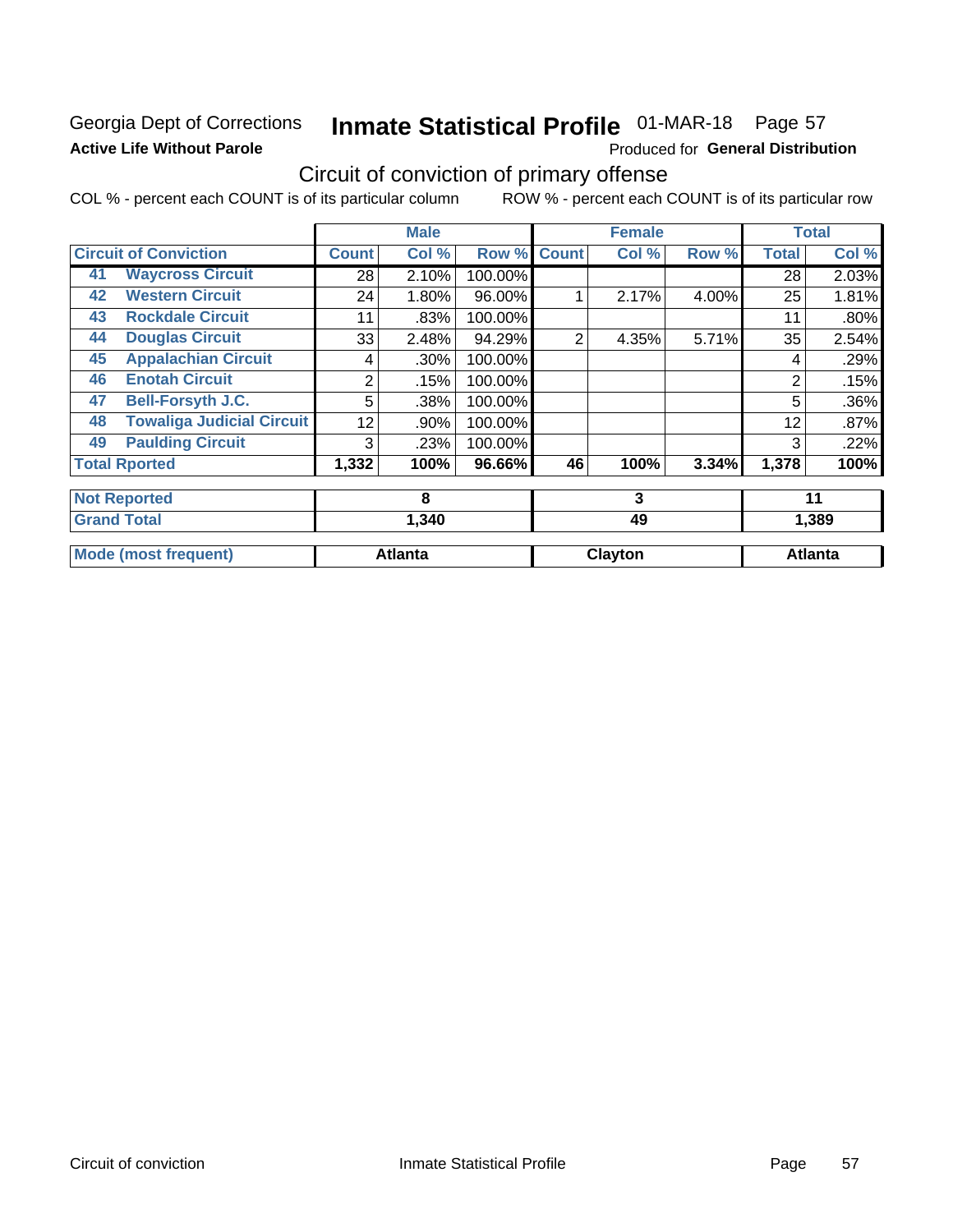#### **Active Life Without Parole**

### **Produced for General Distribution**

### Years served (jail + prison) in this incarceration

COL % - percent each COUNT is of its particular column

|                        |                 | <b>Male</b> |                  |                | <b>Female</b> |       |                 | <b>Total</b> |
|------------------------|-----------------|-------------|------------------|----------------|---------------|-------|-----------------|--------------|
| <b>Years Served</b>    | <b>Count</b>    | Col %       | Row <sup>%</sup> | <b>Count</b>   | Col %         | Row % | <b>Total</b>    | Col %        |
| Less than one year     | $\overline{27}$ | 2.02%       | 96.43%           | 1              | 2.04%         | 3.57% | $\overline{28}$ | 2.02%        |
| 1 to 1.99 years        | 68              | 5.09%       | 98.55%           | 1              | 2.04%         | 1.45% | 69              | 4.98%        |
| 2 to 2.99 years        | 90              | 6.74%       | 94.74%           | 5              | 10.20%        | 5.26% | 95              | 6.86%        |
| 3 to 3.99 years        | 105             | 7.86%       | 93.75%           | 7              | 14.29%        | 6.25% | 112             | 8.09%        |
| 4 to 4.99 years        | 115             | 8.61%       | 95.83%           | 5              | 10.20%        | 4.17% | 120             | 8.66%        |
| 5 to 5.99 years        | 91              | 6.81%       | 90.10%           | 10             | 20.41%        | 9.90% | 101             | 7.29%        |
| 6 to 6.99 years        | 101             | 7.56%       | 97.12%           | 3              | 6.12%         | 2.88% | 104             | 7.51%        |
| 7 to 7.99 years        | 77              | 5.76%       | 93.90%           | 5              | 10.20%        | 6.10% | 82              | 5.92%        |
| <b>8 to 8.99 years</b> | 56              | 4.19%       | 98.25%           | 1              | 2.04%         | 1.75% | 57              | 4.12%        |
| 9 to 9.99 years        | 48              | 3.59%       | 97.96%           | $\mathbf 1$    | 2.04%         | 2.04% | 49              | 3.54%        |
| 10 to 10.99 years      | 49              | 3.67%       | 100.00%          |                |               |       | 49              | 3.54%        |
| 11 to 11.99 years      | 28              | 2.10%       | 93.33%           | $\overline{2}$ | 4.08%         | 6.67% | 30              | 2.17%        |
| 12 to 12.99 years      | 29              | 2.17%       | 96.67%           | 1              | 2.04%         | 3.33% | 30              | 2.17%        |
| 13 to 13.99 years      | 43              | 3.22%       | 100.00%          |                |               |       | 43              | 3.10%        |
| 14 to 14.99 years      | 27              | 2.02%       | 96.43%           | 1              | 2.04%         | 3.57% | 28              | 2.02%        |
| 15 to 15.99 years      | 43              | 3.22%       | 91.49%           | 4              | 8.16%         | 8.51% | 47              | 3.39%        |
| 16 to 16.99 years      | 39              | 2.92%       | 100.00%          |                |               |       | 39              | 2.82%        |
| 17 to 17.99 years      | 43              | 3.22%       | 100.00%          |                |               |       | 43              | 3.10%        |
| 18 to 18.99 years      | 37              | 2.77%       | 100.00%          |                |               |       | 37              | 2.67%        |
| 19 to 19.99 years      | 33              | 2.47%       | 97.06%           | 1              | 2.04%         | 2.94% | 34              | 2.45%        |
| 20 to 20.99 years      | 45              | 3.37%       | 97.83%           | 1              | 2.04%         | 2.17% | 46              | 3.32%        |
| 21 to 21.99 years      | 38              | 2.84%       | 100.00%          |                |               |       | 38              | 2.74%        |
| 22 to 22.99 years      | 30              | 2.25%       | 100.00%          |                |               |       | 30              | 2.17%        |
| 23 to 23.99 years      | 22              | 1.65%       | 100.00%          |                |               |       | 22              | 1.59%        |
| 24 to 24.99 years      | 19              | 1.42%       | 100.00%          |                |               |       | 19              | 1.37%        |
| 25 to 25.99 years      | 4               | 0.30%       | 100.00%          |                |               |       | 4               | 0.29%        |
| 26 to 26.99 years      | $\overline{7}$  | 0.52%       | 100.00%          |                |               |       | $\overline{7}$  | 0.51%        |
| 27 to 27.99 years      | $\mathbf 1$     | 0.07%       | 100.00%          |                |               |       | $\mathbf 1$     | 0.07%        |
| 28 to 28.99 years      | $\overline{2}$  | 0.15%       | 100.00%          |                |               |       | $\overline{2}$  | 0.14%        |
| 29 to 29.99 years      | 6               | 0.45%       | 100.00%          |                |               |       | 6               | 0.43%        |
| Thirty + years         | 13              | 0.97%       | 100.00%          |                |               |       | 13              | 0.94%        |
| <b>Total Reported</b>  | 1,336           | 100%        | 96.46%           | 49             | 100%          | 3.54% | 1,385           | 100%         |

| <b>rted</b><br>'NO. |       |          |       |
|---------------------|-------|----------|-------|
| <b>Total</b>        | 1,340 | 40<br>TW | 1,389 |
|                     |       |          |       |

| <b>Mean</b><br>(average) | 10.38             |                 | 10.26             |
|--------------------------|-------------------|-----------------|-------------------|
| Median (middle)          |                   | 5.39            | 7.64              |
| Mode (most frequent)     | $6$ to 6.99 years | 5 to 5.99 years | $5$ to 5.99 years |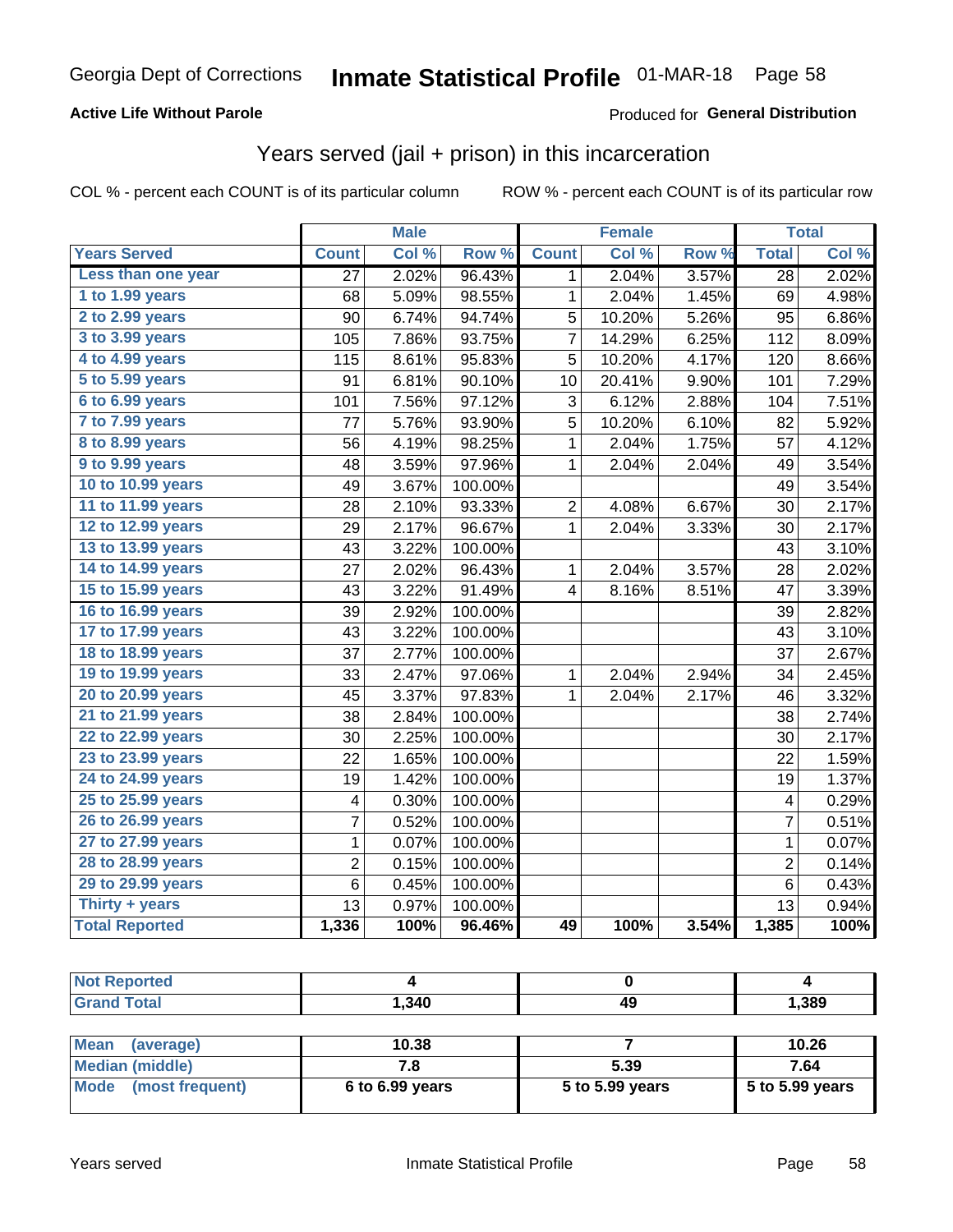### Inmate Statistical Profile 01-MAR-18 Page 59

#### **Active Life Without Parole**

Produced for General Distribution

### Results of most recent HIV tests

COL % - percent each COUNT is of its particular column

|                         | <b>Male</b>  |           |        | <b>Female</b> |           |        | Total |        |
|-------------------------|--------------|-----------|--------|---------------|-----------|--------|-------|--------|
| <b>HIV Test Results</b> | <b>Count</b> | Col%      | Row %I | <b>Count</b>  | Col %     | Row %  | Total | Col %  |
| <b>Positive</b>         | 12           | 0.93%     | 92.31% |               | $2.22\%$  | 7 69%∎ | 13    | 0.98%  |
| <b>Negative</b>         | .275         | $99.07\%$ | 96.66% | 44            | $97.78\%$ | 3.34%  | 1,319 | 99.02% |
| <b>Total Reported</b>   | .287         | 100%      | 96.62% | <b>45'</b>    | 100%      | 3.38%  | 1,332 | 100%   |

| <b>Not Reported</b> | Ju   |    | J.   |
|---------------------|------|----|------|
| iotal<br>. Grec     | ,340 | 49 | ,389 |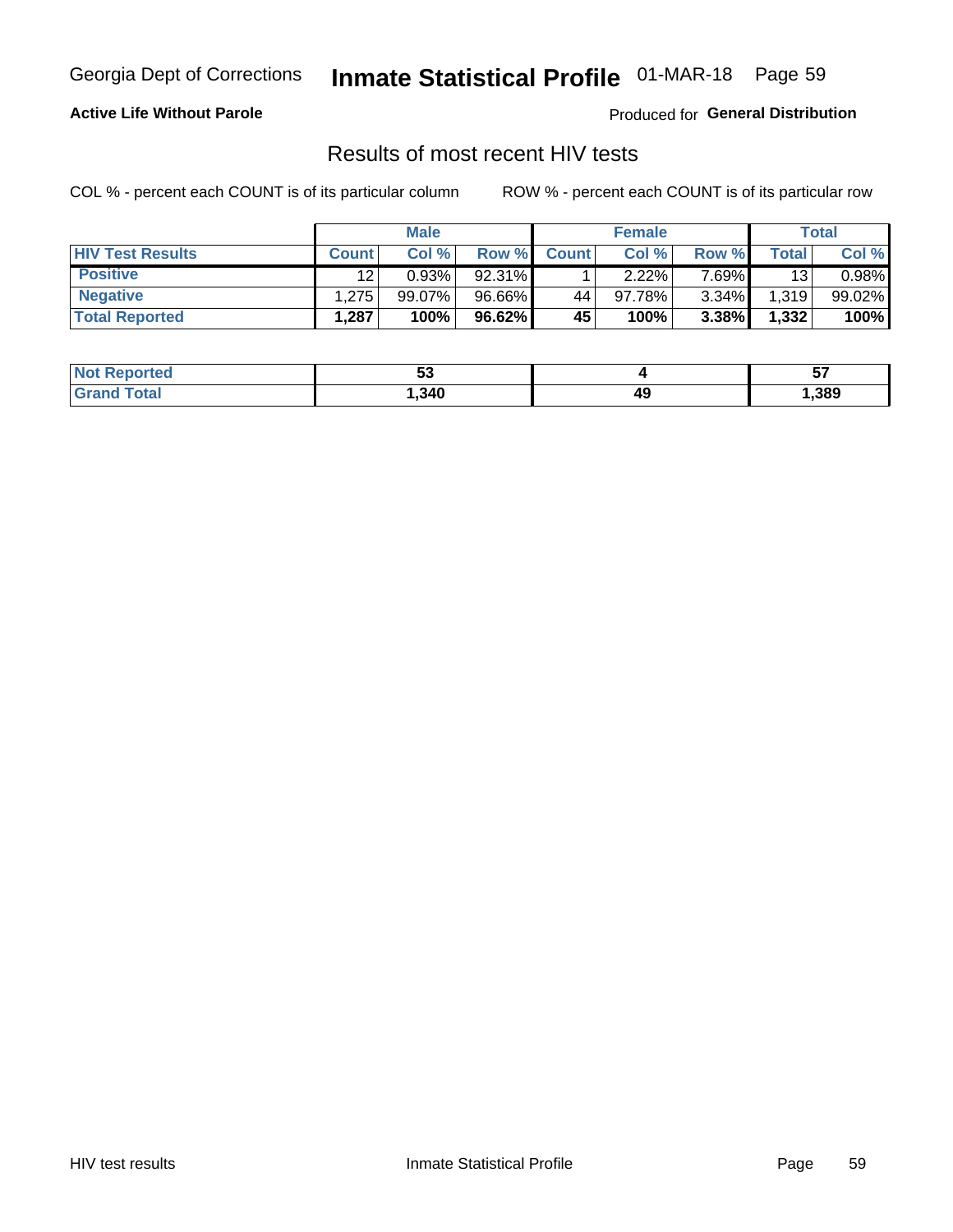### Georgia Dept of Corrections **Inmate Statistical Profile** 01-MAR-18 Page 60

#### **Active Life Without Parole**

Produced for **General Distribution**

### Results of most recent tuberculosis test

|                                  | <b>Male</b>  |        |        | <b>Female</b> |        |          | Total |        |
|----------------------------------|--------------|--------|--------|---------------|--------|----------|-------|--------|
| <b>Tuberculosis Test Results</b> | <b>Count</b> | Col%   | Row %I | <b>Count</b>  | Col%   | Row %    | Total | Col %  |
| <b>Positive on current test</b>  | 268          | 20.21% | 99.26% |               | 4.44%  | $0.74\%$ | 270   | 19.69% |
| <b>Negative</b>                  | .058         | 79.79% | 96.09% | 43            | 95.56% | $3.91\%$ | 1,101 | 80.31% |
| <b>Total Reported</b>            | 1,326        | 100%   | 96.72% | 45            | 100%   | 3.28%    | 1,371 | 100%   |

| <b>Not Reported</b> |        |    | . .  |
|---------------------|--------|----|------|
| <b>Grand Total</b>  | 340. ا | 49 | ,389 |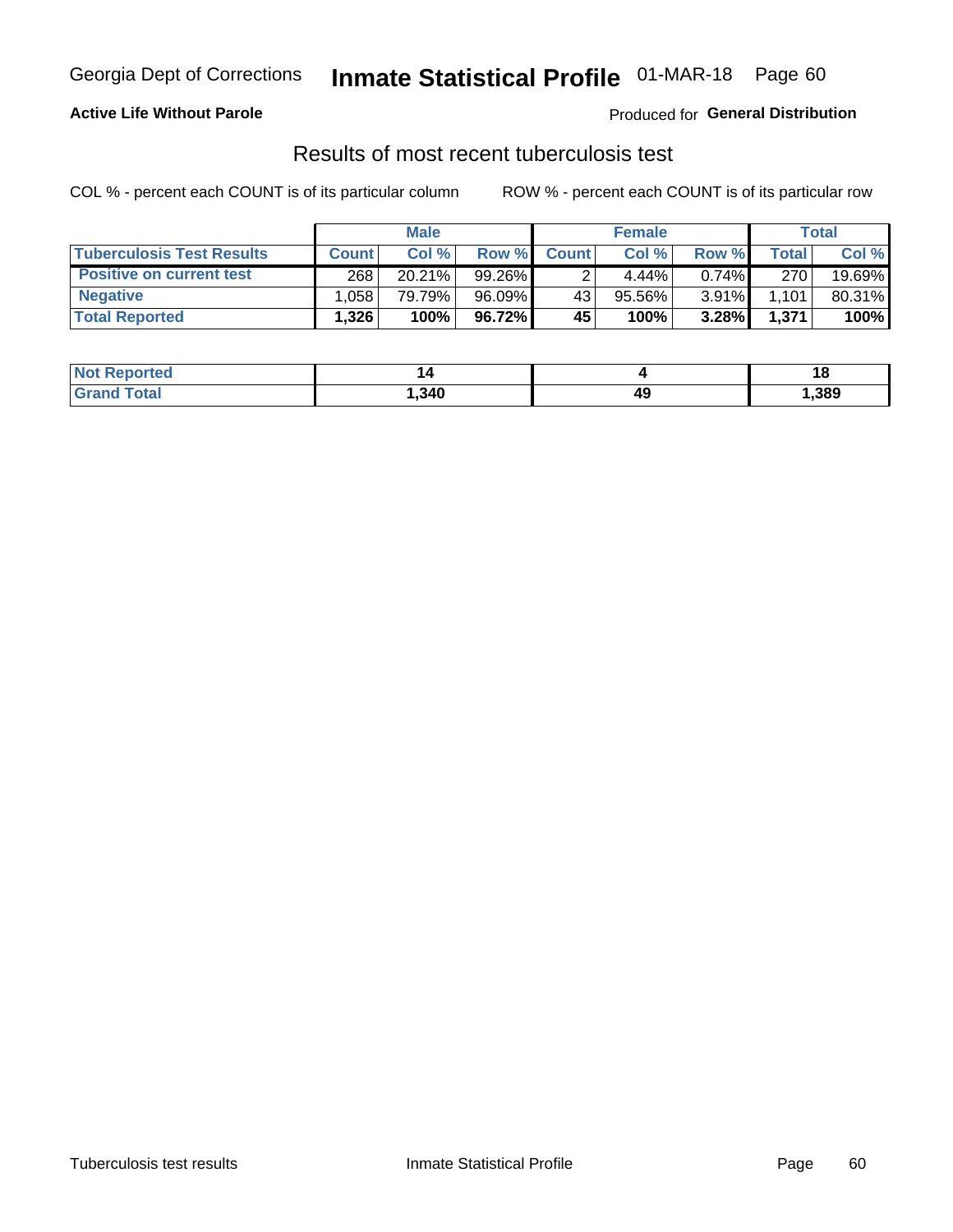### Georgia Dept of Corrections **Inmate Statistical Profile** 01-MAR-18 Page 61

#### **Active Life Without Parole**

Produced for **General Distribution**

### Results of most recent syphilis test

|                                 | <b>Male</b>  |           |           | <b>Female</b> |           |          | Total   |        |
|---------------------------------|--------------|-----------|-----------|---------------|-----------|----------|---------|--------|
| <b>Syphilis Test Results</b>    | <b>Count</b> | Col%      | Row %     | <b>Count</b>  | Col%      | Row %    | ⊤otal ⊦ | Col %  |
| <b>Positive on current test</b> | 16'          | $2.68\%$  | $94.12\%$ |               | 9.09%     | 5.88%    | 17      | 2.80%  |
| <b>Negative</b>                 | 580          | $97.32\%$ | 98.31%    | 10            | $90.91\%$ | $1.69\%$ | 590     | 97.20% |
| <b>Total Reported</b>           | 596          | 100%      | 98.19%    | 11            | 100%      | $1.81\%$ | 607     | 100%   |

| <b>Not Reported</b> | 744  | っ<br>აი | 782  |
|---------------------|------|---------|------|
| Total<br>Grand      | ,340 | 49      | ,389 |